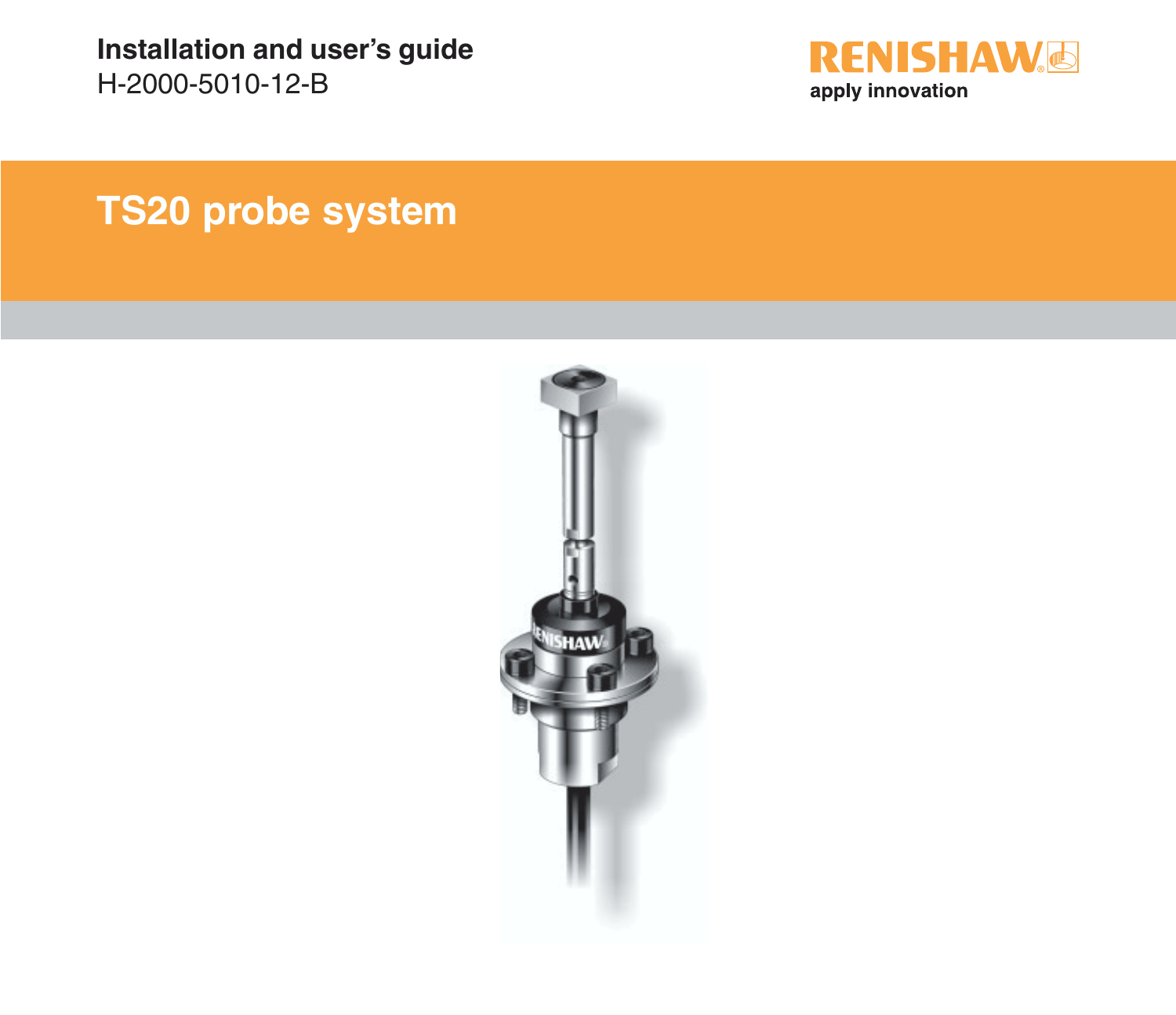© 2002 Renishaw. All rights reserved.

Renishaw® is a registered trademark of Renishaw plc.

This document may not be copied or reproduced in whole or in part, or transferred to any other media or language, by any means, without the prior written permission of Renishaw.

The publication of material within this document does not imply freedom from the patent rights of Renishaw plc.

#### **Disclaimer**

Considerable effort has been made to ensure that the contents of this document are free from inaccuracies and omissions. However Renishaw makes no warranties with respect to the contents of this document and specifically disclaims any implied warranties. Renishaw reserves the right to make changes to this document and to the product described herein without obligation to notify any person of such changes.

#### **Trademarks**

All brand names and product names used in this document are trade names, service marks, trademarks, or registered trademarks of their respective owners.

Renishaw part no: H-2000-5010-12-B

Issued: 09.2002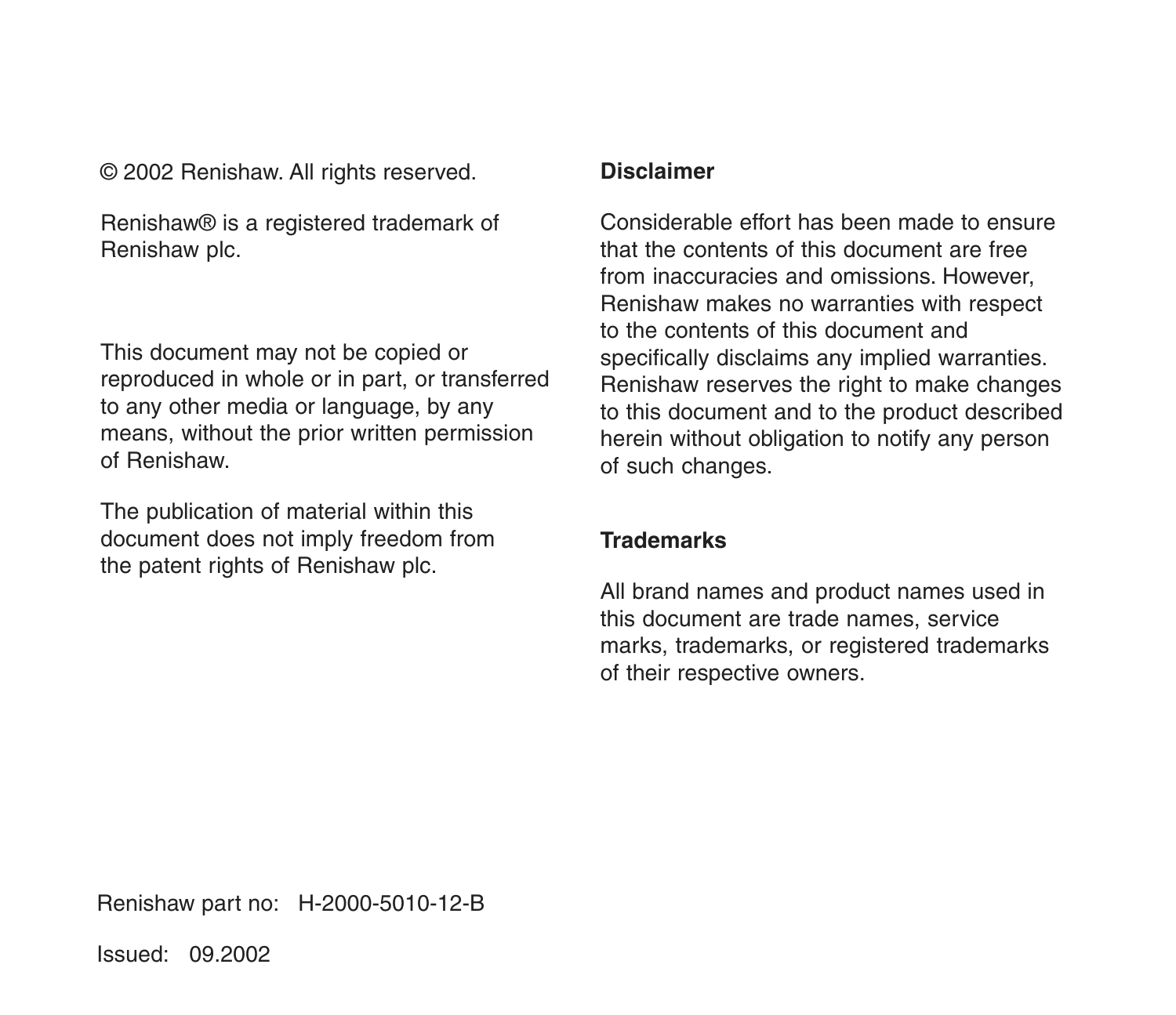| 1-0<br><b>English</b>      | Installation and user's guide<br><b>TS20 tool setting probe</b>                             |  |
|----------------------------|---------------------------------------------------------------------------------------------|--|
| $2 - 0$<br><b>Français</b> | <b>Guide d'installation et d'utilisation</b><br><b>Palpeur outil TS20</b>                   |  |
| $3-0$<br><b>Deutsch</b>    | <b>Installations- und Benutzerhandbuch</b><br><b>Messtaster zur Werkzeugvermessung TS20</b> |  |
| $4-0$<br>Italiano          | Guida per l'installazione e per l'utente<br>Sonda di Predisposizione Utensili TS20          |  |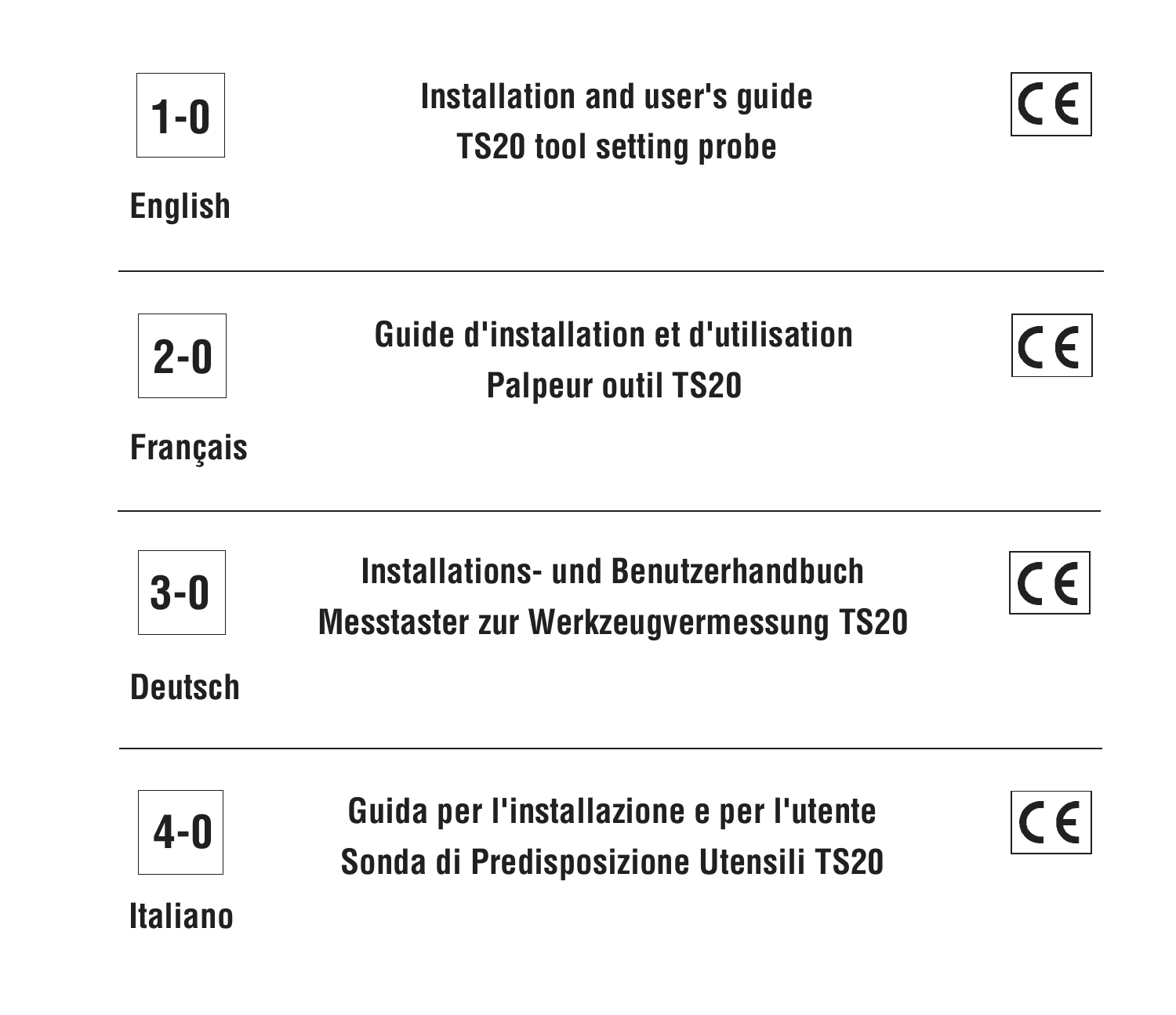## **FCC DECLARATION (USA)**

#### **FCC Section 15.19**

This device complies with Part 15 of the FCC rules. Operation is subject to the following two conditions:

- 1. This device may not cause harmfull interference.
- 2. This device must accept any interference received, including interference that may cause undesired operation.

#### **FCC Section 15.105**

This equipment has been tested and found to comply with the limits for a Class A digital device, pursuant to Part 15 of the FCC rules. These limits are designed to provide reasonable protection against harmful interference when the equipment is operated in a commercial environment.

This equipment generates, uses, and can radiate radio frequency energy and, if not installed and used in accordance with the instruction manual, may cause harmful interference to radio communications.

Operation of this equipment in a residential area is likely to cause harmful interference, in which case you will be required to correct the interference at your own expense. **FCC Section 15.21**

The user is cautioned that any changes or modifications not expressly approved by Renishaw plc, or authorised representative could void the user's authority to operate the equipment.

#### **FCC Section 15.27**

The user is also cautioned that any peripheral device installed with this equipment such as a computer, must be connected with a high-quality shielded cable to insure compliance with FCC limits.

# **GB**

## **SAFETY**

## **Information for the user**

Beware of unexpected movement. The user should remain outside of the full working envelope of probe head/extension/probe combinations.

In all applications involving the use of machine tools or CMMs, eye protection is recommended.

Remove power before performing any maintenance operations.

Refer to the machine supplier's operating instructions.

# **Information for the machine supplier**

It is the machine supplier's responsibility to ensure that the user is made aware of any hazards involved in operation, including those mentioned in Renishaw product documentation, and to ensure that adequate guards and safety interlocks are provided.

Under certain circumstances the probe signal may falsely indicate a probe seated condition. Do not rely on probe signals to stop machine movement.

S2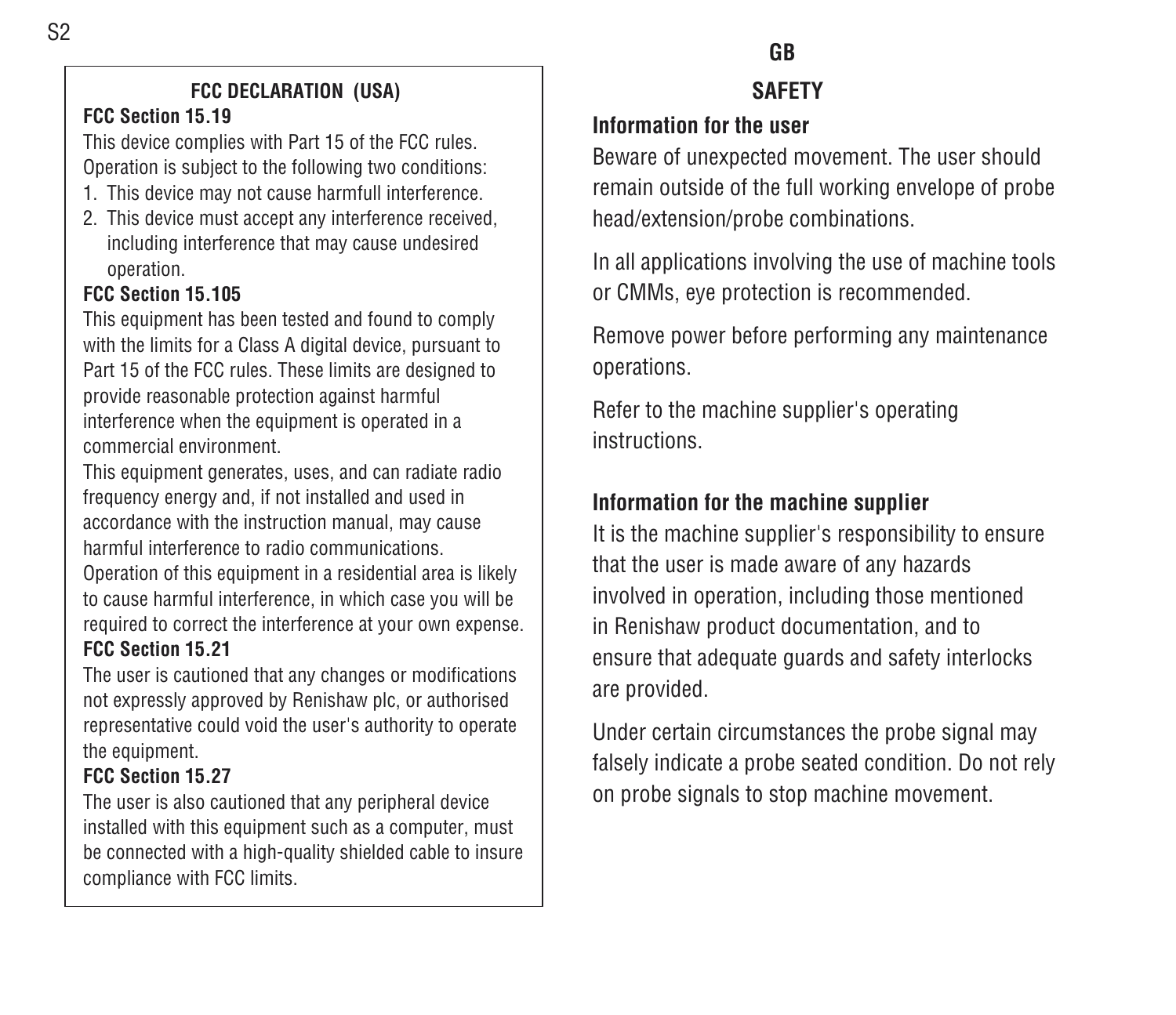**D**

# **SICHERHEITSANWEISUNGInformationen für den Benutzer**

Auf unerwartete Bewegungen achten. Der Anwender sollte sich möglichst nur außerhalb des Messtaster-Arbeitsbereiches aufhalten.

Bei Arbeiten an Werkzeugmaschinen oder Koordinatenmessgeräten wird Augenschutz empfohlen.

Vor Wartungsarbeiten muss die Stromversorgung getrennt werden.

Achten Sie auf die Bedienungsanleitungen des Maschinenherstellers.

#### **Information für den Maschinenlieferanten**

Es obliegt dem Maschinenlieferanten, den Anwender über alle Gefahren, die sich aus dem Betrieb der Ausrüstung, einschließlich der, die in der Renishaw Produktdokumentationerwähnt sind, zu unterrichten und zu versichern, dass ausreichende Sicherheitsvorrichtungen und Verriegelungen eingebaut sind.

Unter gewissen Umständen kann der Messtaster fälschlicherweise zurückgesetzt anzeigen. Verlassen sie sich nicht auf das Messtastersignal um die Maschine zu stoppen. Renishaw-Produkte im Notfall durch Trennen der Stromversorgung stoppen.

## **DK SIKKERHED**

## **Oplysninger til brugeren**

Pas på uventede bevægelser. Brugeren bør holde sig uden for hele sondehovedets/forlængerens/ sondens arbejdsområde.

I alle tilfælde, hvor der anvendes værktøjs- og koordinatmålemaskiner, anbefales det at bære øjenbeskyttelse.

Afbryd strømforsyningen, før der foretages vedligeholdelse.

Se maskinleverandørens brugervejledning.

#### **Oplysninger til maskinleverandøren**

Det er maskinleverandørens ansvar at sikre, at brugeren er bekendt med eventuelle risici i forbindelse med driften, herunder de risici, som er nævnt i Renishaws produktdokumentation, og at sikre, at der er tilstrækkelig afskærmning og sikkerhedsblokeringer.

Under visse omstændigheder kan sondesignalet ved en fejl angive, at sonden står stille. Stol ikke på, at sondesignaler stopper maskinens bevægelse.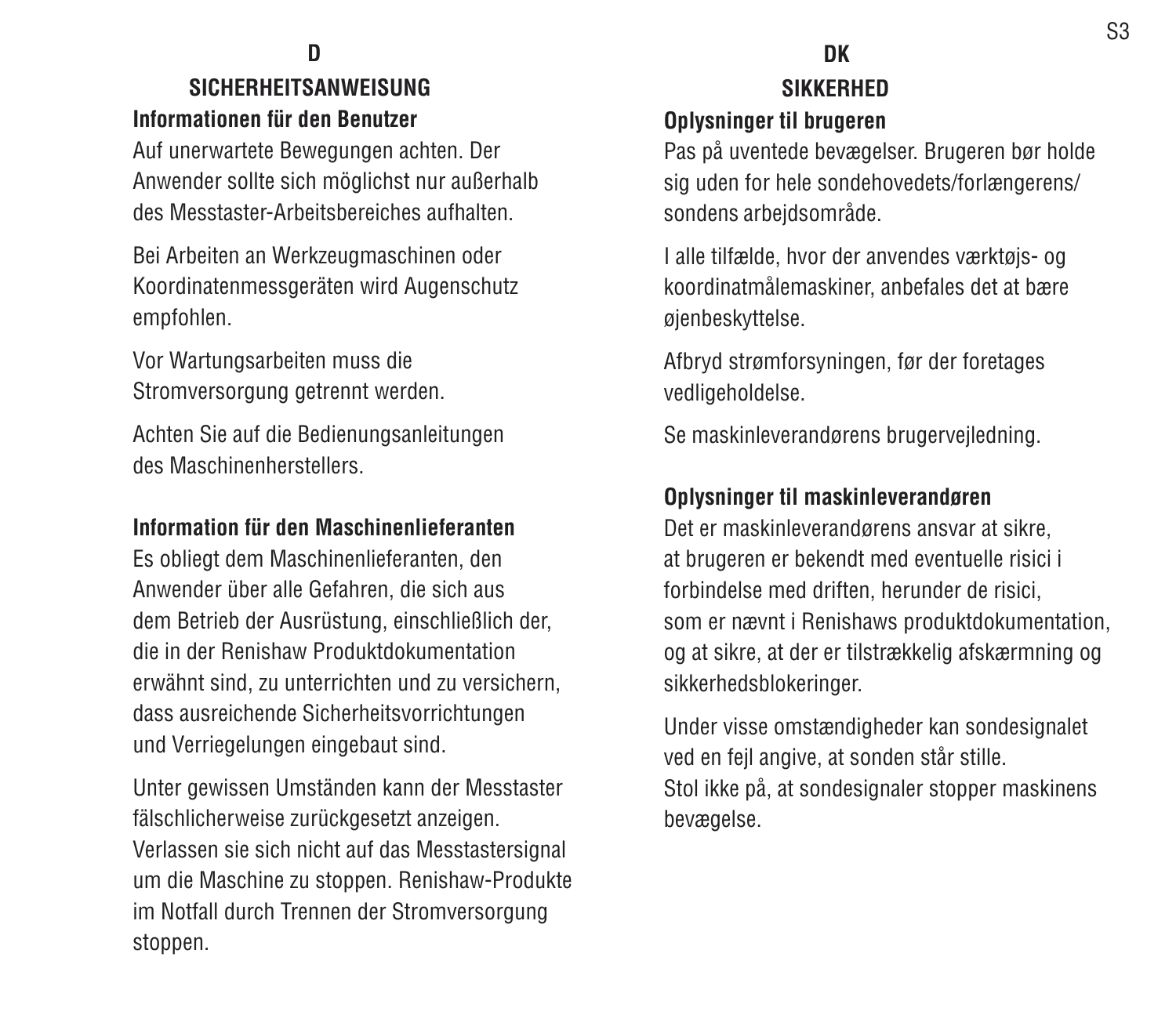## **E SEGURIDADInformación para el usuario**

Tener cuidado con los movimientos inesperados. El usuario debe quedarse fuera del grupo operativo completo compuesto por la cabeza de sonda/ extensión/sonda o cualquier combinación de las mismas.

Se recomienda usar protección para los ojos en todas las aplicaciones que implican el uso de máquinas herramientas y máquinas de medición de coordenadas.

Quitar la corriente antes de emprender cualquier operación de mantenimiento.

Remitirse a las instrucciones de manejo del proveedor de la máquina.

## **Información para el proveedor de la máquina**

Corresponde al proveedor de la máquina asegurar que el usuario esté consciente de cualquier peligro que implica el manejo de la máquina, incluyendo los que se mencionan en la documentación sobre los productos Renishaw y le corresponde también asegurarse de proporcionar dispositivos de protección y dispositivos de bloqueo de seguridad adecuados.

Bajo determinadas circunstancias la señal de la sonda puede indicar erroneamente que la sonda está asentada. No fiarse de las señales de la sondapara parar el movimiento de la máquina.

# **F**

#### **SECURITEInformations à l'attention de l'utilisateur**

Attention aux mouvements brusques. L'utilisateur doit toujours rester en dehors de la zone de sécurité des installations multiples Tête de Palpeur/Rallonge/ Palpeur.

Le port de lunettes de protection est recommandé pour toute application sur machine-outil et MMC.

Mettre la machine hors tension avant d'entreprendre toute opération de maintenance.

Consulter le mode d'emploi du fournisseur de la machine.

## **Informations à l'attention du fournisseur de lamachine**

Il incombe au fournisseur de la machine d'assurerque l'utilisateur prenne connaissance des dangers d'exploitation, y compris ceux décrits dans la documentation du produit Renishaw, et d'assurer que des protections et verrouillages de sûreté adéquats soient prévus.

Dans certains cas, il est possible que le signal du palpeur indique à tort l'état que le palpeur est au repos. Ne pas se fier aux signaux du palpeur qui ne garantissent pas toujours l'arrêt de la machine.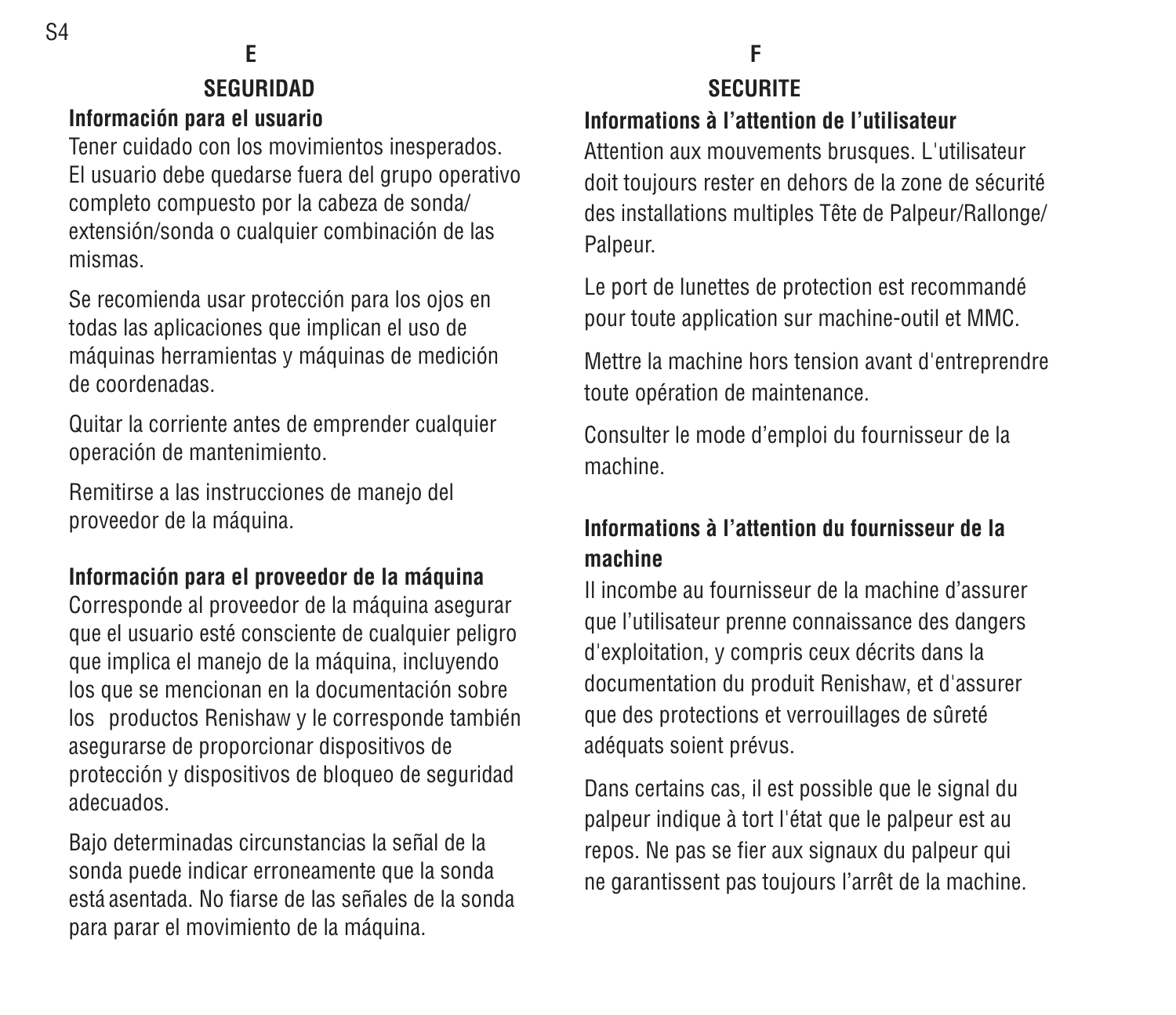## **FIN TURVALLISUUTTAKäyttäjälle tarkoitettuja tietoja**

Varo äkillistä liikettä. Käyttäjän tulee pysytellä täysin anturin pään/jatkeen/anturin yhdistelmiä suojaavan toimivan kotelon ulkopuolella.

Kaikkia työstökoneita ja koordinoituja mittauskoneita (CMM) käytettäessä suositamme silmäsuojuksia.

Kytke pois sähköverkosta ennen huoltotoimenpiteitä.

Katso koneen toimittajalle tarkoitettuja käyttöhjeita.

#### **Tietoja koneen toimittajalle**

Koneen toimittaja on velvollinen selittämään käyttäjälle mahdolliset käyttöön liittyvät vaarat, mukaan lukien Renishaw'n tuoteselosteessamainitut vaarat. Toimittajan tulee myös varmistaa, että toimitus sisältää riittävän määrän suojia ja lukkoja.

Tietyissä olosuhteissa anturimerkki saattaa osoittaa virheellisesti, että kyseessä on anturiin liittyvä ongelma. Älä luota anturimerkkeihin koneen liikkeen pysäyttämiseksi.

#### **GRANDAAEIA**

Πληροφορίες για τους χρήστες

Προσοχή - κίνδονος απροσδόκητων κινήσεων. Οι χρήστες πρέπει να παραμένουν εκτός του χώρου που επηρεάζεται από όλους τους συνδυασμούς λειτυργίας της κεφαλής του ανιγνευτή, της προέκτασης και του ανιγνευτή.

Σε όλες τις εφαρμογές που συνεπάγονται τη χρήση εργαλείων μηχανημάτων και εξαρτημάτων CMM, συνιστάται η χρήση συσκευής προστασίας των ματιών.

Αποσυνδέστε το μηχάνημα από το ηλεκτρικό ρεύμα προτού επιχειρήσετε τυχόν εργασίες συντήρησης.

Βλέπετε τις οδηγίες λειτουργίας του προμηθευτή του μηχανήματος.

Πληροφορίες για τους προμηθευτές των μηχανημάτων

Αποτελεί ευθύνη του προμηθευτή του μηχανήματος να εξασθαλίσει ότι ο χρήστης είναι ενήμερος τυχόν κινδύνων που συνεπάγεται η λειτουργία, συμπεριλαμβανομένων και όσων αναφέρονται στο διαφωτστικό υλικό του προϊόντος της Renishaw. Είναι επίσης ευθύνη του να εξασφαλίσει ότι υπάρχουν τα απαιτούμενα προστατευτικά καλύμματα καλύμματα και συνδέσεις ασφάλειας.

Υπό ορισμένες συνθήκες μπορεί το σήμα ανιχνευτή να δώσει εσφαλμένη ένδειξη θέσης του ανιχνευτή. Μη βασίζεστε στα σήματα ανιχνευτή για θέση της κίνησης του μηχανήματος εκτός λειτουργίας.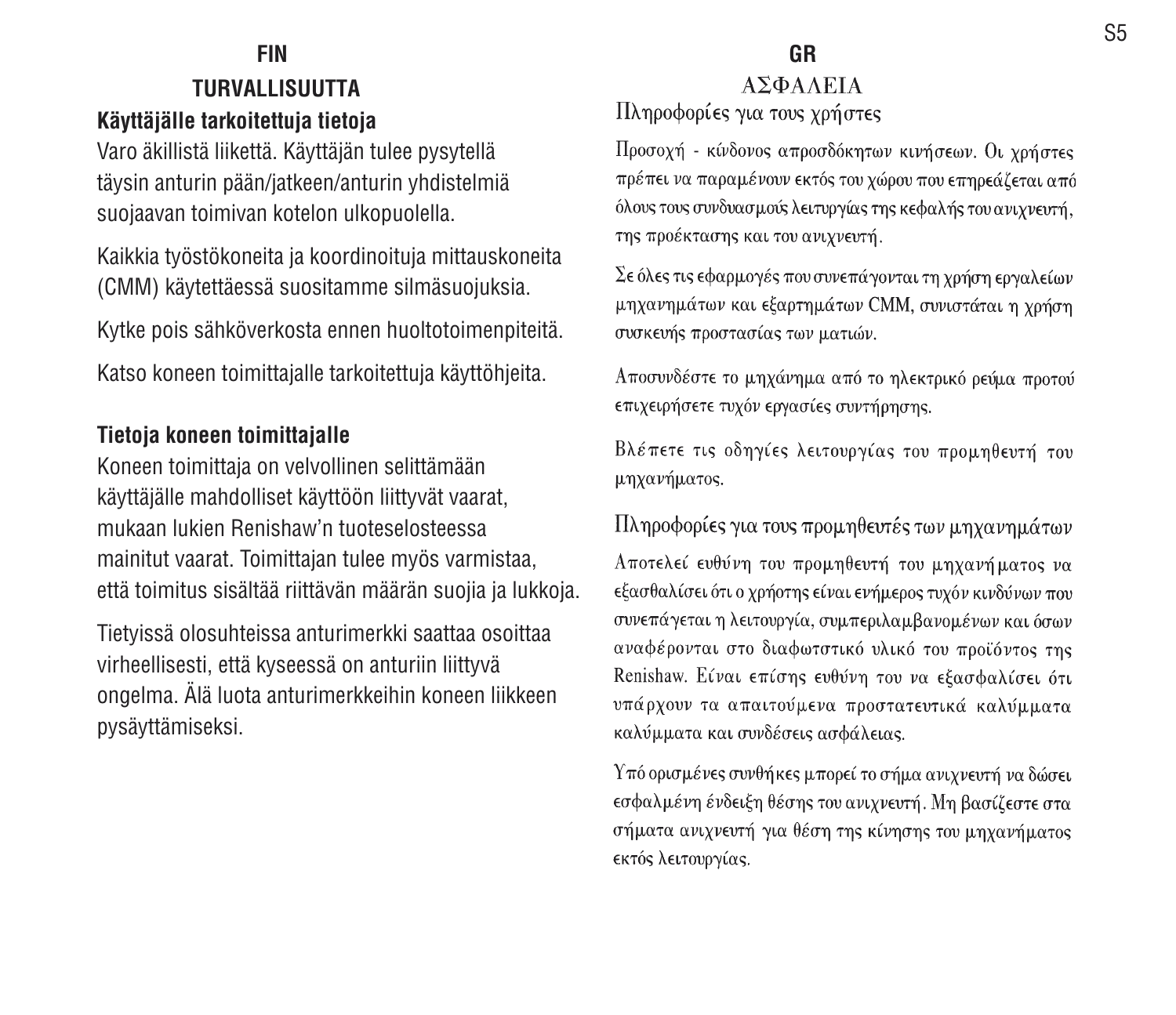S6

# **I SICUREZZA**

#### **Informazioni per l'utente**

Fare attenzione ai movimenti inaspettati. Si raccomanda all'utente di tenersi al di fuoridell'involucro operativo della testina della sonda, prolunghe e altre varianti della sonda.

Si raccomanda di indossare occhiali di protezione in applicazioni che comportano macchine utensili e macchine per misurare a coordinate.

Prima di effettuare qualsiasi intervento di manutenzione, isolare dall'alimentazione di rete.

Consultare le istruzioni d'uso del fabbricante dellamacchina.

# **Informazioni per il fabbricante della macchina**

Il fornitore della macchina ha la responsabilità di avvertire l'utente dei pericoli inerenti al funzionamento della stessa, compresi quelli riportati nelle istruzioni della Renishaw, e di mettere a disposizione i ripari di sicurezza e gli interruttori di esclusione.

È possibile, in certe situazioni, che la sonda emetta erroneamente un segnale che la sonda è in posizione. Evitare di fare affidamento sugli impulsi trasmessi dalla sonda per arrestare la macchina.

# **NL**

#### **VEILIGHEIDInformatie voor de Gebruiker**

Oppassen voor onverwachte beweging. De gebruiker dient buiten het werkende signaalveld van de Sondekop/Extensie/Sonde combinaties te blijven.

Het dragen van oogbescherming wordt tijdens gebruik van Machinewerktuigen en CMM's aanbevolen.

Voordat u enig onderhoud verricht dient u de stroom uit te schakelen.

De bedieningsinstructies van de machineleverancier raadplegen.

## **Informatie voor de Machineleverancier**

De leverancier van de machine iservoorverantwoordelijk dat de gebruiker op de hoogte wordt gesteld van de risico's die verbonden zijn aan bediening, waaronder de risico's die vermeld worden in de produktendocumentatie van Renishaw. De leverancier dient er tevens voor te zorgen dat de gebruiker is voorzien van voldoende beveiligingen en veiligheidsgrendelinrichtingen.

Onder bepaalde omstandigheden kan het sondesignaal een onjuiste sondetoestand aangeven. Vertrouw niet op de sondesignalen voor het stoppen van de machinebeweging.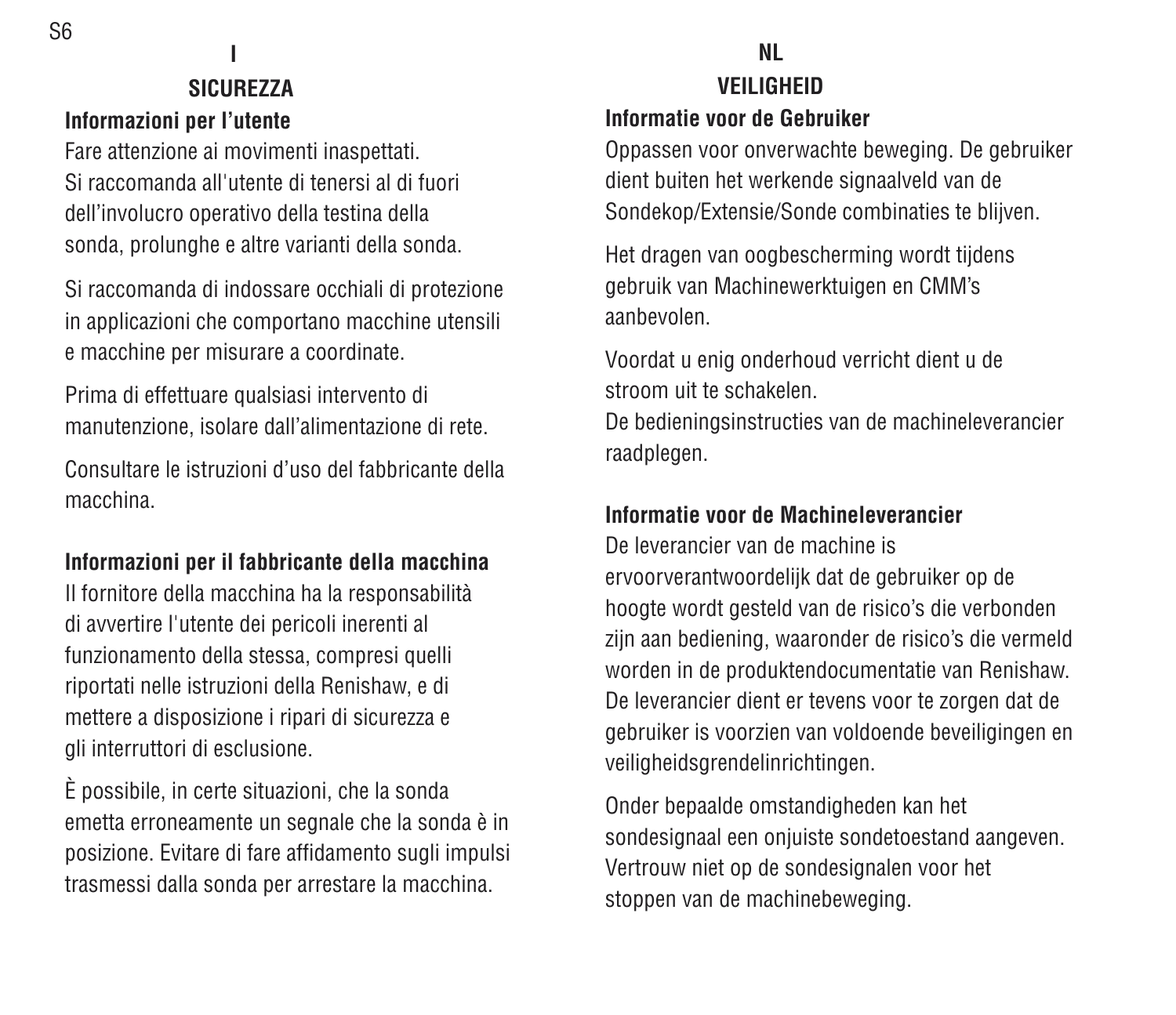## **P SEGURANÇA Informações para o Utilizador**

Tomar cuidado com movimento inesperado. O utilizador deve permanecer fora do perímetro da área de trabalho das combinações Cabeça da Sonda/Extensão/ Sonda.

Em todas as aplicações que envolvam a utilização de Máquinas-Ferramenta e CMMs, recomenda-se usar protecção para os olhos.

Desligar a alimentação antes de efectuar qualquer operação de manutenção.

Consultar as instruções de funcionamento do fornecedor da máquina.

#### **Informações para o Fornecedor da Máquina**

È responsabilidade do fornecedor da máquina assegurar que o utilizador é consciencializado de quaisquer perigos envolvidos na operação, incluindo os mencionados na documentação do produto Renishaw e assegurar que são fornecidos resguardose interbloqueios de segurança adequados.

Em certas circunstâncias, o sinal da sonda pode ndicar falsamente uma condição de sonda assentada. Não confiar em sinais da sonda para parar o movimento da máquina.

# **SW SÅKERHET**

#### **Information för användaren**

Se upp för plötsliga rörelser. Användaren bör befinna sig utanför arbetsområdet för sondhuvudet/ förlängningen/sond-kombinationerna.

Ögonskydd rekommenderas för alla tillämpningar som involverar bruket av maskinverktyg och CMM.

Koppla bort strömmen innan underhåll utförs.

Se maskintillverkarens bruksanvisning.

## **Information för maskinleverantören**

Maskinleverantören ansvarar för att användareninformeras om de risker som drift innebär, inklusive de som nämns i Renishawsproduktdokumentation, samt att tillräckligt goda skydd och säkerhetsförreglingar tillhandahålls.

Under vissa omständigheter kan sondens signal falskt ange att en sond är monterad. Lita ei på sondsignaler för att stoppa maskinens rörelse.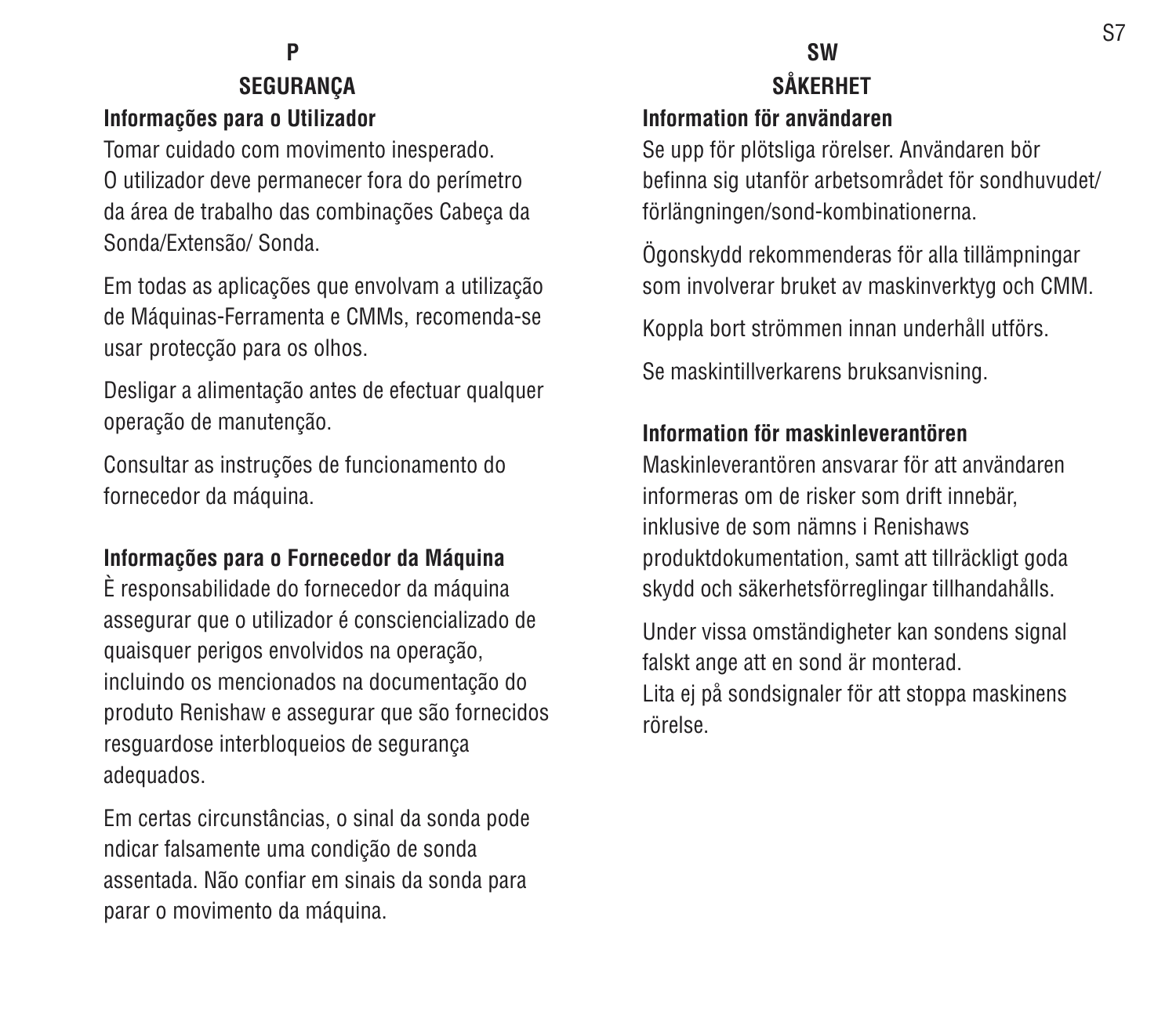# **Installation and user's guide - English**

# **Contents**

| TS20 probe                      |   | $\cdots$ | $1 - 1$  |
|---------------------------------|---|----------|----------|
| Probe signal processing options |   | $\cdots$ | $1 - 2$  |
| Cable options                   |   | .        | $1 - 4$  |
| Installation<br>$\cdots$        |   | $\cdots$ | $1 - 5$  |
| Specification                   |   | $\cdots$ | 1-6      |
| Signal conditioning module      |   | $\cdots$ | $1 - 8$  |
| Electrical specification        |   |          | $1 - 10$ |
| Stylus fitting instructions     |   |          | $1 - 12$ |
| Parts list<br>$\cdots$          | . | .        | $1 - 13$ |

#### **WARRANTY**

Equipment requiring attention under warranty must be returned to your supplier. No claims will be considered where Renishaw equipment has been misused, or repairs or adjustments have been attempted by unauthorised persons.

## **CHANGES TO EQUIPMENT**

Renishaw reserves the right to change specifications without notice.

## **CNC MACHINE**

CNC machine tools must always be operated by competent persons in accordance with manufacturers instructions.

## **CARE OF THE PROBE SYSTEM**

Keep components reasonably clean.

# **PATENT NOTICE**

Features of products shown in this user quide. and of related products, are the subject of the following patents and patent applications:

|     | DE 4413968 |    | GB 2277593      | US 5.446.970 |
|-----|------------|----|-----------------|--------------|
| FP. | 0293036    |    | IT 1273643      | US 5.647.137 |
| FP  | 0695926    | JP | 1.445/1997      | US 5.669.151 |
| FP  | 0748669    |    | JP 2.098.080    | WO 00/33149  |
| FP. | 1051668    |    | JP 320.394/1994 |              |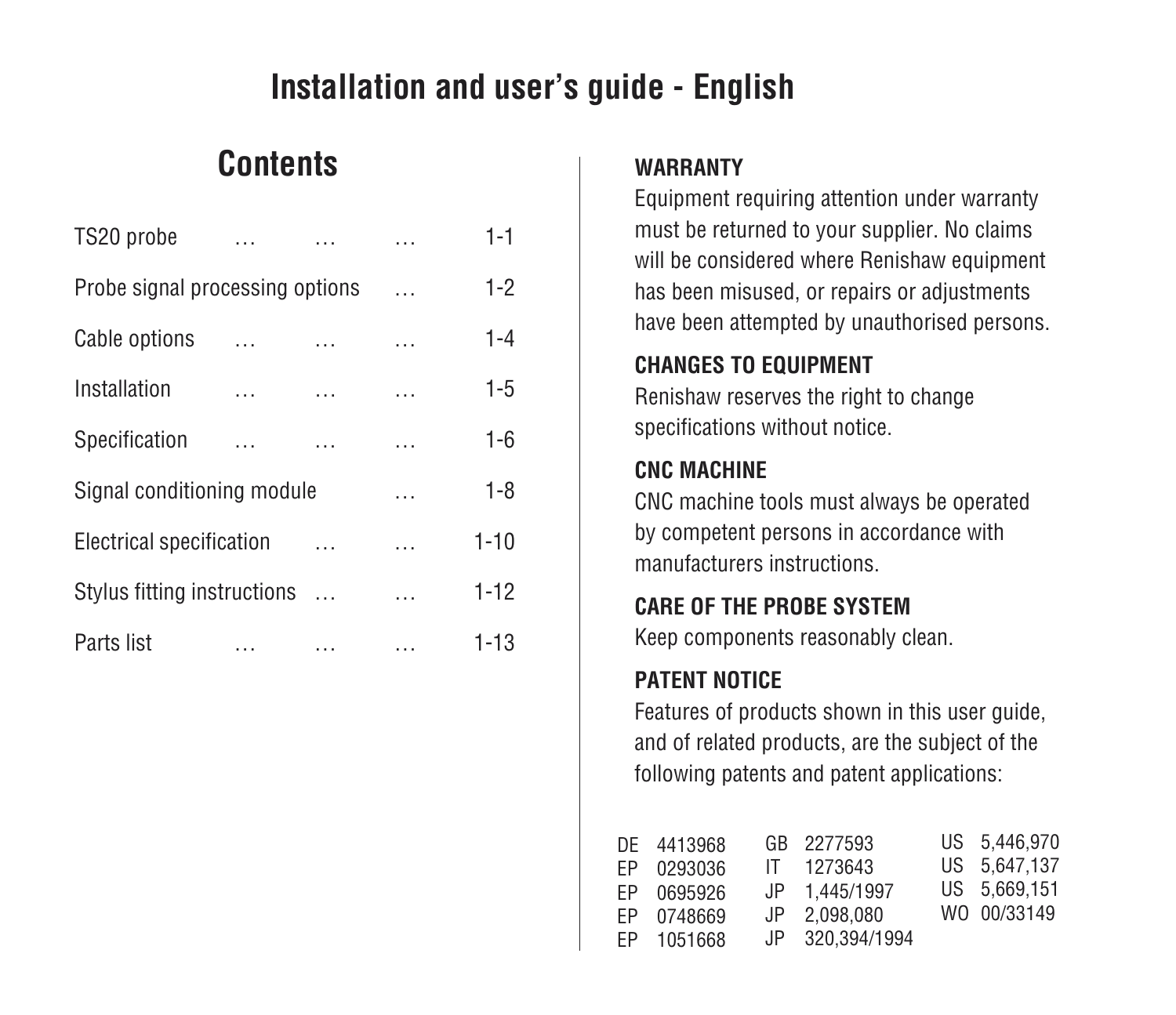#### **TS20 PROBE**



#### **TS20 with automatic arm**

The TS20 is a two axis tool setting probe, used on CNC lathes.

During a tool setting routine, each turret mounted tool is driven against the square tip stylus. When contact is made, a trigger signal is generated and tool offsets are automatically recorded in the machine control registers.

There are three versions of the TS20 probe, for 24 mm, 32 mm or 40 mm tooling respectively.



#### **TS20 with high precision arm (HPA)**

The probe may be mounted on an automatic arm which is retracted out of the machinesworking envelope when the probe is not in use.

Alternatively the probe may be mounted on a Renishaw high precision manual arm (HPA). A quick release mounting enables the HPA to be easily removed from the machine when the probe is not required.

During installation the probe stylus tip may be set to align with the machine X or Y axes.

1-1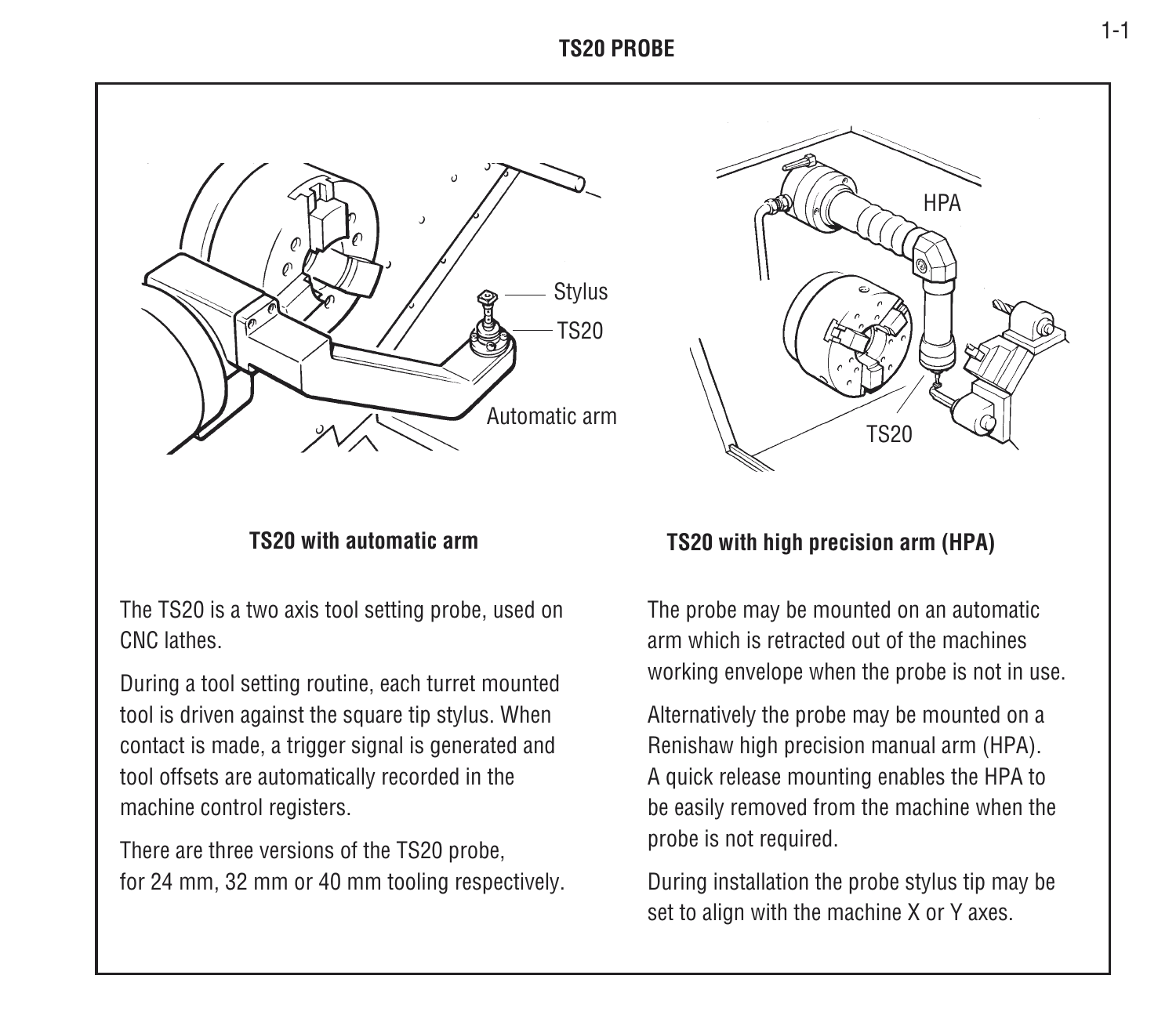## **PROBE SIGNAL PROCESSING**

A signal conditioning module (SCM) or interface unit (MI 5 or MI 8 or MI8-4) is required to process signals between the probe and CNC machine control.

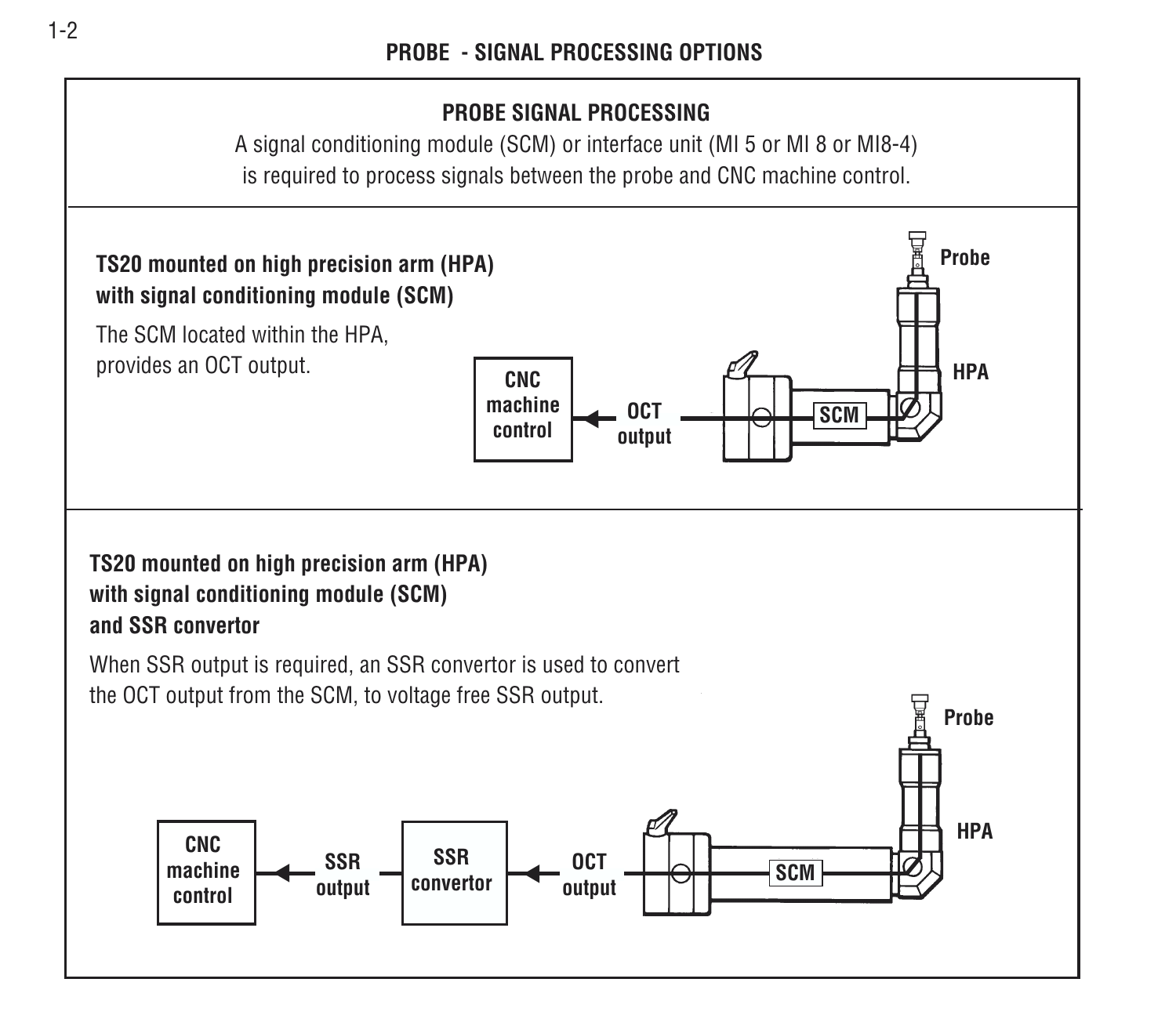### **TS20 mounted on an automatic armwith MI 5 or MI 8 or MI 8-4 interface**

#### **MI 8 interface**

The MI 8 provides voltage free solid state relay (SSR) output, configurable for either normally open (NO) or normally closed (NC).

An inhibit input enables an optical transmission type inspection probe and interface to be used, on the same machine input as the TS20.

#### **MI 8-4 interface**

Where an inspection probe with optical transmission and an MI 12 interface, are used on the same machine as the TS20, the MI 8-4 interface is recommended.

The MI 8-4 interface accepts the probe output signal from the MI 12 interface. The user can then select betweeninspection or tool setting probe outputs by selecting an 'M' code.

#### **MI 5 interface**

Where an inspection probe with inductive transmission is used on the same machineas the TS20, a single MI 5 interface is recommended, as it can accept both the inspection probe (inductive) and TS20 tool setting probe (hard wired) inputs.

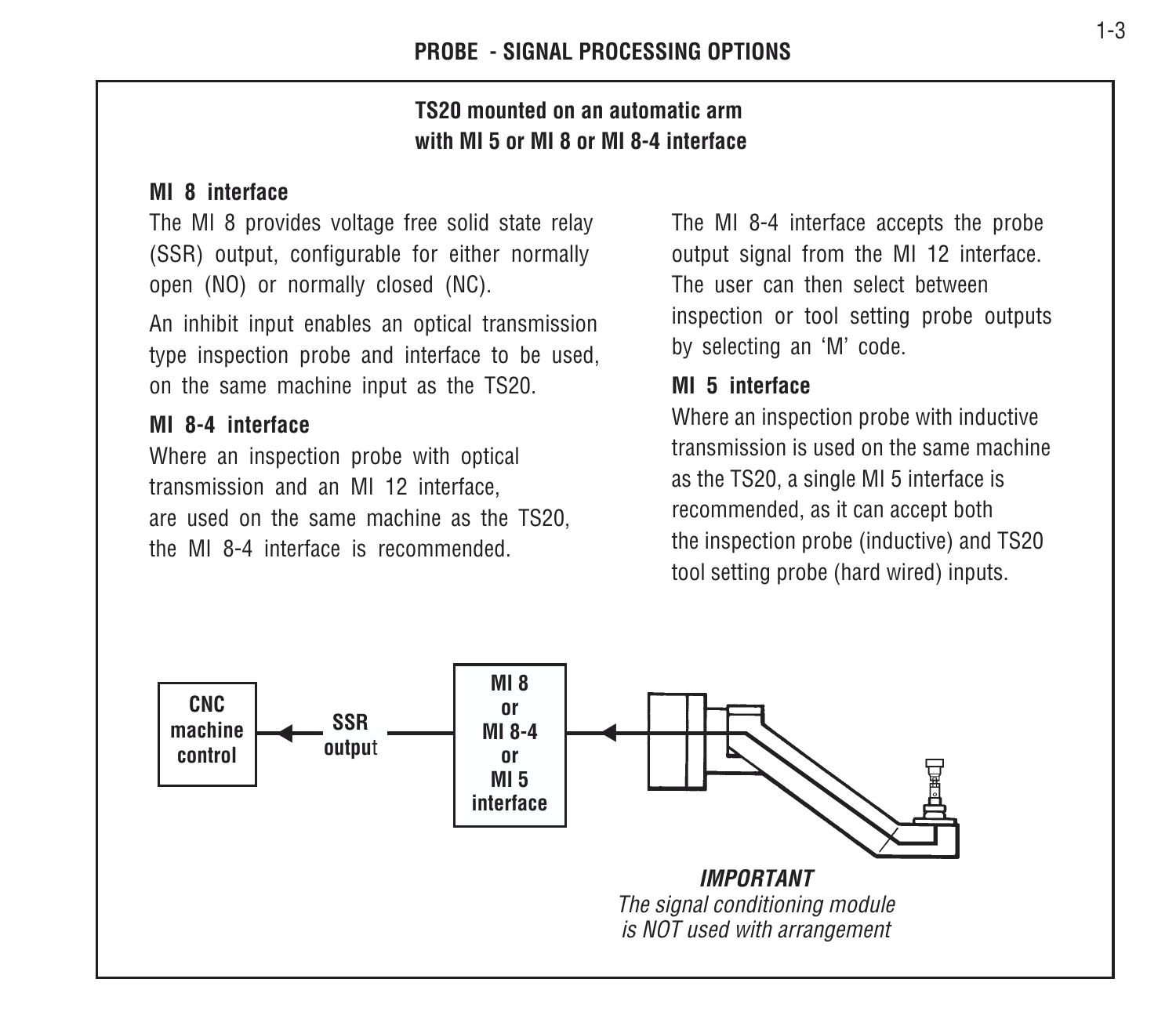- $\Box$  Cable is four core 7/0,2 polyurethane insulated and screened. Cable diameter 4,4 mm (0.17 in). Probe circuit - **red** and **blue** cores (yellow and green are not used).
- ❑Ensure the probe cable is routed away from other cables carrying high currents.

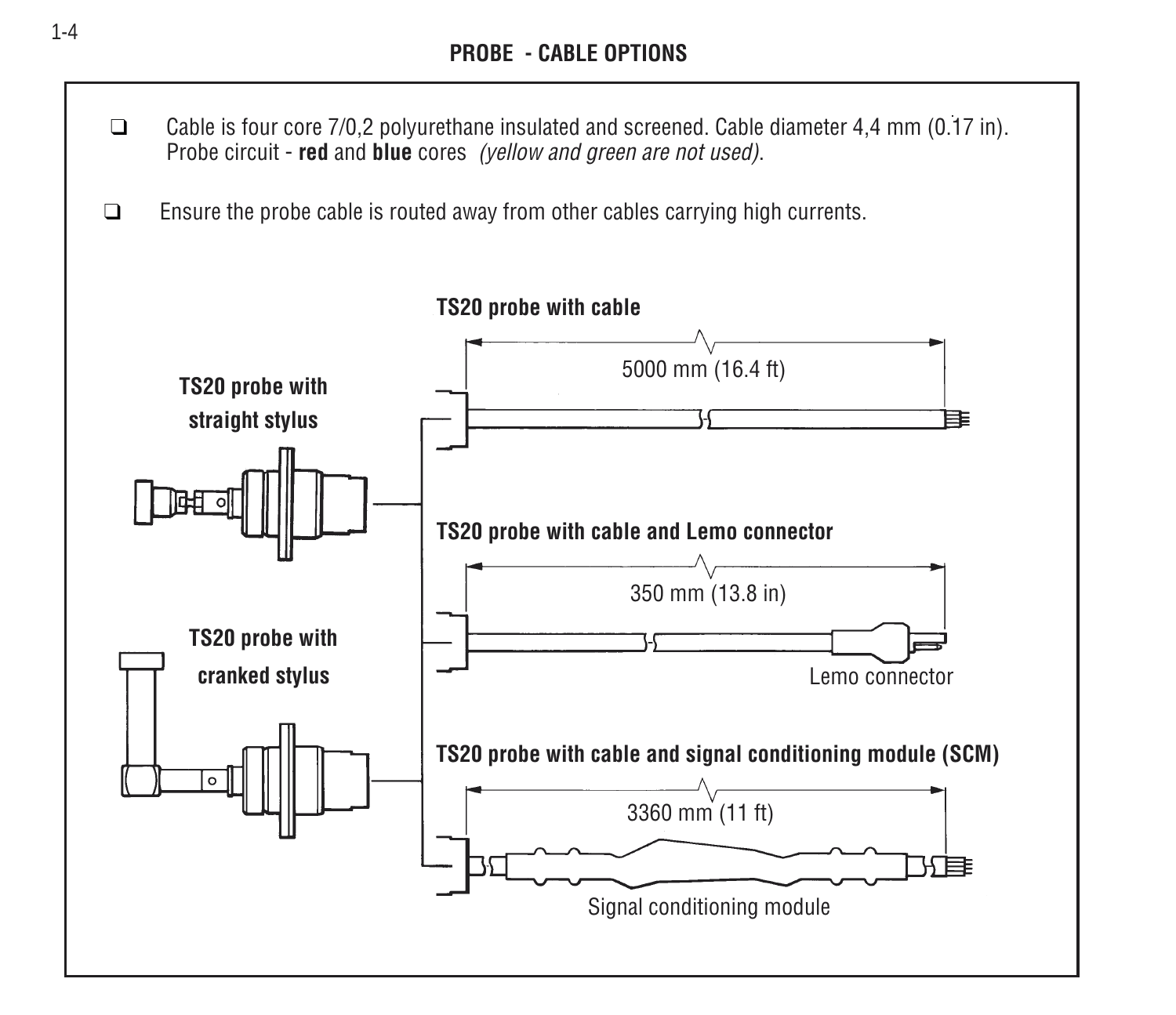#### **INSTALLATION**

## **SAFETY**

**The TS20 system must be installed by a competent person observing relevant safety precautions.**

**Before commencing work, ensure the machine tool is in a safe condition with the power switched OFF.**

**Switch off the power supply to the TS20 probe system components.**

# **CABLE FROM PROBE**

Ensure the probe cable is routed away from other cables carrying high currents.

#### **PROBE FALSE TRIGGER**

The TS20-SCM should be installed on machineswith a stable power supply i.e. Interference free. If false triggers occur, investigate the power supply rails for interference.

# **ELECTRICAL INTERFERENCE**

It is recommended that the SSR convertoror interface unit is installed within themachine electronics control cabinet.

Normal electronic equipment installation rules apply.

i.e. Units should be mounted away from any potential sources of interference, such as three phase transformers and motor controllers.

## **PROBE STATUS**

TS20 styli have an M3 thread and 10 x 10 mm tip. Straight styli incorporate a break stem to protect the probe in the event of a collision. A damaged stylus can be replaced - see page 1-12.

## **TS20 probe with straight stylus**

When a replacement stylus is fitted, the stylus squareness specification cannot be quaranteed. after the original stylus has been removed.

#### **TS20 probe with cranked stylus**

When a replacement styli is fitted, the stylus squareness and parallelism specification cannot be guaranteed, once the original stylus has been removed.

#### **SOFTWARE ROUTINES**

Toolsetting software routines to suit various machine controllers are available from Renishaw(the current list is available on application).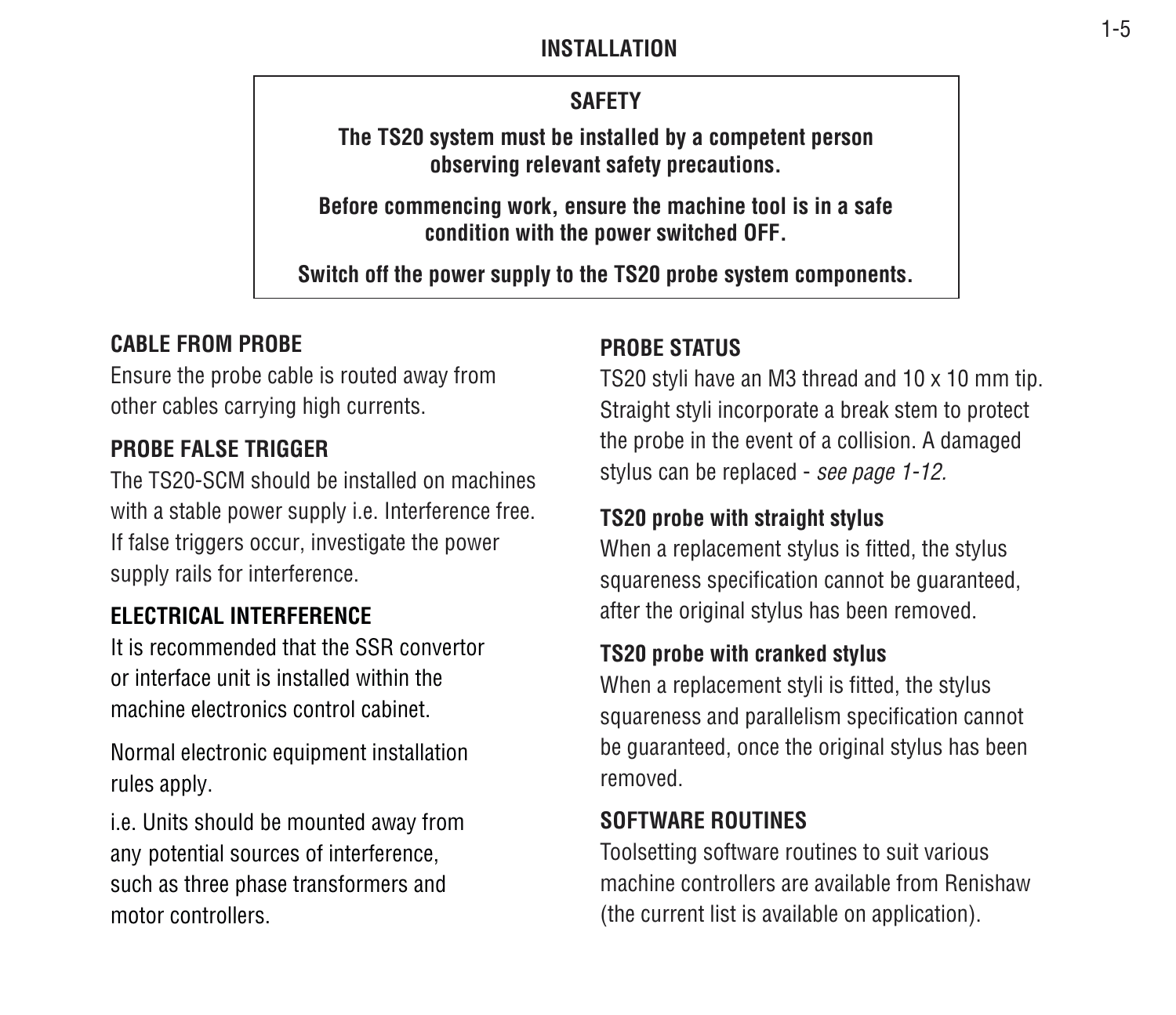#### **TS20 SPECIFICATION**

0,02 mm (0.00079 in) 0,02 mm (0.00079 in)



| Tooling<br>size                 | <b>Dimension A</b><br>also shown on<br>page 1-9 | <b>Dimension B</b><br>also shown<br>on page 1-9 | <b>Stylus</b><br>overtravel<br>with<br>straight styli | Uni-directional<br>repeatability $2\sigma$<br>At a probing speed of<br>480 mm/min (1.57 ft/min) | <b>Trigger force</b><br>dependant on<br>sense direction        |
|---------------------------------|-------------------------------------------------|-------------------------------------------------|-------------------------------------------------------|-------------------------------------------------------------------------------------------------|----------------------------------------------------------------|
| $25 \text{ mm}$<br>$(0.98)$ in) | 41 mm<br>$(1.61 \text{ in})$                    | 28.25 mm<br>$(1.11 \text{ in})$                 | $±6$ mm<br>$(\pm 0.24)$ in                            | $2.0 \mu m$<br>$(0.00008)$ in)                                                                  | $0.60 - 1.6 N$<br>$60 - 160$ gf<br>$(2.12 - 5.64 \text{ ozf})$ |
| $32 \text{ mm}$<br>$(1.26$ in)  | $50 \text{ mm}$<br>(1.96 in)                    | 37.25 mm<br>$(1.46 \text{ in})$                 | $±7.5$ mm<br>$(\pm 0.30)$ in)                         | $2,5 \mu m$<br>$(0.0001$ in)                                                                    | $0.47 - 1.26$ N<br>47 - 126 gf<br>$(1.66 - 4.44$ ozf)          |
| $40 \text{ mm}$<br>$(1.57)$ in  | 58 mm<br>$(2.28 \text{ in})$                    | 45.25 mm<br>$(1.78 \text{ in})$                 | $±9$ mm<br>(±0.35 in)                                 | $3.0 \mu m$<br>$(0.00012$ in)                                                                   | $0.39 - 1.6 N$<br>$39 - 106$ gf<br>$(1.38 - 3.74 \text{ ozf})$ |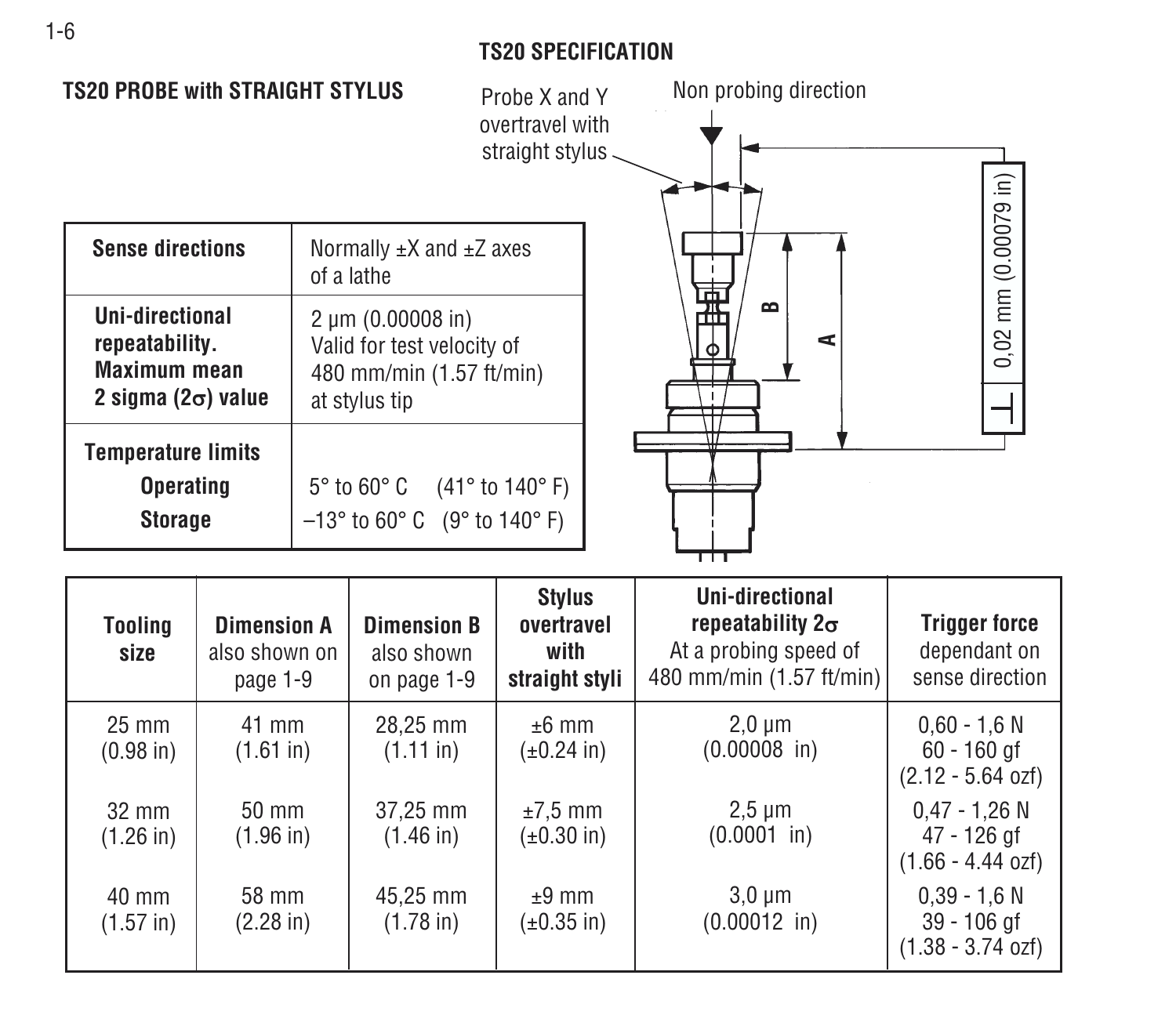## **TS20 SPECIFICATION**

# **TS20 PROBE with CRANKED STYLUS for applications where the straight stylus is not suitable**

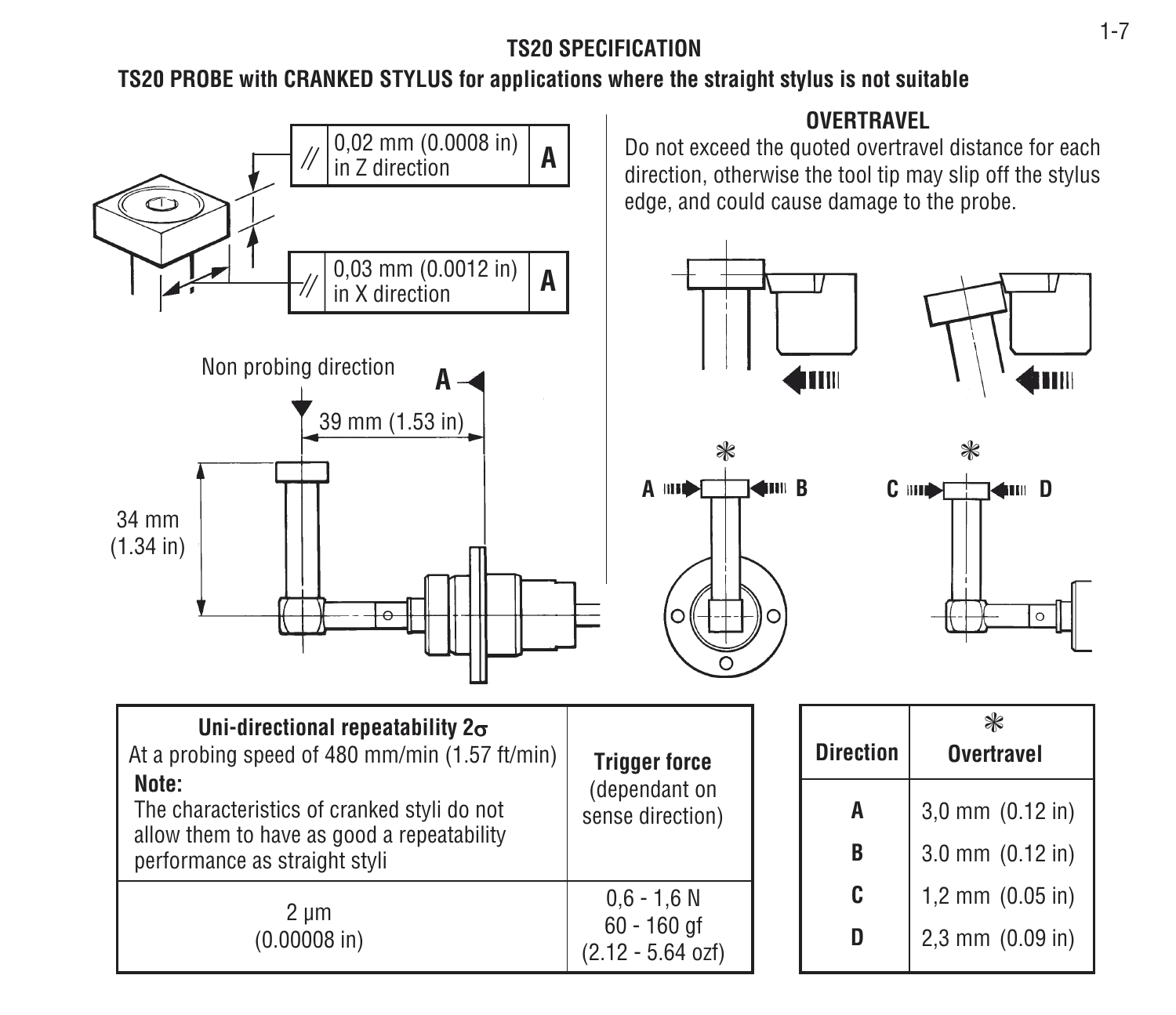#### **TS20 PROBE with SIGNAL CONDITIONING MODULE**



#### **Stylus alignment in X and Z axes**

Alignment of the stylus with the machine X and Z axes isobtained by slackening the four M3 x 8 mm clamping screws and rotating the probe body.

When alignment is achieved, tighten the clamping screws.



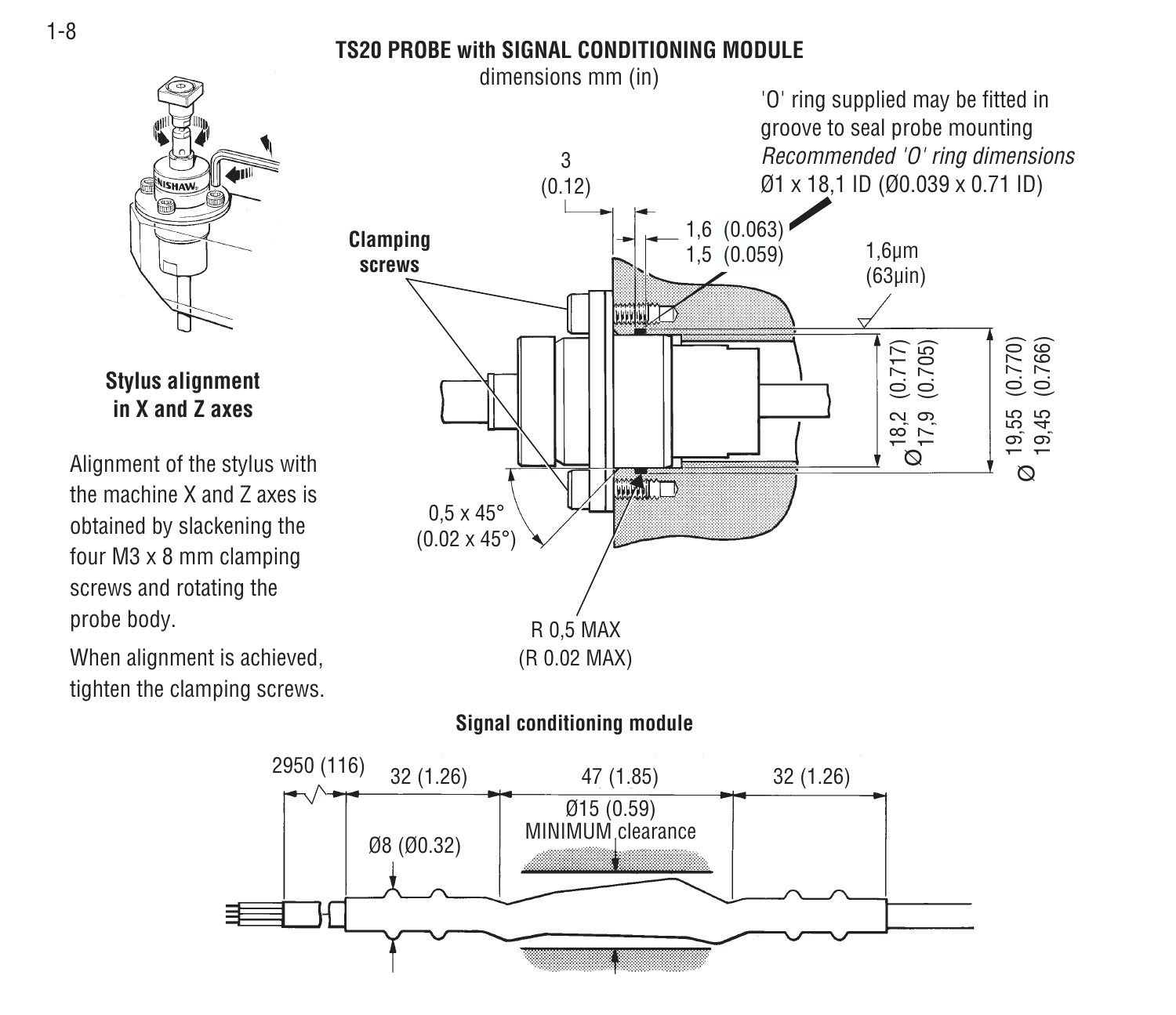#### **TS20 PROBE with SIGNAL CONDITIONING MODULE**

dimensions mm (in)

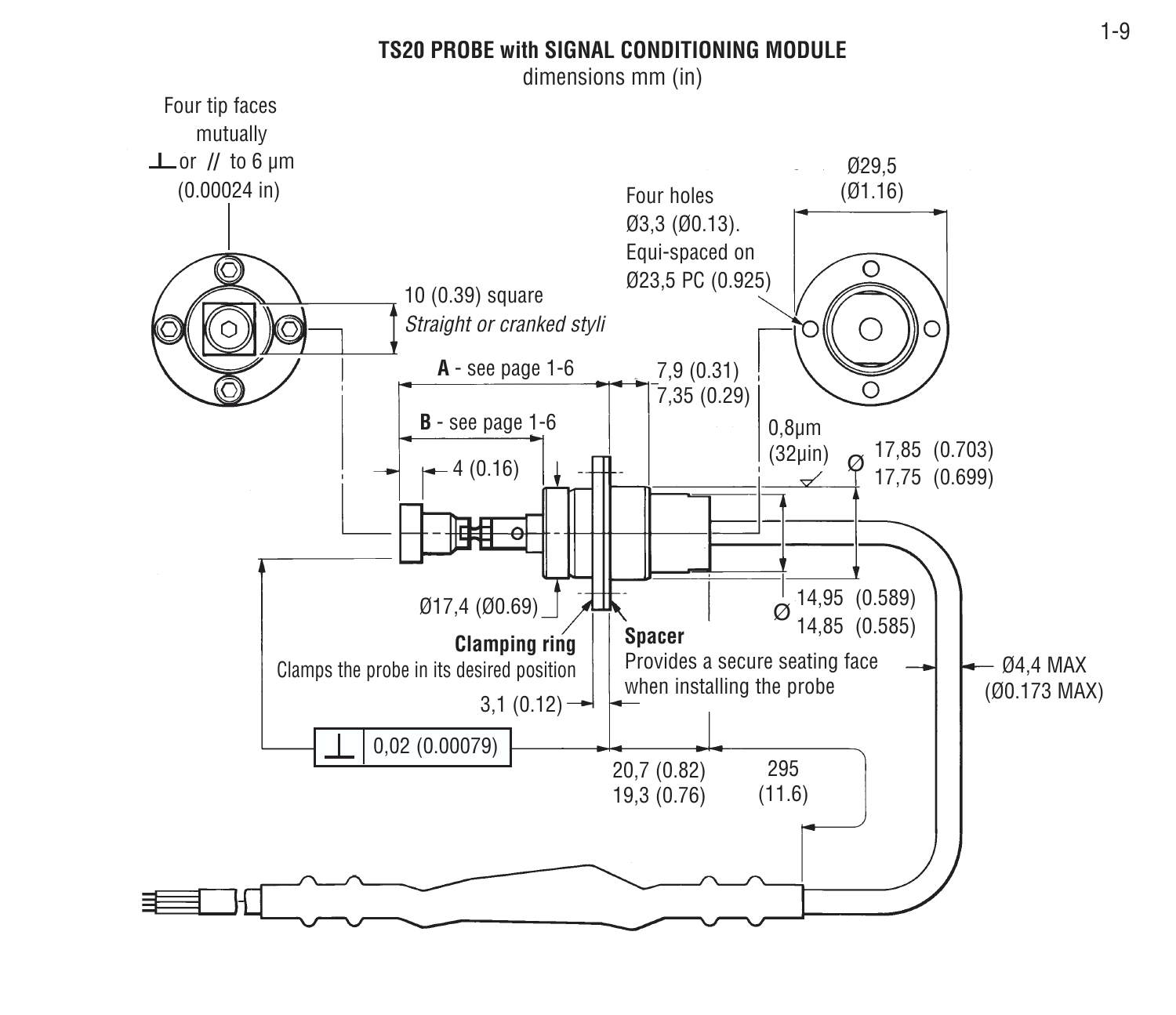# **ELECTRICAL SPECIFICATIONTS20 with signal conditioning module (SCM)**

**The TS20 probe is designed to be used wIth a load resistor.**

| Minimum load resistor at 30 V | 1K2 Ohms                             |  |
|-------------------------------|--------------------------------------|--|
| Maximum supply voltage 30 V   | Maximum current 25 mA - probe seated |  |
| Minimum supply voltage 9 V    | Minimum current 2 mA - probe seated  |  |

#### **Cable**

Four core 7/0,2 polyurethane insulated and screened cable.

Probe circuit - **red** and **blue** cores,

(yellow and green are not used).

The load resistor is connected in eitherpositive or negative lead (see opposite). It can be any value that does not cause the circuit to exceed the max/min current ratings. The probe is protected against reverse voltage within the specified ratings.

|  | Electrical characteristics at 20° C (68° F) |  |  |
|--|---------------------------------------------|--|--|
|--|---------------------------------------------|--|--|

|                                                                                                    | <b>Minimum</b>     | <b>Typical</b>        | <b>Maximum</b>       |
|----------------------------------------------------------------------------------------------------|--------------------|-----------------------|----------------------|
| Stand-by current<br>(probe deflected)                                                              |                    | 320 µA                | 500 µA               |
| Voltage drop across output leads<br>(probe seated)<br>Load current 25mA<br>5 <sub>m</sub> A<br>2mA |                    | 4.5 V<br>3.5V<br>2.8V | 5.2V<br>3.9V<br>3.1V |
| Output pulse length when<br>probe deflects (trigger)                                               | 20.0 <sub>ms</sub> |                       |                      |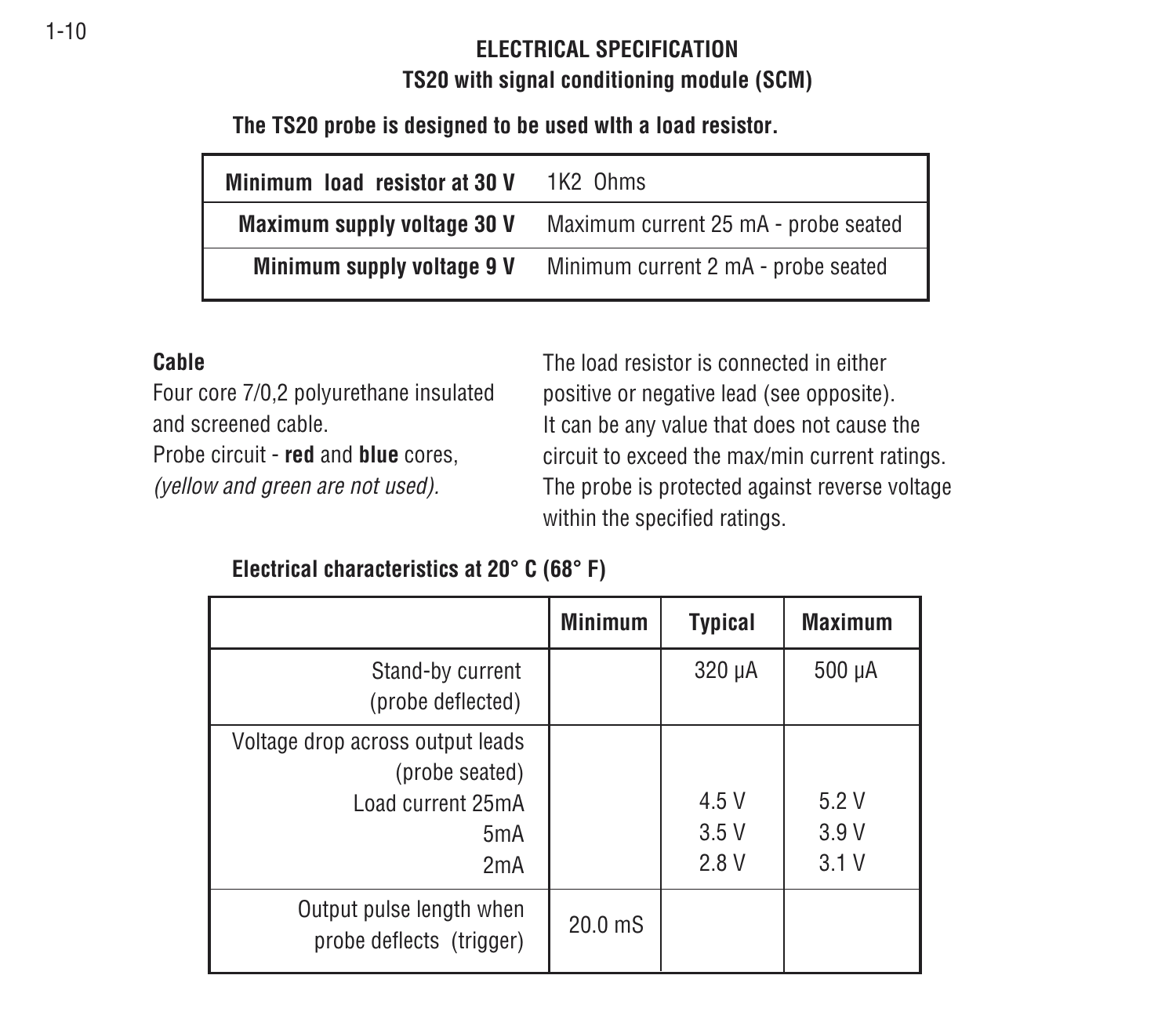## **ELECTRICAL SPECIFICATIONTS20 with signal conditioning module (SCM)**

#### **Typical performance with 4K7 load resistor and 24 V supply**



|                                                 | A - Resistance in positive lead |                |                | <b>B</b> - Resistance in negative lead |         |                |
|-------------------------------------------------|---------------------------------|----------------|----------------|----------------------------------------|---------|----------------|
| <b>PROBE</b>                                    | <b>Minimum</b>                  | <b>Typical</b> | <b>Maximum</b> | <b>Minimum</b>                         | Typical | <b>Maximum</b> |
| <b>Output voltage (Vo)</b><br>(probe seated)    |                                 |                | 3.9V           | 20.1 V                                 | 20.5V   |                |
| <b>Output voltage (Vo)</b><br>(probe deflected) | 21.7V                           | 22.5V          |                |                                        | 1.5V    | 2.3 V          |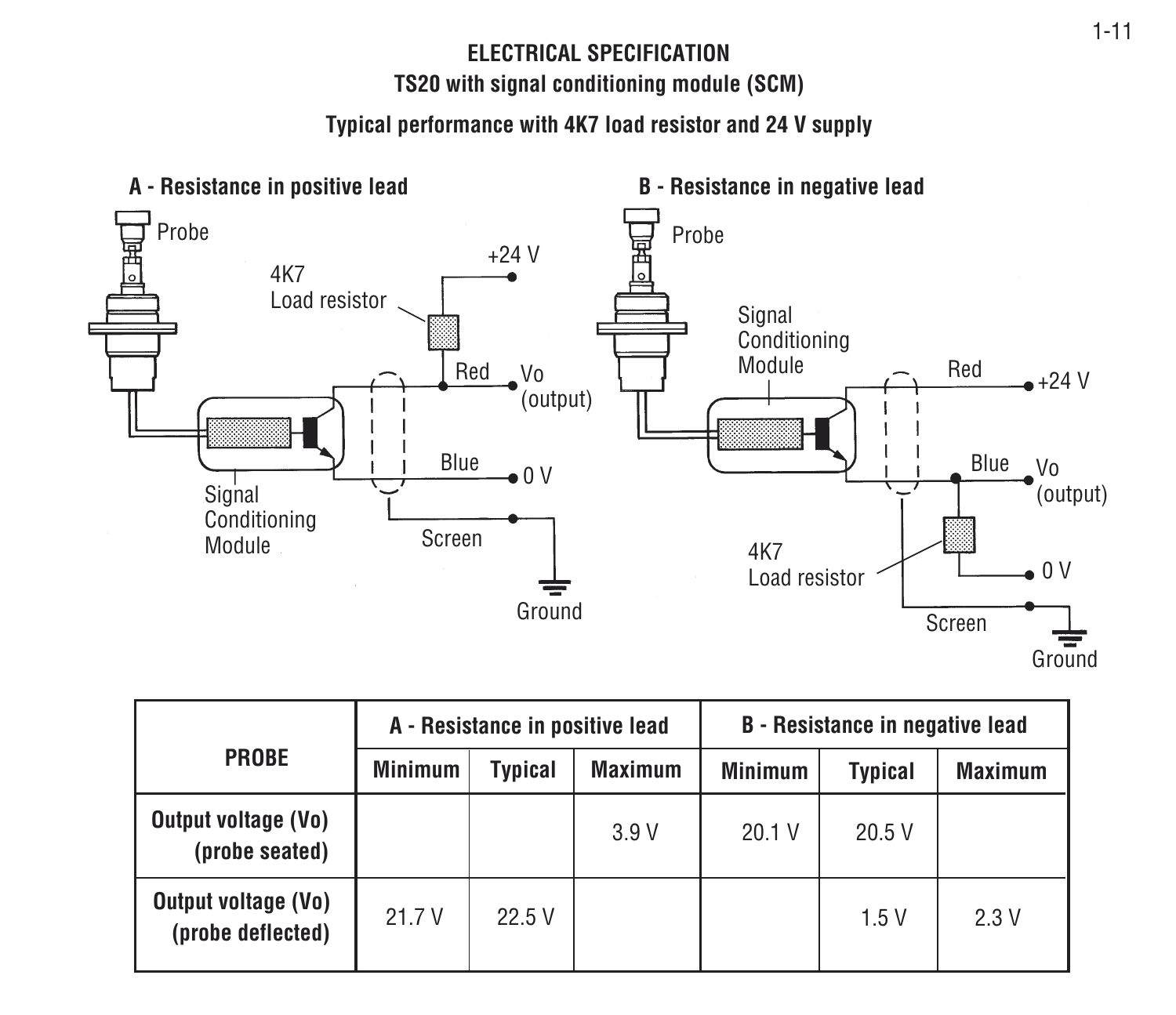### **STYLUS FITTING INSTRUCTIONS**

## **The stylus break stem protects the probe in the event of a collision.**





When fitting stylus to probe, support mounting with tommy bar and use spanner on lower flats of stem.

#### **BREAK STEM - Please quote the part no. when ordering a replacement stem**

| Application     | <b>Break stem</b><br>part no. | <b>Application</b> | <b>Break stem</b><br>part no. | Application     | <b>Break stem</b><br>part no. |
|-----------------|-------------------------------|--------------------|-------------------------------|-----------------|-------------------------------|
| 25 mm (tooling) | M-2008-0333                   | 32 mm (tooling)    | M-2008-0604                   | 40 mm (tooling) | $M-2008-0605$                 |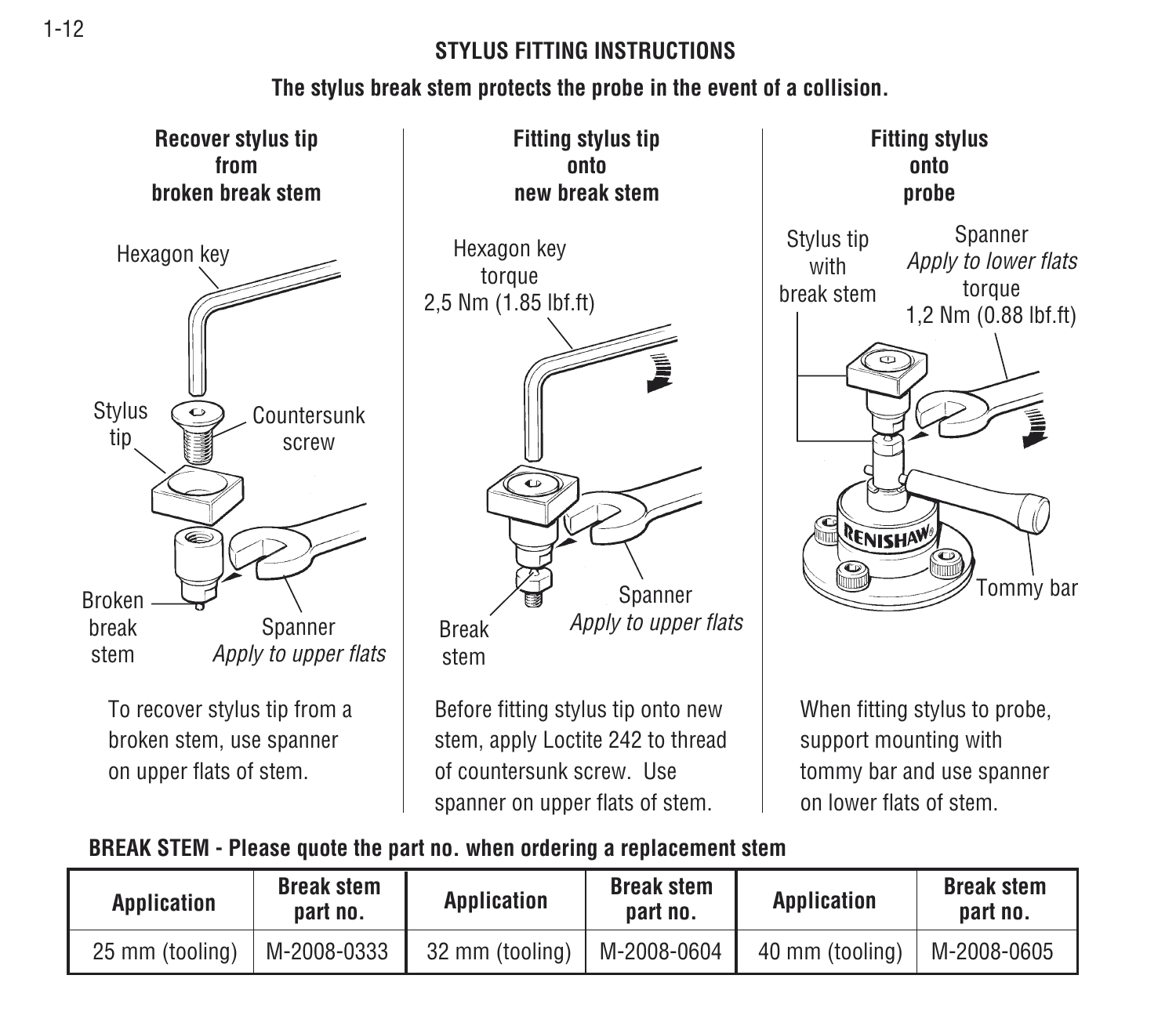#### **TS20 PROBE with STRAIGHT STYLUS**

|                                 | Part no. and Description    |                                                          |                                  |                                                       |  |  |  |
|---------------------------------|-----------------------------|----------------------------------------------------------|----------------------------------|-------------------------------------------------------|--|--|--|
| Tooling<br>size                 | TS20 probe<br>with<br>cable | TS20 probe<br>with cable<br>and<br><b>MI 8 interface</b> | TS20 probe<br>with<br><b>SCM</b> | TS20 probe<br>with SCM<br>and<br><b>SSR</b> convertor |  |  |  |
| $25 \text{ mm}$<br>$(0.98)$ in) | A-2008-0151                 | A-2008-0270                                              | A-2008-0002                      | A-2008-0269                                           |  |  |  |
| $32 \text{ mm}$<br>$(1.26)$ in  | A-2008-0123                 | A-2008-0274                                              | A-2008-0183                      | A-2008-0273                                           |  |  |  |
| 40 mm<br>$(1.57 \text{ in})$    | A-2008-0277                 | A-2008-0278                                              | A-2008-0285                      | A-2008-0276                                           |  |  |  |

|                                | Part no. and Description                |                                                                      |  |  |  |  |
|--------------------------------|-----------------------------------------|----------------------------------------------------------------------|--|--|--|--|
| Tooling<br>size                | TS20 probe<br>with<br>Lemo<br>connector | TS20 probe<br>with<br>Lemo connector<br>and<br><b>MI 8 interface</b> |  |  |  |  |
| $25 \text{ mm}$<br>$(0.98)$ in | A-2048-0500                             | A-2008-0272                                                          |  |  |  |  |
| 32 mm<br>$(1.26)$ in           | A-2008-0110                             | A-2008-0275                                                          |  |  |  |  |
| 40 mm<br>$(1.57 \text{ in})$   | A-2008-0121                             | A-2008-0279                                                          |  |  |  |  |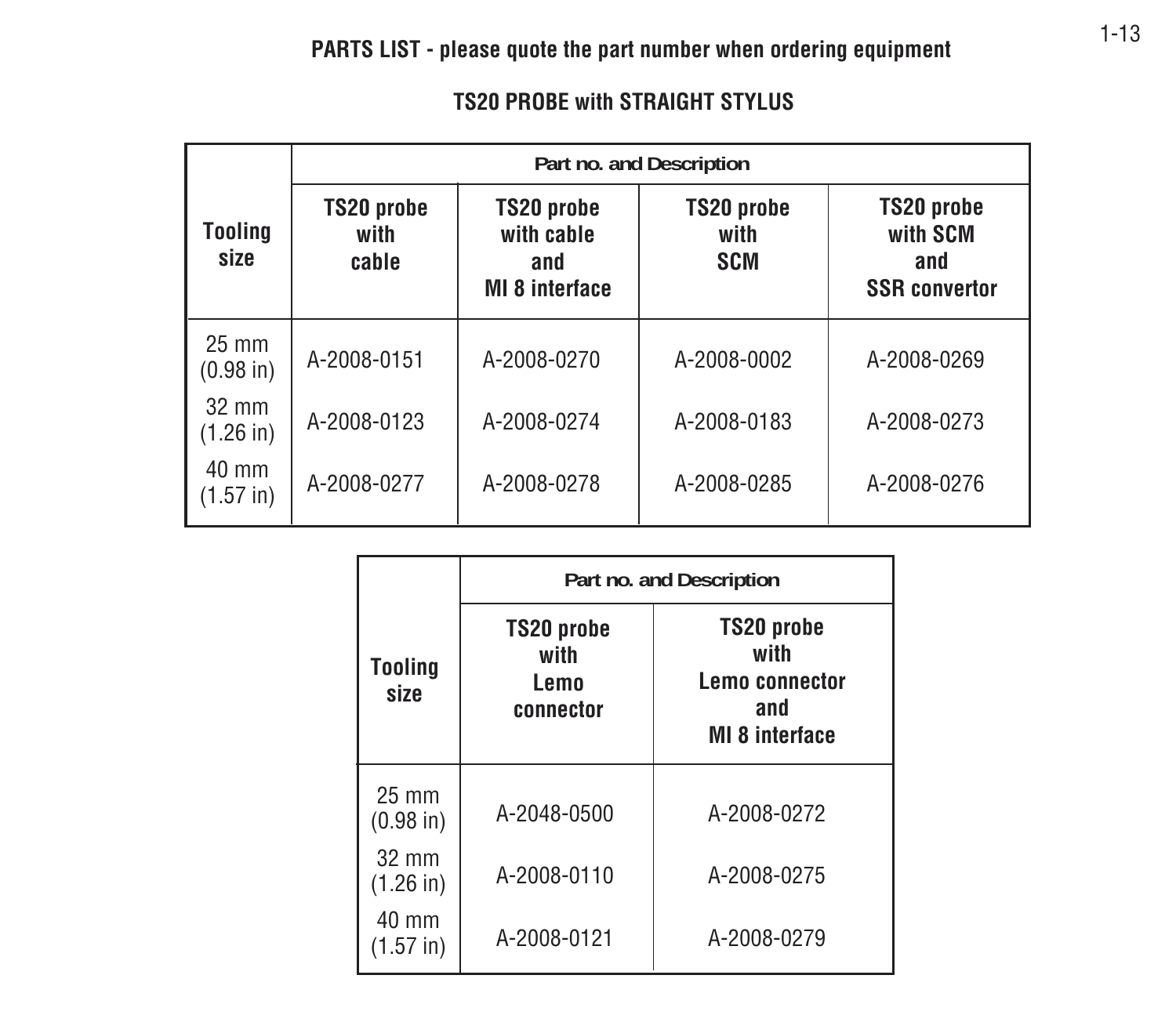#### **TS20 PROBE with CRANKED STYLUS**

|                             | Part no. and Description                                 |                                  |                                                       |                                      |                                                                      |  |  |
|-----------------------------|----------------------------------------------------------|----------------------------------|-------------------------------------------------------|--------------------------------------|----------------------------------------------------------------------|--|--|
| TS20 probe<br>with<br>cable | TS20 probe<br>with cable<br>and<br><b>MI 8 interface</b> | TS20 probe<br>with<br><b>SCM</b> | TS20 probe<br>with SCM<br>and<br><b>SSR</b> convertor | TS20 probe<br>with<br>Lemo connector | TS20 probe<br>with<br>Lemo connector<br>and<br><b>MI 8 interface</b> |  |  |
| A-2008-0281                 | A-2008-0282                                              | A-2008-0284                      | A-2008-0280                                           | A-2048-0262                          | A-2008-0283                                                          |  |  |

## **ASSOCIATED EQUIPMENT**

| Type                 | Part no.    | <b>Description</b>                                       |  |  |
|----------------------|-------------|----------------------------------------------------------|--|--|
| <b>SSR</b> convertor | A-2023-0010 | SSR convertor with mounting supports and feet.           |  |  |
| $MI_8$               | A-2073-0010 | MI 8 interface with mounting supports and feet.          |  |  |
| MI 8 / DIN           | A-2073-0020 | MI 8 interface with DIN rail mounting.                   |  |  |
| $MI$ 8-4             | A-2157-0001 | MI 8-4 interface with DIN rail mount and dual lock pads. |  |  |
| MI <sub>5</sub>      | A-2019-0006 | MI 5 interface                                           |  |  |
| MI 12                | A-2075-0142 | MI 12 interface                                          |  |  |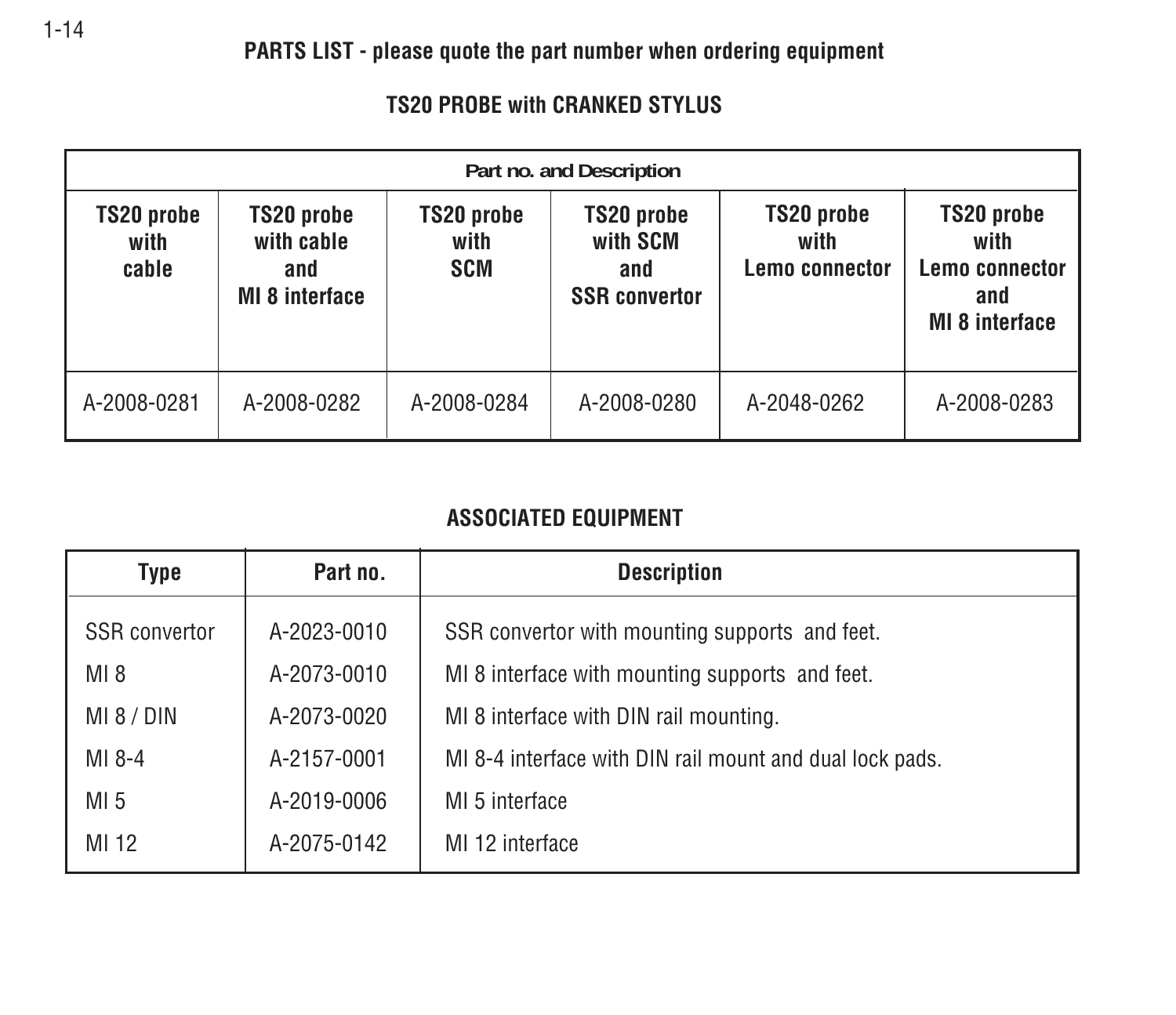# **PARTS LIST - please quote the part number when ordering equipment**

#### **STYLI for TS20**Please refer to instructions page 1-12

| Type            | Part no.    | <b>Description</b>                                                                |  |  |
|-----------------|-------------|-----------------------------------------------------------------------------------|--|--|
| 25 mm (tooling) | A-2008-0601 | Straight stylus with square tip stylus $10 \times 10$ mm (0.39 $\times$ 0.39 in). |  |  |
| 32 mm (tooling) | A-2008-0602 | Straight stylus with square tip stylus $10 \times 10$ mm (0.39 $\times$ 0.39 in). |  |  |
| 40 mm (tooling) | A-2008-0603 | Straight stylus with square tip stylus $10 \times 10$ mm (0.39 $\times$ 0.39 in). |  |  |
| Cranked         | A-2008-0249 | Cranked stylus with square tip stylus $10 \times 10$ mm (0.39 $\times$ 0.39 in).  |  |  |

## **ASSOCIATED SYSTEM USERS GUIDES**

| Part no.    | <b>Description</b>   |  |  |
|-------------|----------------------|--|--|
| H-2000-5011 | <b>SSR</b> convertor |  |  |
| H-2000-5015 | MI 8 interface       |  |  |
| H-2000-5008 | MI 8-4 interface     |  |  |
| H-2000-5014 | MI 5 interface       |  |  |
| H-2000-5073 | MI 12 interface      |  |  |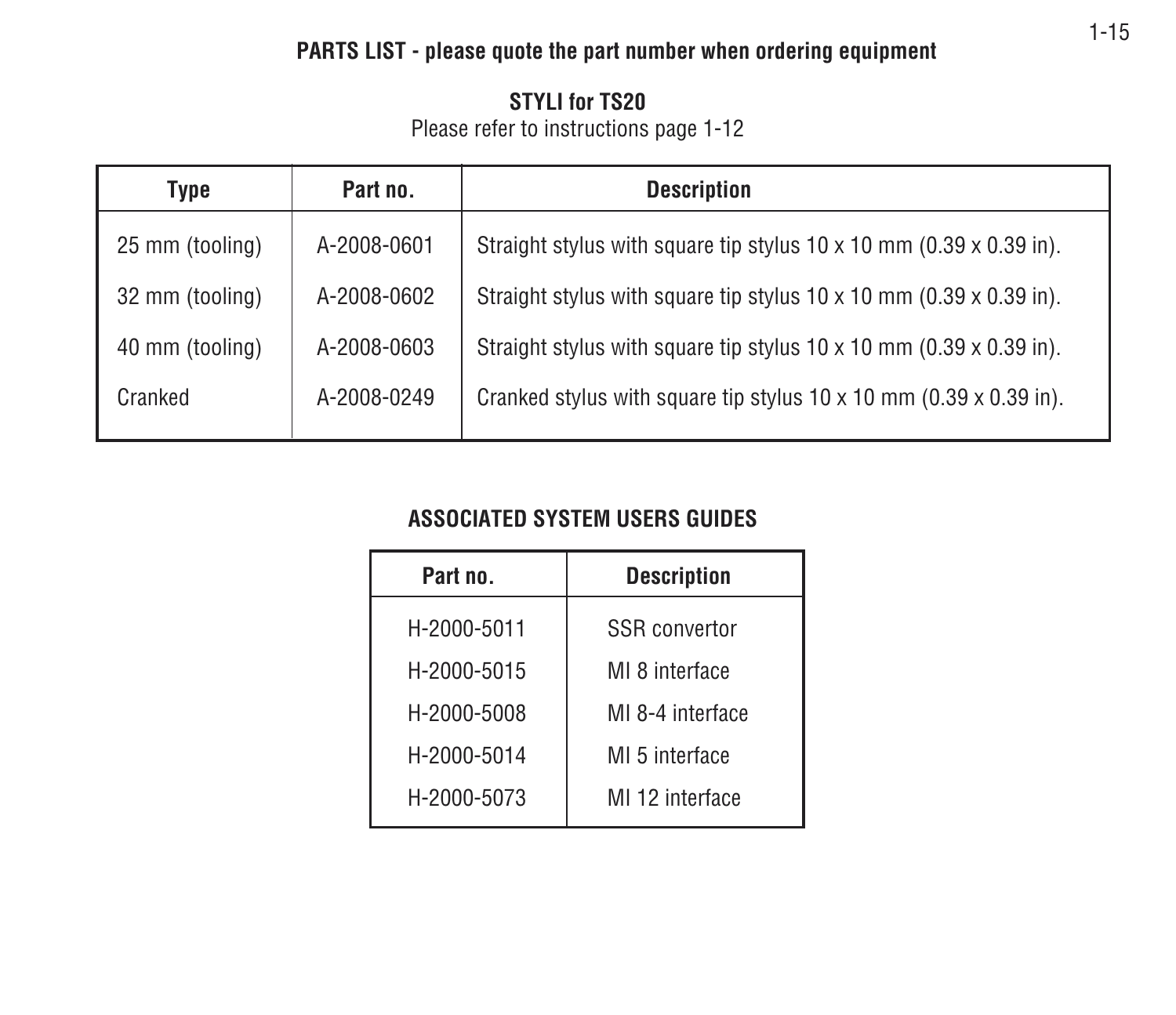# **Guide d'installation et d'utilisation - Français**

# **Table des matières**

| Applications du palpeur                 | .        |   | $2 - 1$  |
|-----------------------------------------|----------|---|----------|
| Options de traitement des signaux       |          |   | $2 - 2$  |
| Options de cables                       | .        |   | $2 - 4$  |
| Installation                            |          |   | $2 - 5$  |
| Spécifications                          | .        |   | $2-6$    |
| Module de mise en forme du signal       |          |   | $2 - 8$  |
| Spécification électrique                |          |   | $2 - 10$ |
| Instructions de mise en place du stylet | $2 - 12$ |   |          |
| Liste des pièces détachées              |          | . | $2 - 13$ |

## **GARANTIE**

Tout équipement nécessitant un contrôle sous garantie doit être retourné au fournisseur. Aucune réclamation ne sera prise en compte pour toute mauvaise utilisation du matériel Renishaw, ou suite à toute réparation ou tout réglage effectués par des personnes non agréées.

#### **CHANGEMENTS DE SPECIFICATION DU MATERIEL**

Renishaw se réserve le droit de modifier lesspécifications sans avis préalable.

## **MACHINE CNC**

L'utilisation des machines-outils CNC estexclusivement réservée au personnel compétent conformément aux instructions du constructeur.

# **SOIN DU SYSTEME DE PALPAGE**

S'assurer que les composants sont propres.

# **NOTE CONCERNANT LES BREVETS:**

Les produits décrits dans ce guide utilisateur et leurs applications sont protégés par les brevets suivants.

|     | DE 4413968 | GB 2277593      | US 5.446,970 |
|-----|------------|-----------------|--------------|
| FP. | 0293036    | IT 1273643      | US 5.647.137 |
| FP. | 0695926    | JP 1.445/1997   | US 5.669.151 |
| FP. | 0748669    | JP 2.098.080    | WO 00/33149  |
| FP. | 1051668    | JP 320.394/1994 |              |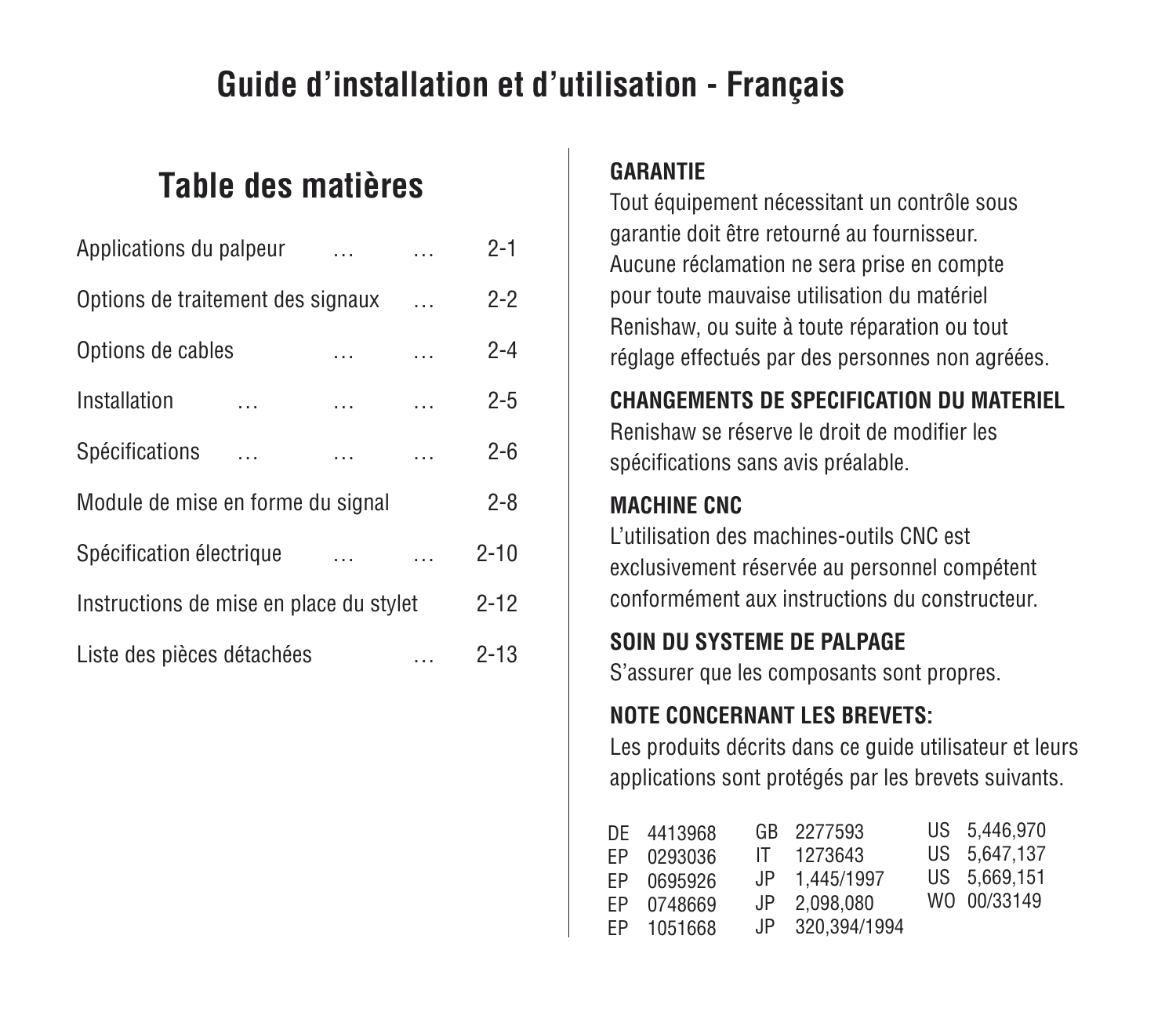#### **APPLICATIONS DU PALPEUR**



Le palpeur TS20 est un palpeur outil 2 axes utilisé pour les réglages d'outil sur tours CNC. Au cours d'une routine de réglage d'outil, chaque outil monté sur tourelle se place contre le stylet à pointe carrée. Lorsqu'il y a contact, un signal de déclenchement se produit et des décalages d'outil sont automatiquement stockés dans les registres de commande de la machine. Il existe trois versions du palpeur TS20 : le palpeur pour outillage 25 mm, 32 mm ou 40 mm.



# **TS20 avec bras automatique TS20 avec bras de haute précision (HPA)**

Le palpeur peut être monté sur un bras automatique retiré de l'enveloppe de travail de la machine lorsque le palpeur n'est pas utilisé. Le palpeur peut également être monté sur un bras manuel haute précision Renishaw (HPA). Un montage à dégagement rapide permet de retirer facilement le HPA de la machine lorsque le palpeur n'est pas nécessaire.

Lors de l'installation, la pointe du stylet du palpeur peut être réglée de façon à s'aligner avec les axes X ou Z de la machine.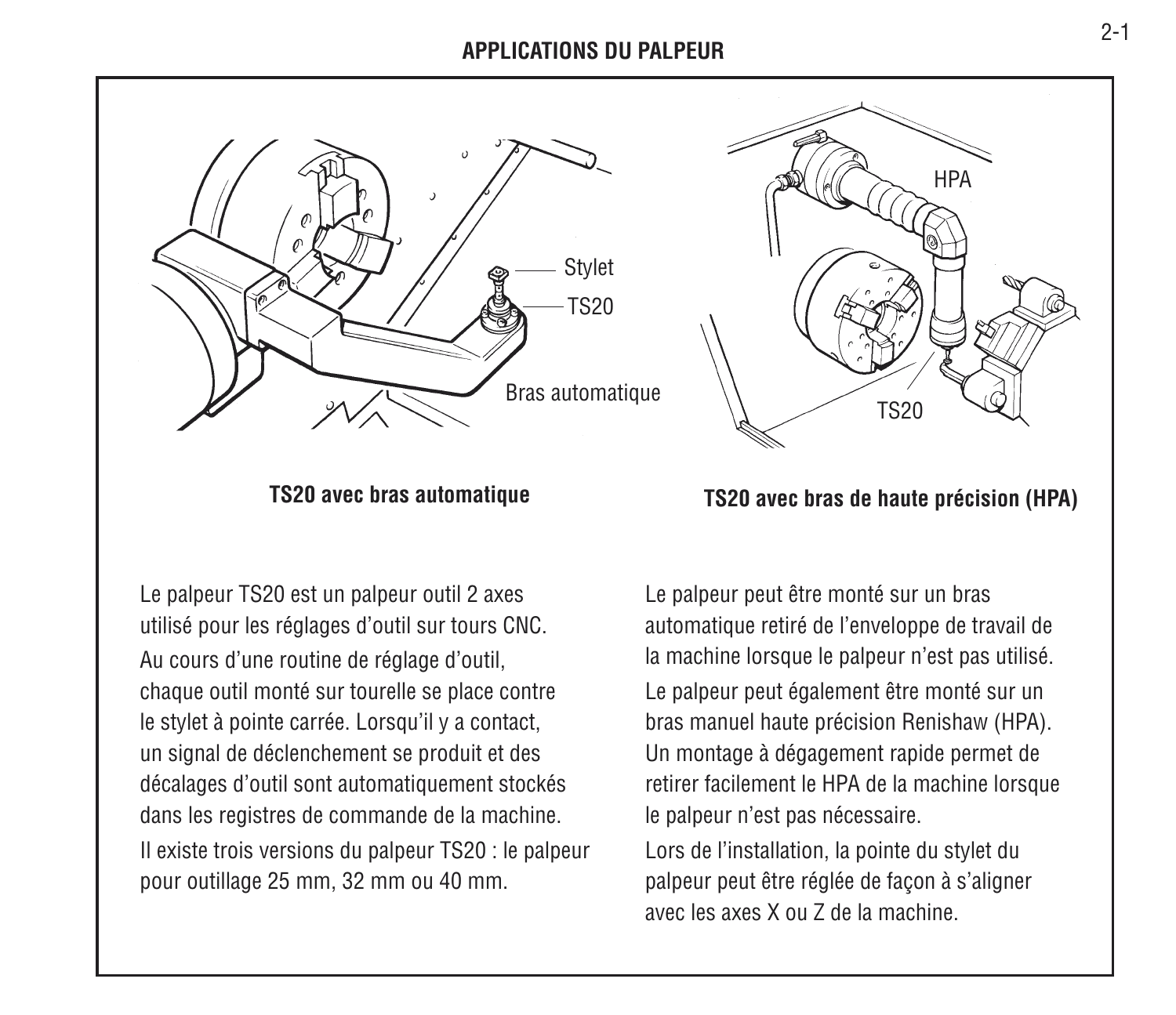## **TRAITEMENT DES SIGNAUX DU PALPEUR**

On utilise un Module de mise en forme du signal (SCM) ou une unité d'interface (MI 5 ou MI 8 ou MI 8-4) pour traiter les signaux transmis entre le palpeur et l'unité de commande de la machine CNC.

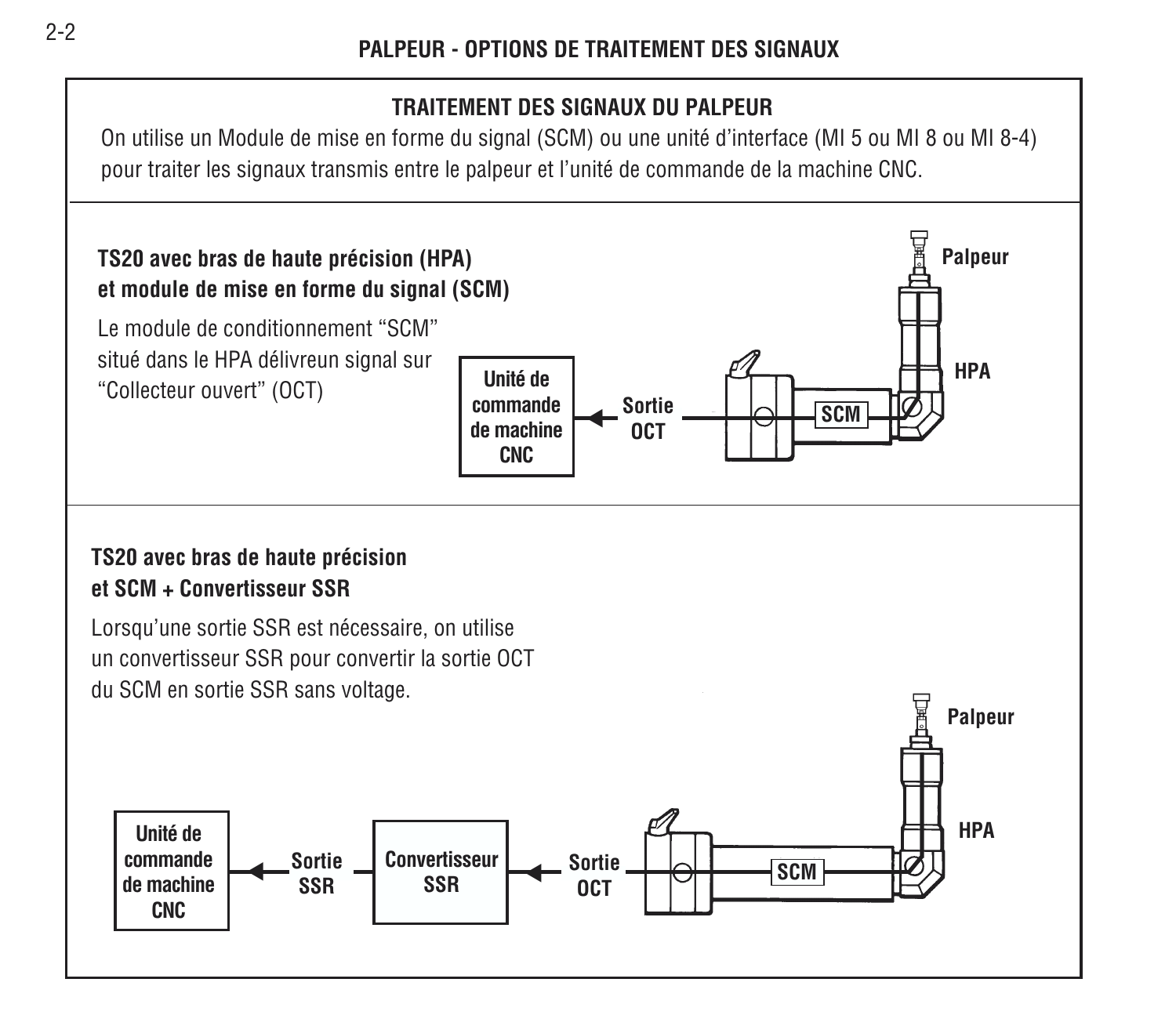#### **TS20 avec bras automatique et interface MI 5 ou MI 8 ou MI 8-4**

#### **Interface MI 8**

L'interface MI 8 fournit une sortie de relaisstatique (SSR) sans voltage que l'on peut configurer sur Normalement ouvert (N/O) ou Normalement fermé (N/F).

Les entrées inhibitions permettent d'utiliser une interface et un palpeur d'inspection de type transmission optique sur la même entrée machine que le TS20.

#### **Interface MI 8-4**

Quand un système de palpage pièce à transmission optique avec interface MI 12 et un capteur TS20 sont montés sur la même machine, l'utilisation d'une interface MI 8-4 est recommandée.

L'interface MI 8-4 reçevant les signaux de palpage provenant du TS20 et de la MI 12, l'utilisateur peut choisir le type de palpage désiré en activant une fonction "Code M"

#### **Interface MI 5**

Pour l'utilisation d'un palpeur d'inspection à transmission inductive sur la même machineque le TS20, seule une interface MI 5 est recommandée car celle-ci accepte aussi bien les entrées de palpeur d'inspection (inductif) que les entrées de palpeur outil TS20 (câblé).

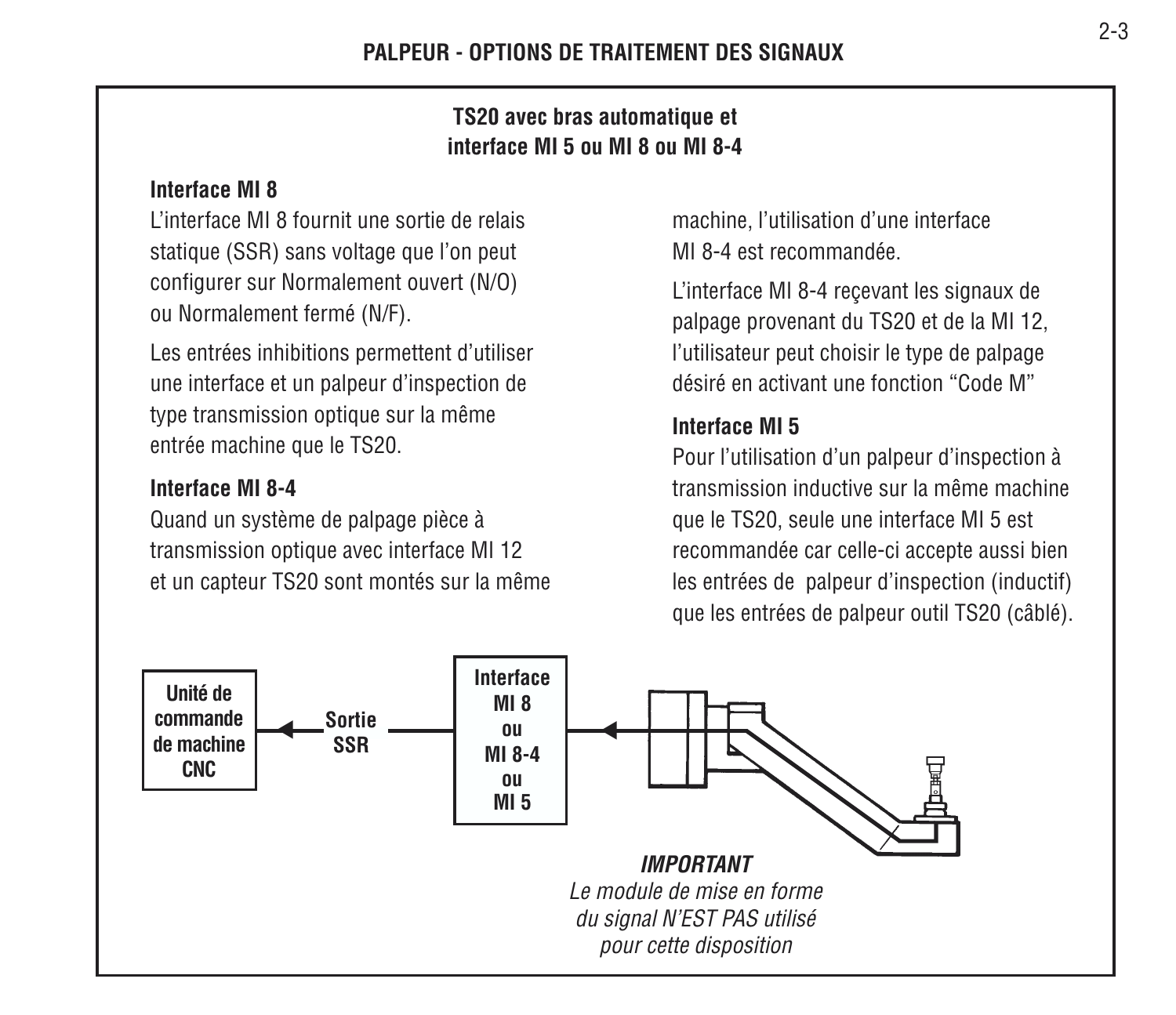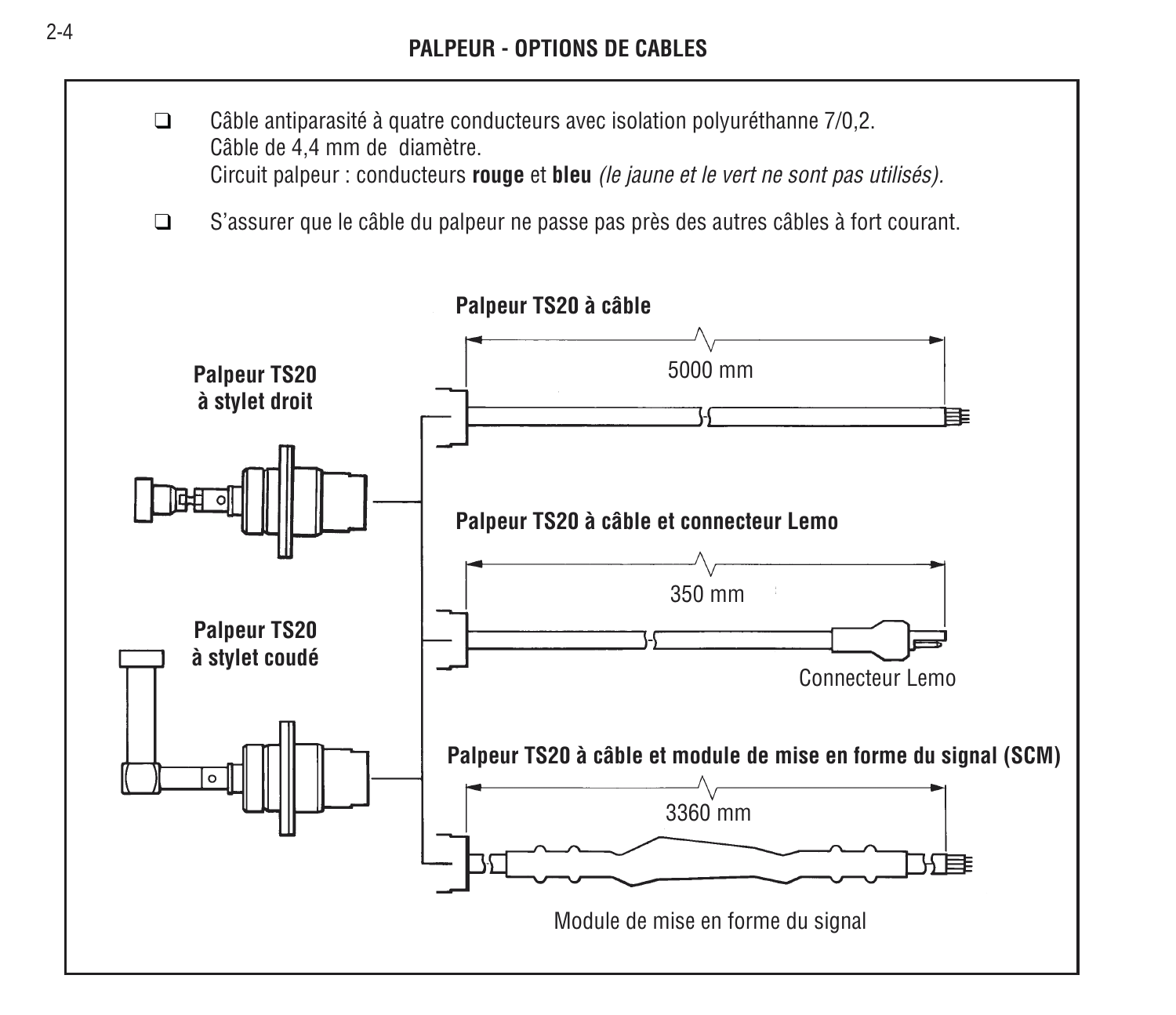#### **INSTALLATION**

## **SECURITE**

**Le système TS20 doit être installé par une personne compétente respectant les consignes de sécurité s'y rapportant.**

**Avant de procéder à toute opération, s'assurer que la machine-outil dans un état sûr et qu'elle est HORS TENSION.**

**Mettre les composants du système de palpage TS20 hors tension.**

## **CABLE DU PALPEUR**

S'assurer que le câble du palpeur ne passe pas près des autres câbles à fort courant.

## **MAUVAIS DECLENCHEMENT DU PALPEUR**

Le palpeur TS20-SCM doit être installé sur les machines à alimentation électrique stable, c'est-à-dire sans interférence. En cas de mauvaisdéclenchement, vérifier s'il existe des interférences sur les pôles de l'alimentation électrique.

## **INTERFERENCE ELECTRIQUE**

Il est recommandé d'installer le convertisseur SSRou l'unité d'interface dans l'armoire de commandedes composants électroniques de la machine. Les règles d'installation de matériel électronique normales sont en vigueur :

Les unités ne doivent pas être montées près de sources potentielles d'interférences telles que les transformateurs triphasiques et les contrôleurs moteur.

#### **STYLET DU PALPEUR**

Les stylets TS20 possèdent un filet M3 et une pointe de 10 x 10 mm.

Les stylets droits ont une tige de rupture destinée à protéger le palpeur en cas de collision. Il est possible de remplacer un stylet endommagé (voir page 2-12).

#### **Palpeur TS20 à stylet droit**

Il n'est pas possible de garantir la spécification carrée du stylet lors de l'installation du stylet de remplacement, une fois que le stylet d'origine est retiré.

#### **Palpeur TS20 à stylet coudé**

Il n'est pas possible de garantir la spécification carrée du stylet lors de l'installation des stylets de remplacement, une fois que le stylet d'origine est retiré.

#### **ROUTINES DE LOGICIEL**

Des routines de logiciel de réglage d'outil adaptées à différentes unités de commande de machine sontdisponibles auprès de Renishaw (la liste est disponible sur demande).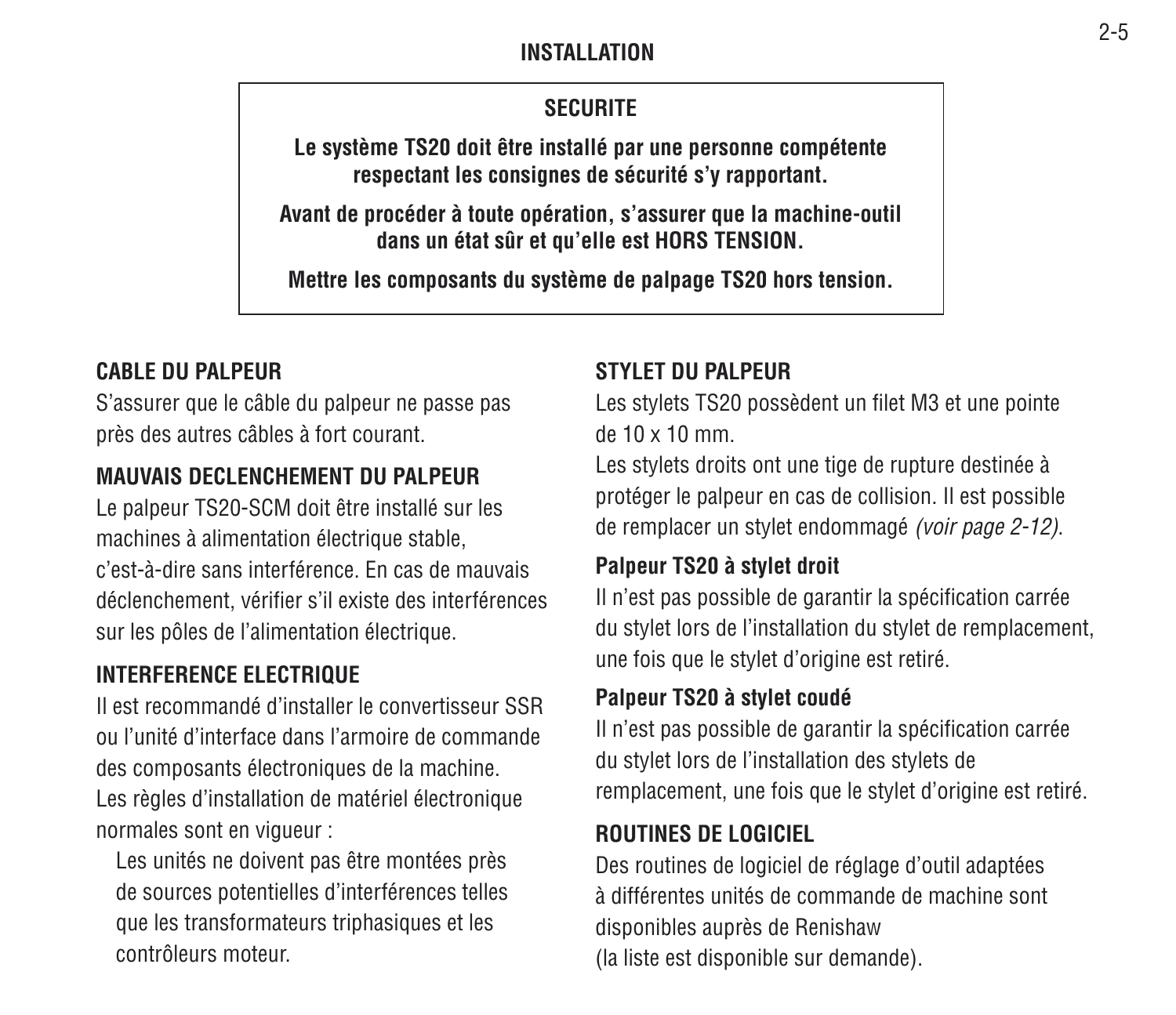#### **SPECIFICATION POUR LE TS20**



| Taille de<br>l'outillage | <b>Dimension A</b><br>Indiquée à la<br>page 2-9<br>également | <b>Dimension B</b><br>Indiquée à la<br>page 2-9<br>également | <b>Surcourse</b><br>du palpeur<br>à stylet droit | Répétabilité<br>unidirectionnelle $2\sigma$<br>à une vitesse de palpage<br>de 480 mm/min | Force de<br>déclenchement<br>(dépend de la<br>direction de<br>palpage) |
|--------------------------|--------------------------------------------------------------|--------------------------------------------------------------|--------------------------------------------------|------------------------------------------------------------------------------------------|------------------------------------------------------------------------|
| $25 \text{ mm}$          | 41 mm                                                        | 28,25 mm                                                     | $±6$ mm                                          | $2.0 \mu m$                                                                              | $0.60 - 1.6 N$<br>$60 - 160$ gf                                        |
| $32 \text{ mm}$          | $50 \text{ mm}$                                              | 37.25 mm                                                     | $±7.5$ mm                                        | $2,5 \mu m$                                                                              | $0.47 - 1.26$ N<br>47 - 126 gf                                         |
| 40 mm                    | 58 mm                                                        | 45,25 mm                                                     | $±9$ mm                                          | $3,0 \mu m$                                                                              | $0.39 - 1.6 N$<br>$39 - 106$ gf                                        |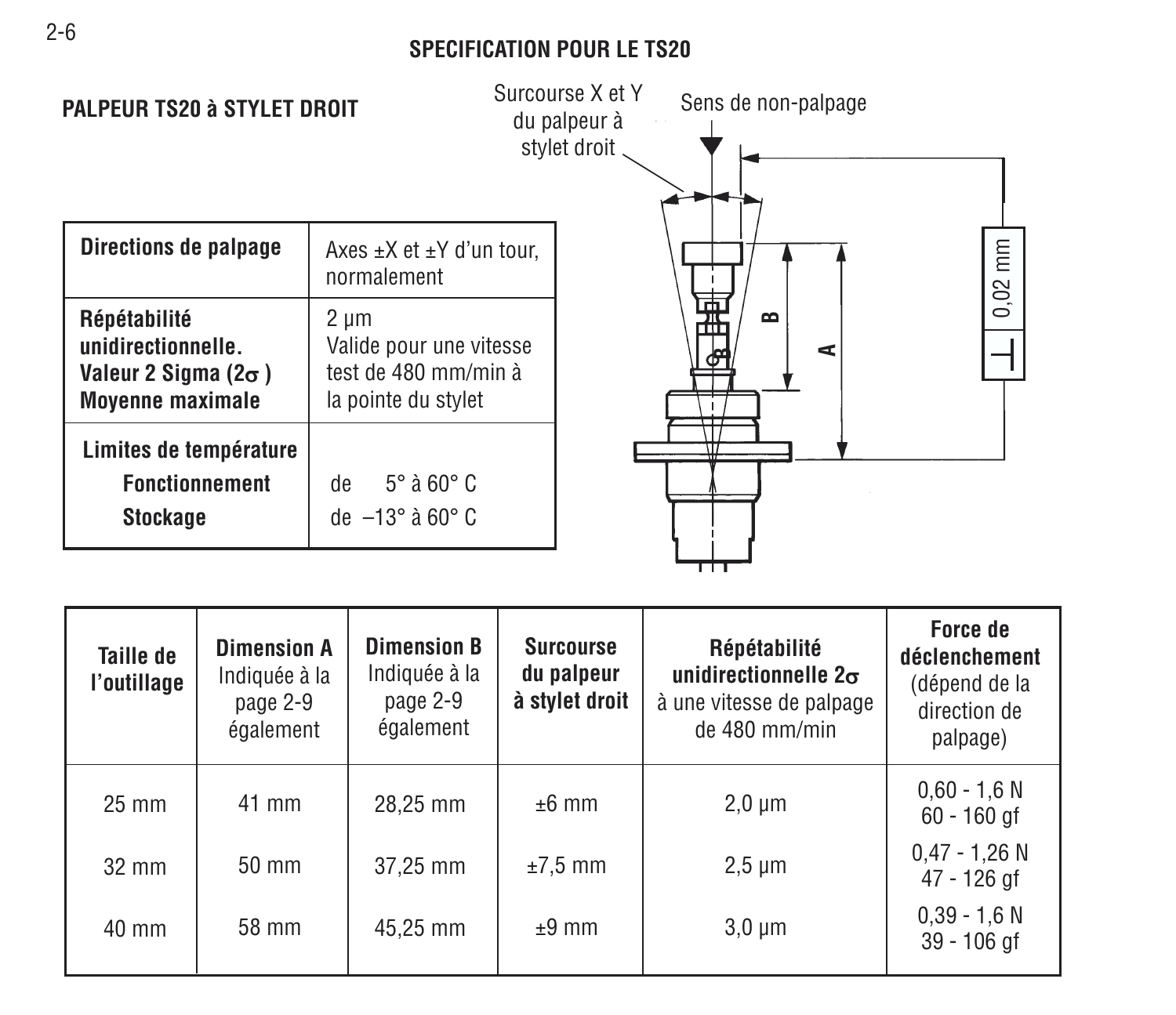## **SPECIFICATION TS20**

**PALPEUR TS20 à STYLET COUDE réservé aux applications pour lesquelles le stylet droit n'est pas approprié**

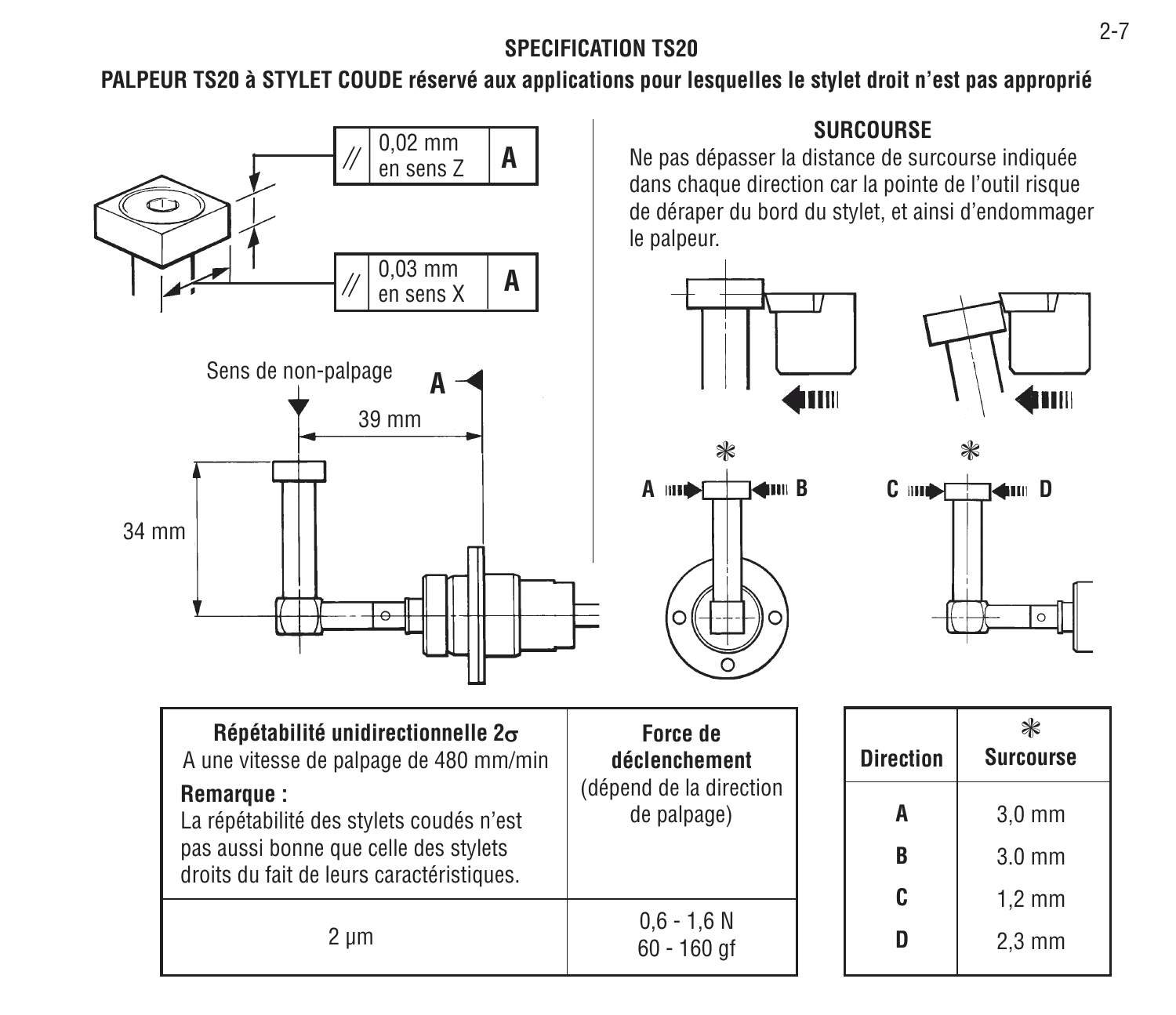## **PALPEUR TS20 à MODULE DE MISE EN FORME DU SIGNAL**



**Alignement du stylet en axes X et Z**

On aligne le stylet avec les axes de la machine X et Zen desserrant les quatre vis de fixation M3 x 8 mmet en faisant tourner le corps du palpeur.

Lorsque le tout est aligné, serrer les vis de fixation.



## **Module de mise en forme du signal**

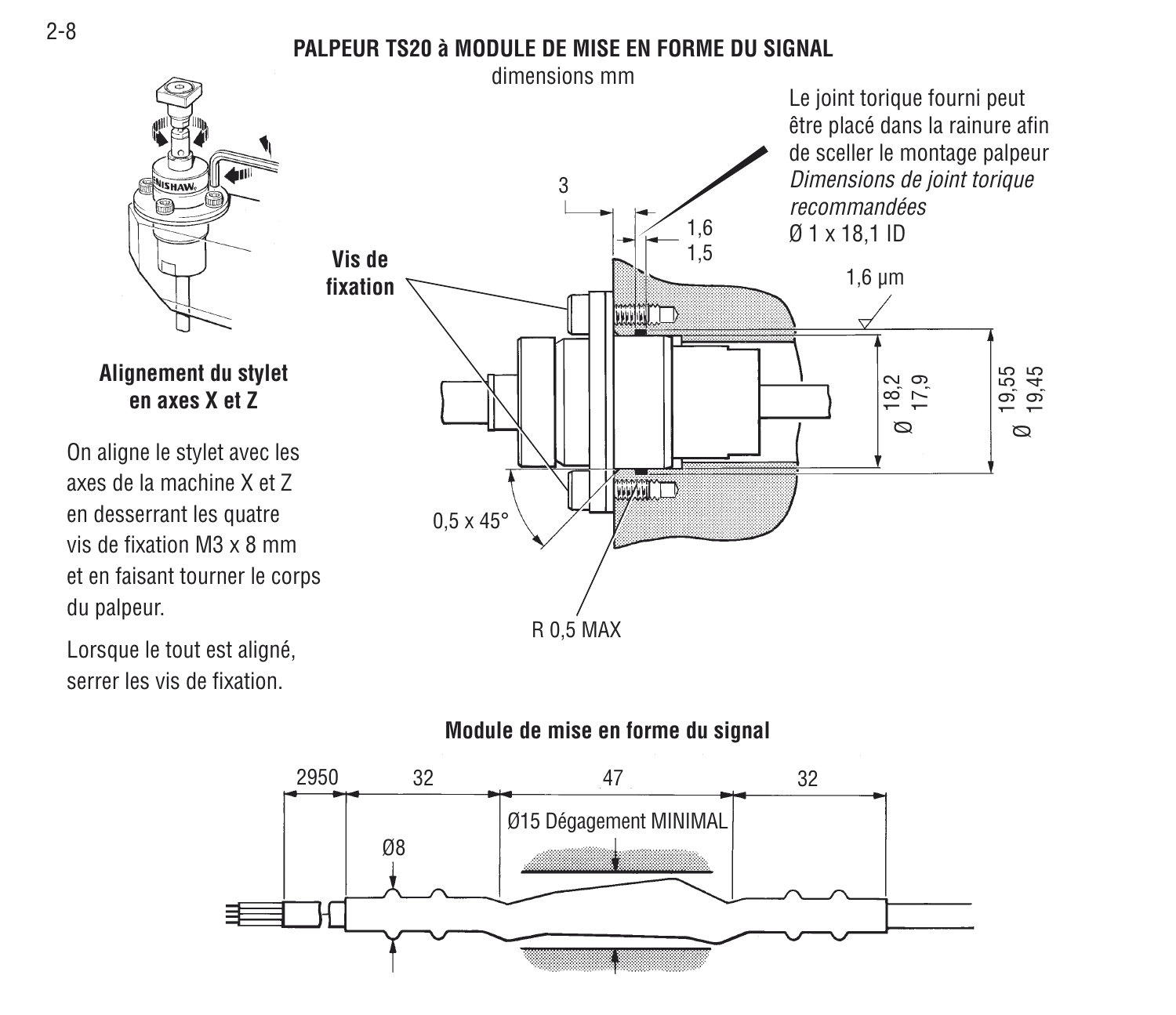#### **PALPEUR TS20 à MODULE DE MISE EN FORME DU SIGNAL**

dimensions mm

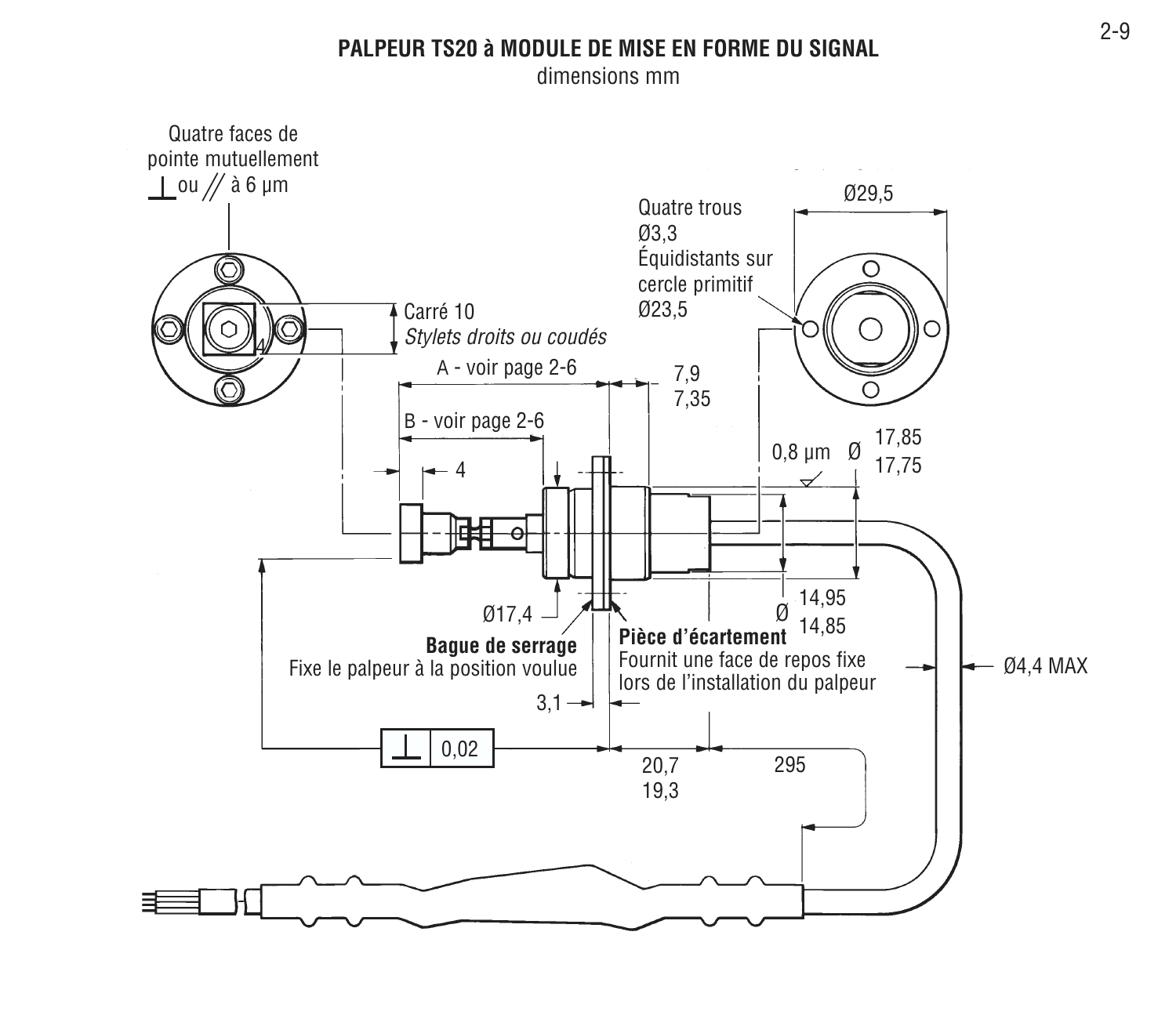#### **SPECIFICATION ELECTRIQUE**

#### **TS20 avec module de mise en forme du signal (SCM)**

## **Le palpeur TS20 est conçu pour être utilisé avec une résistance de charge**

| Résistance de charge minimale à 30 V    | 1K2 Ohms                                       |  |  |
|-----------------------------------------|------------------------------------------------|--|--|
| Tension d'alimentation maximale de 30 V | Intensité maximale de 25 mA : palpeur au repos |  |  |
| Tension d'alimentation minimale de 9 V  | Intensité minimale de 2 mA : palpeur au repos  |  |  |

#### **Câble**

Câble antiparasité à quatre conducteurs avec isolation polyuréthanne 7/0,2. Circuit palpeur : conducteurs **rouge** et **bleu** (le vert et le jaune en sont pas utilisés).

La résistance de charge est branchée sur le fil positif ou le fil négatif (voir ci-contre).

Elle peut avoir n'importe quelle valeur pourvu que le circuit ne dépasse pas les valeurs nominales max/min. Le palpeur est protégé contre les tensions inverses dans la gamme des valeurs nominales spécifiées.

## **Caractéristiques électriques à 20° C Courant d'attente (palpeur dévié)**

|                                                                                                                                   | <b>Minimum</b>     | <b>Type</b>           | <b>Maximum</b>       |
|-----------------------------------------------------------------------------------------------------------------------------------|--------------------|-----------------------|----------------------|
| Courant d'attente<br>(palpeur dévié)                                                                                              |                    | $320 \mu A$           | $500 \mu A$          |
| Chute de tension dans les fils de sortie<br>(palpeur au repos)<br>Courant de charge 25 mA<br>5 <sub>m</sub> A<br>2 <sub>m</sub> A |                    | 4,5 V<br>3.5V<br>2.8V | 5.2V<br>3.9V<br>3.1V |
| Longueur d'impulsion de sortie lorsque<br>le palpeur est dévié (Déclenchement)                                                    | $20.0 \text{ m}$ S |                       |                      |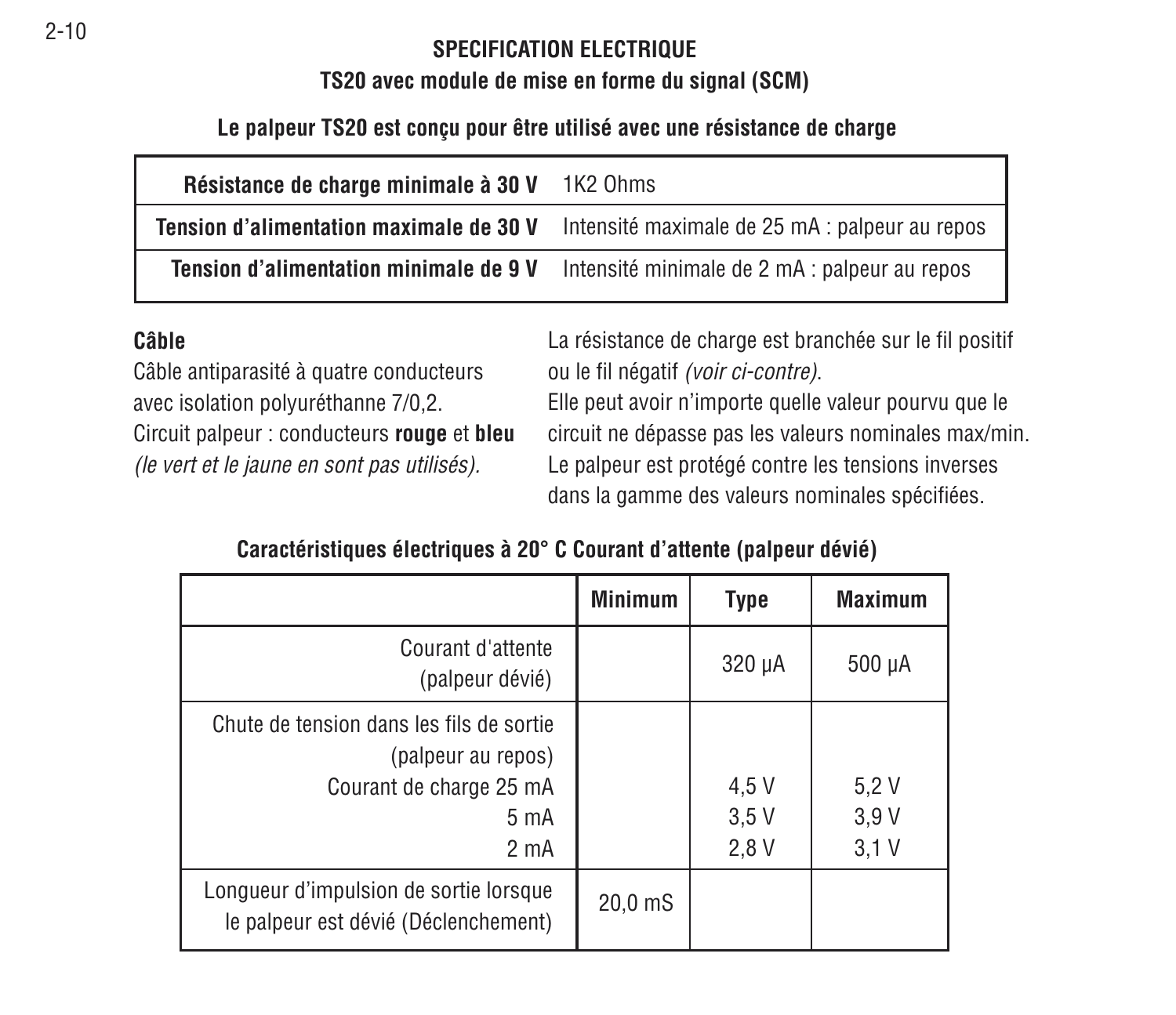# **SPECIFICATION ELECTRIQUE**

**TS20 avec module de mise en forme du signal (SCM)**

**Performance type avec une résistance de charge 4K7 et une alimentation de 24 V**



|                                                | A-Résistance fil positif |        |                | <b>B-Résistance fil négatif</b> |       |                |
|------------------------------------------------|--------------------------|--------|----------------|---------------------------------|-------|----------------|
| <b>PALPEUR</b>                                 | <b>Minimum</b>           | Type   | <b>Maximum</b> | <b>Minimum</b>                  | Type  | <b>Maximum</b> |
| Tension de sortie (Vo)  <br>(palpeur au repos) |                          |        | 3.9V           | 20.1V                           | 20.5V |                |
| Tension de sortie (Vo)  <br>(palpeur dévié)    | 21.7V                    | 22.5 V |                |                                 | 1.5V  | 2.3V           |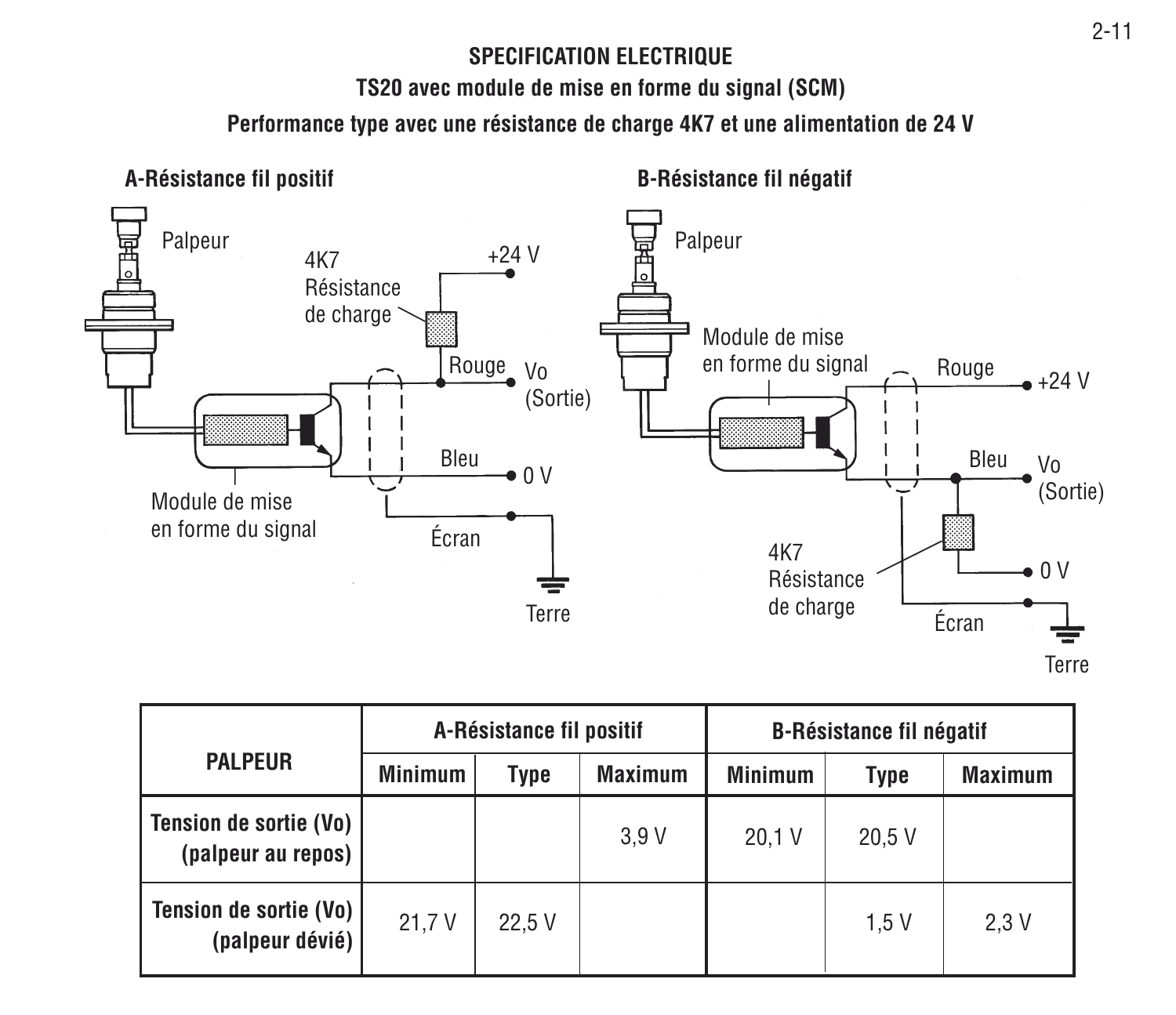#### **INSTRUCTIONS DE MISE EN PLACE DU STYLET**

# **La tige de rupture du stylet protège le palpeur en cas de collision**



de la tige cassée, la dégager en utilisant une clef sur les surfacesplates supérieures de la tige.

**Mise en place de la pointe du stylet sur la nouvelle tige de rupture**

Couple de clef hexagonale 2,5 Nm Tige de rupture **Clef** pour surfaces plates supérieures

Avant d'installer la pointe du stylet sur la nouvelle tige, appliquer de la Loctite 242 sur le filet de la vis à tête conique. Utiliser la clef sur les surfaces plates supérieures de la tige.

**Mise en place du stylet sur le palpeur** ClefPointe dustylet avec pour surfaces tige de ruptureplates inférieures Couple 1,2 Nm RENISHAW Brochelisse

Lors de l'installation du stylet sur le palpeur, soutenir le montage avec une broche lisse et utiliserune clef sur les surfaces plates inférieures de la tige.

# **TIGE DE RUPTURE - Veuillez indiquer la référence de la pièce lors de la commande d'une tige de remplacement**

| Application                     | Réf. de tige<br>de rupture | <b>Application</b>              | Réf. de tige<br>de rupture | <b>Application</b>              | Réf. de tige<br>de rupture |
|---------------------------------|----------------------------|---------------------------------|----------------------------|---------------------------------|----------------------------|
| 25 mm (outillage)   M-2008-0333 |                            | 32 mm (outillage)   M-2008-0604 |                            | 40 mm (outillage)   M-2008-0605 |                            |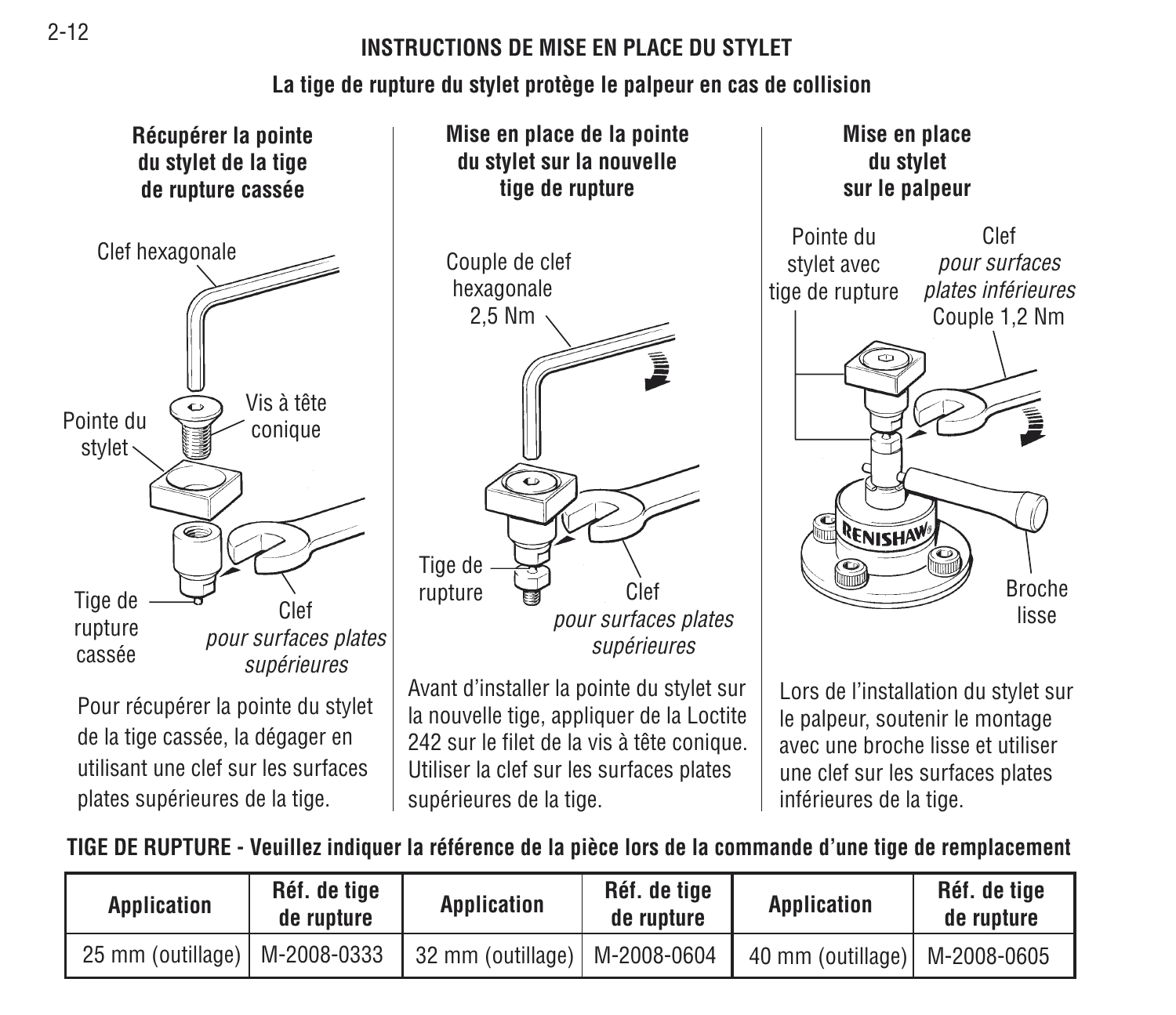|                             | Référence de pièce et description                                                                  |             |                                        |                                                                |  |  |
|-----------------------------|----------------------------------------------------------------------------------------------------|-------------|----------------------------------------|----------------------------------------------------------------|--|--|
| Taille<br>de<br>l'outillage | <b>Palpeur</b><br><b>Palpeur</b><br><b>TS20</b><br>TS20<br>à câble<br>à câble et<br>interface MI 8 |             | <b>Palpeur</b><br><b>TS20</b><br>à SCM | <b>Palpeur</b><br><b>TS20</b><br>à SCM et<br>convertisseur SSR |  |  |
| $25 \text{ mm}$             | A-2008-0151                                                                                        | A-2008-0270 | A-2008-0002                            | A-2008-0269                                                    |  |  |
| $32 \text{ mm}$             | A-2008-0123                                                                                        | A-2008-0274 | A-2008-0183                            | A-2008-0273                                                    |  |  |
| 40 mm                       | A-2008-0277                                                                                        | A-2008-0278 | A-2008-0285                            | A-2008-0276                                                    |  |  |

#### **PALPEUR TS20 à STYLET DROIT**

|                                     | Référence de pièce et description              |                                                                            |  |  |  |
|-------------------------------------|------------------------------------------------|----------------------------------------------------------------------------|--|--|--|
| <b>Taille</b><br>de.<br>l'outillage | Palpeur<br><b>TS20</b><br>à connecteur<br>Lemo | <b>Palpeur</b><br><b>TS20</b><br>à connecteur<br>Lemo et<br>interface MI 8 |  |  |  |
| $25 \text{ mm}$                     | A-2048-0500                                    | A-2008-0272                                                                |  |  |  |
| $32 \text{ mm}$                     | A-2008-0110                                    | A-2008-0275                                                                |  |  |  |
| $40 \text{ mm}$                     | A-2008-0121                                    | A-2008-0279                                                                |  |  |  |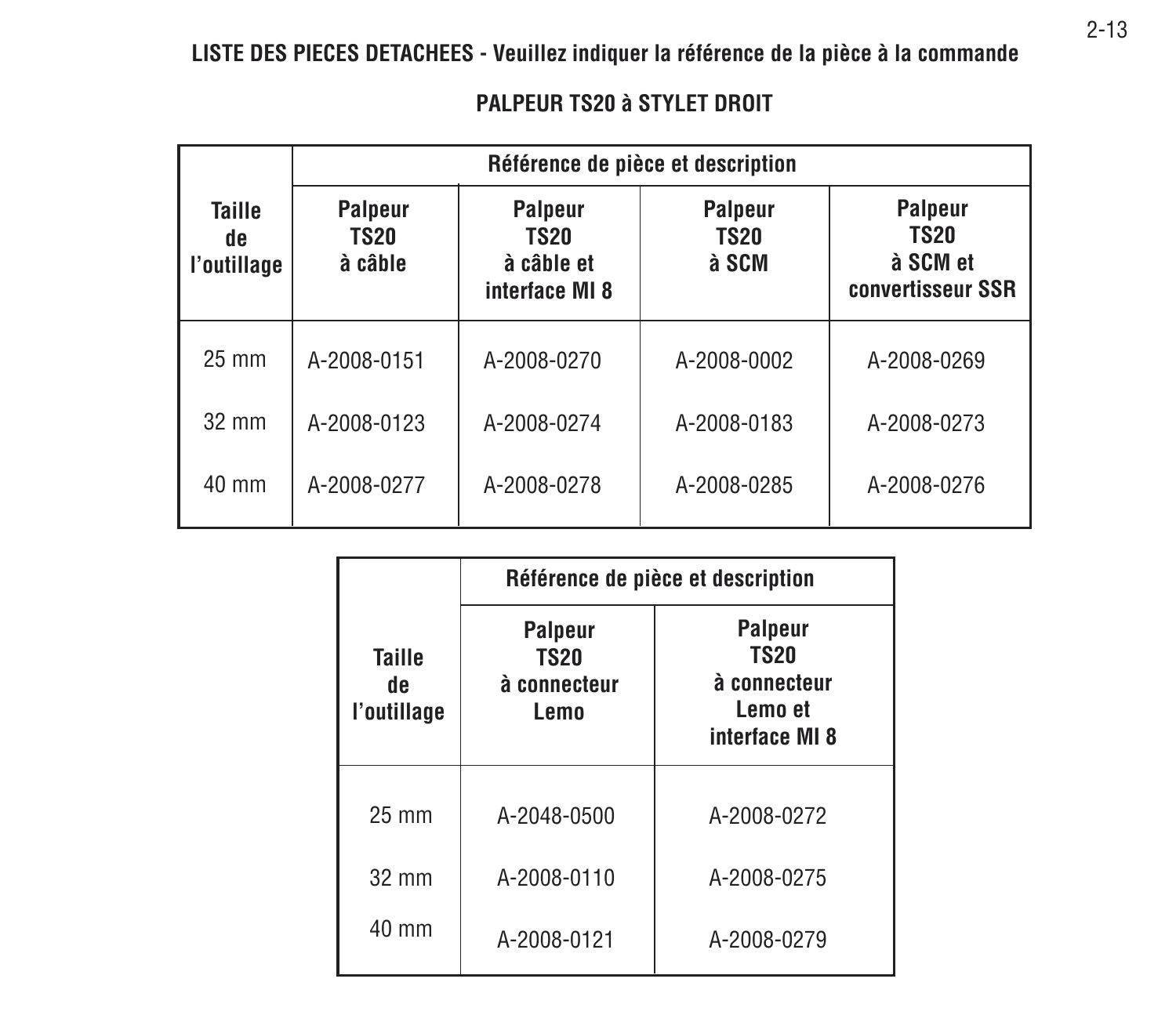**LISTE DES PIECES DETACHEES - Veuillez indiquer la référence de la pièce à la commande**

|                                          | Référence de pièce et description                         |                                        |                                                                          |                                                       |                                                                    |  |  |
|------------------------------------------|-----------------------------------------------------------|----------------------------------------|--------------------------------------------------------------------------|-------------------------------------------------------|--------------------------------------------------------------------|--|--|
| <b>Palpeur</b><br><b>TS20</b><br>à câble | <b>Palpeur</b><br>TS20<br>à câble<br>et<br>interface MI 8 | <b>Palpeur</b><br><b>TS20</b><br>à SCM | <b>Palpeur</b><br><b>TS20</b><br>à SCM et<br>convertisseur<br><b>SSR</b> | <b>Palpeur</b><br><b>TS20</b><br>à connecteur<br>Lemo | Palpeur<br>TS20<br>connecteur<br>à<br>Lemo<br>et<br>interface MI 8 |  |  |
| A-2008-0281                              | A-2008-0282                                               | A-2008-0284                            | A-2008-0280                                                              | A-2048-0262                                           | A-2008-0283                                                        |  |  |

#### **PALPEUR TS20 à STYLET COUDÉ**

# **MATERIELS ANNEXES**

| Type                    | Réf. de pièce | <b>Description</b>                               |
|-------------------------|---------------|--------------------------------------------------|
| Carte convertisseur SSR | A-2023-0010   | Carte SSR avec supports de montage et pieds      |
| MI 8                    | A-2073-0010   | Interface MI 8 avec supports de montage et pieds |
| M18/DIN                 | A-2073-0020   | Interface MI 8 pour montage sur rails DIN        |
| MI 8-4                  | A-2157-0001   | Interface MI 8-4 pour montage sur rails DIN      |
|                         |               | avec double verrouillage                         |
| MI <sub>5</sub>         | A-2019-0006   | Interface MI 5                                   |
| MI 12                   | A-2075-0142   | Interface MI 12                                  |
|                         |               |                                                  |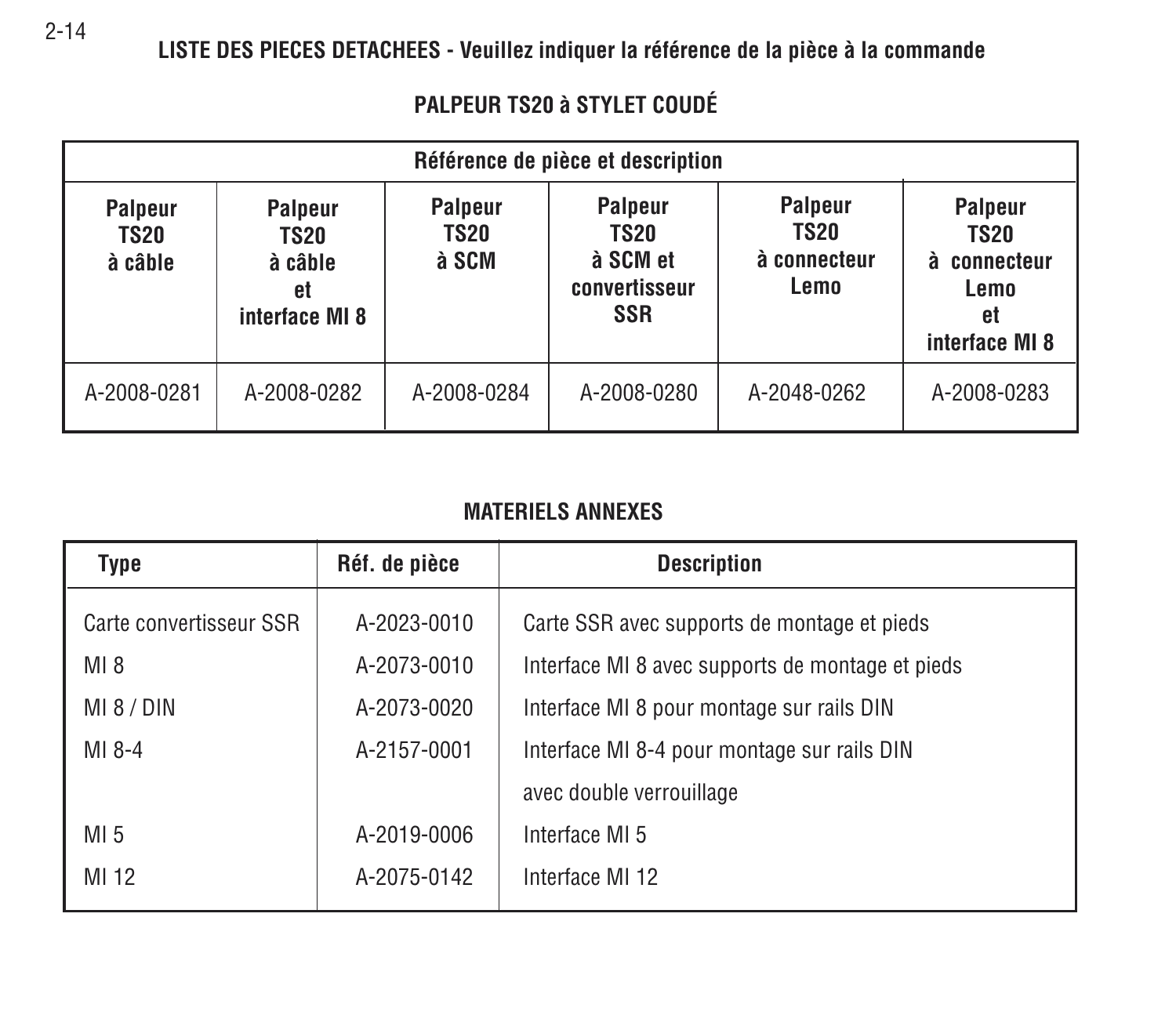# **LISTE DES PIECES DETACHEES - Veuillez indiquer la référence de la pièce à la commande**

#### **STYLETS pour TS20**

Veuillez vous reporter aux instructions de la page 2-12

| Type              | Réf. de pièce | <b>Description</b>                                  |
|-------------------|---------------|-----------------------------------------------------|
| 25 mm (outillage) | A-2008-0601   | Stylet droit avec stylet à pointe carrée 10 x 10 mm |
| 32 mm (outillage) | A-2008-0602   | Stylet droit avec stylet à pointe carrée 10 x 10 mm |
| 40 mm (outillage) | A-2008-0603   | Stylet droit avec stylet à pointe carrée 10 x 10 mm |
| Coudé             | A-2008-0249   | Stylet coudé avec stylet à pointe carrée 10 x 10 mm |

# **GUIDES UTILISATEUR DES SYSTEMES ASSOCIES**

| Réf. de pièce | <b>Description</b>       |
|---------------|--------------------------|
| H-2000-5011   | <b>Convertisseur SSR</b> |
| H-2000-5015   | Interface MI 8           |
| H-2000-5008   | Interface MI 8-4         |
| H-2000-5014   | Interface MI 5           |
| H-2000-5073   | Interface MI 12          |

2-15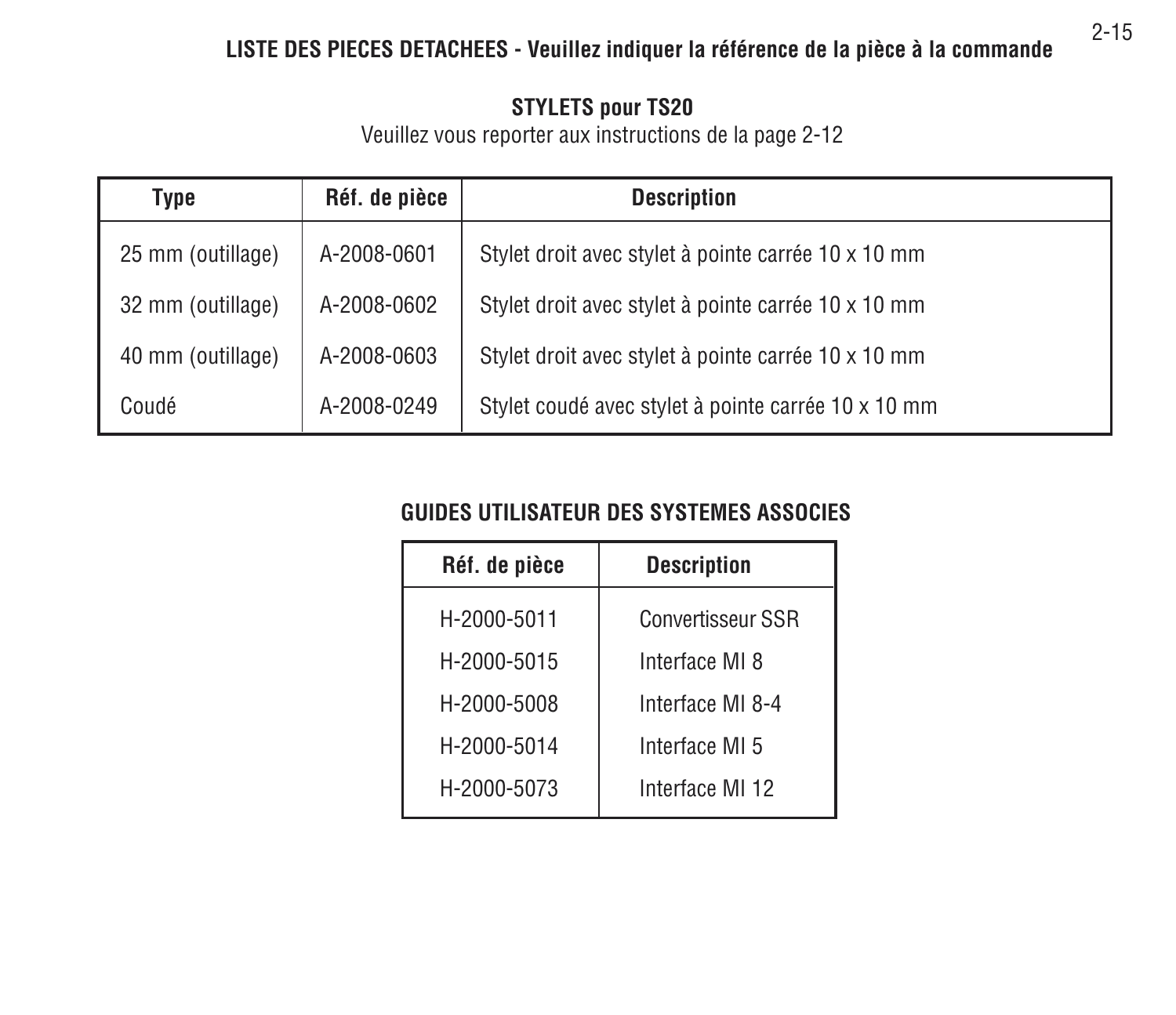# **Installations- und Benutzerhandbuch - Deutsch**

# **Inhaltsverzeichnis**

| Einsatz des Messtasters       |          |   | $3 - 1$  |
|-------------------------------|----------|---|----------|
| Signalverarbeitungsoptionen   |          |   | $3 - 2$  |
| Kabeloptionen des Messtasters |          |   | $3 - 4$  |
| Installation                  |          |   | $3 - 5$  |
| <b>Technische Daten</b>       |          |   | $3-6$    |
| Signalaufbereitungsmodul      |          | . | $3 - 8$  |
| Elektrische Daten             |          |   | $3 - 10$ |
| Montage des Tastereinsatzes   |          |   | $3 - 12$ |
| Teileliste<br>.               | $\cdots$ |   | $3 - 13$ |

#### **GARANTIE**

Geräte, die während der Garantiezeit Mängel aufweisen, sind an den Lieferanten zurückzusenden.

Für ungeeignete oder unsachgemäße Verwendung, fehlerhafte oder nachlässige Behandlung durch den Besteller oder Dritte wird keine Haftung übernommen.

# **ÄNDERUNGSVORBEHALT**

Renishaw behält sich das Recht zur Änderung technischer Daten ohne Vorankündigung vor.

# **CNC-MASCHINEN**

CNC-Werkzeugmaschinen sollten stets von Fachleuten gemäß der Anleitung des Herstellers bedient werden.

# **PFLEGE DES MESSTASTERSYSTEMS**

Die Bauteile sind sauber zu halten.

# **PATENTHINWEIS**

Merkmale und Funktionen der in diesem Handbuchgezeigten Produkte sind durch nachfolgende Patente und Patentanmeldungen geschützt:

| DE 4413968 | GB 2277593      | US 5.446,970 |
|------------|-----------------|--------------|
| EP 0293036 | IT 1273643      | US 5.647.137 |
| EP 0695926 | JP 1.445/1997   | US 5.669.151 |
| EP 0748669 | JP 2.098.080    | WO 00/33149  |
| EP 1051668 | JP 320.394/1994 |              |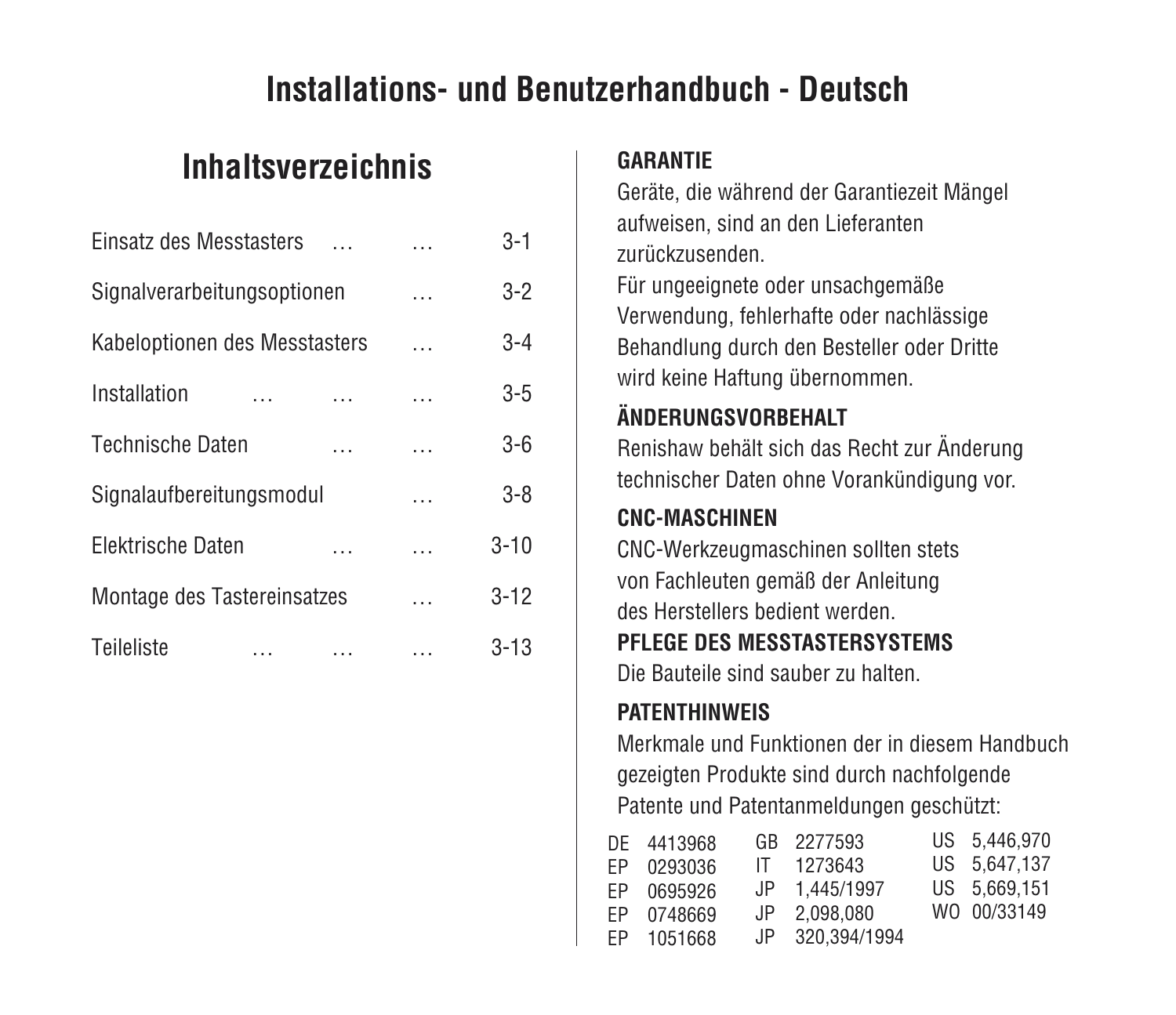#### **EINSATZ DES MESSTASTERS**



#### **TS20 mit automatischem Arm**

Der TS20 ist ein Messtaster zur Werkzeugmessung in 2 Achsen auf CNC-Drehmaschinen.

Zur Werkzeugmessung wird jedes Werkzeug des Magazines gegen die quadratische Tastplatte gefahren. Bei Berührung wird ein Schaltsignal erzeugt und die Werkzeugkompensationen werden automatisch im Werkzeugkorrekturspeicher gespeichert.

Es gibt drei Ausführungen des Messtasters TS20 für Werkzeuge von 25 mm, 32 mm oder 40 mm.

Der Messtaster kann auf einem automatischen Arm



#### **TS20 mit Messarm (HPA)**

montiert werden, der aus dem Arbeitsbereich der Maschine geschwenkt wird, wenn der Messtaster nicht im Einsatz ist.

Alternativ kann der Messtaster auf einemMessarm (HPA) montiert werden. Über eine Schnellöseverbindung kann der HPA leicht von der Maschine entfernt werden, wenn der Messtaster nicht benötigt wird.

Während der Installation kann diequadratische Tastplatte zur X- oder Z-Achse der Maschine ausgerichtet werden.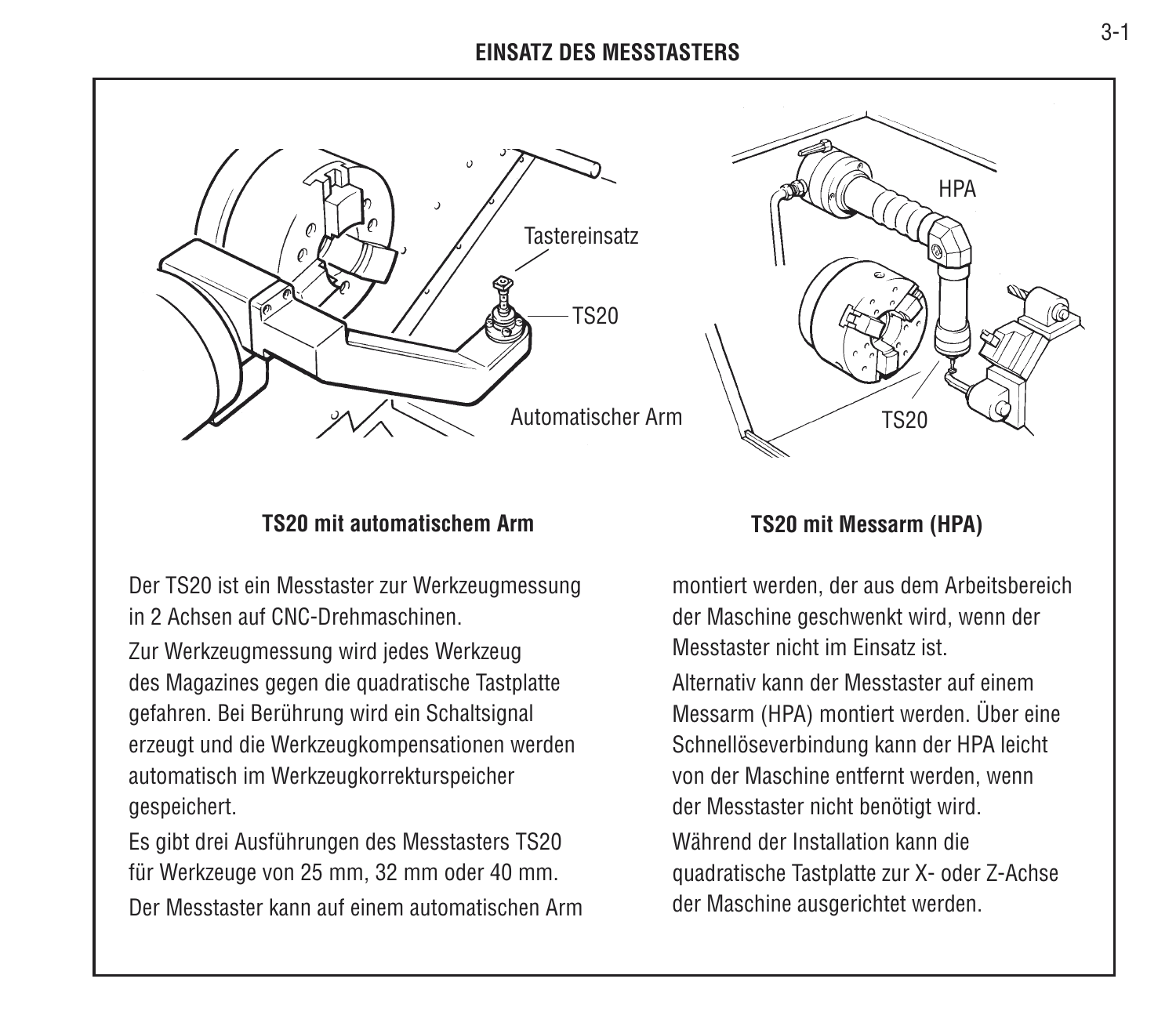# **SIGNALVERARBEITUNG DES MESSTASTERS**

Zur Signalaufbereitung zwischen Messtaster und Steuerung wird ein Signalaufbereitungsmodul (SCM) oder ein Interface (MI 5 oder MI 8 oder MI 8-4) eingesetzt.

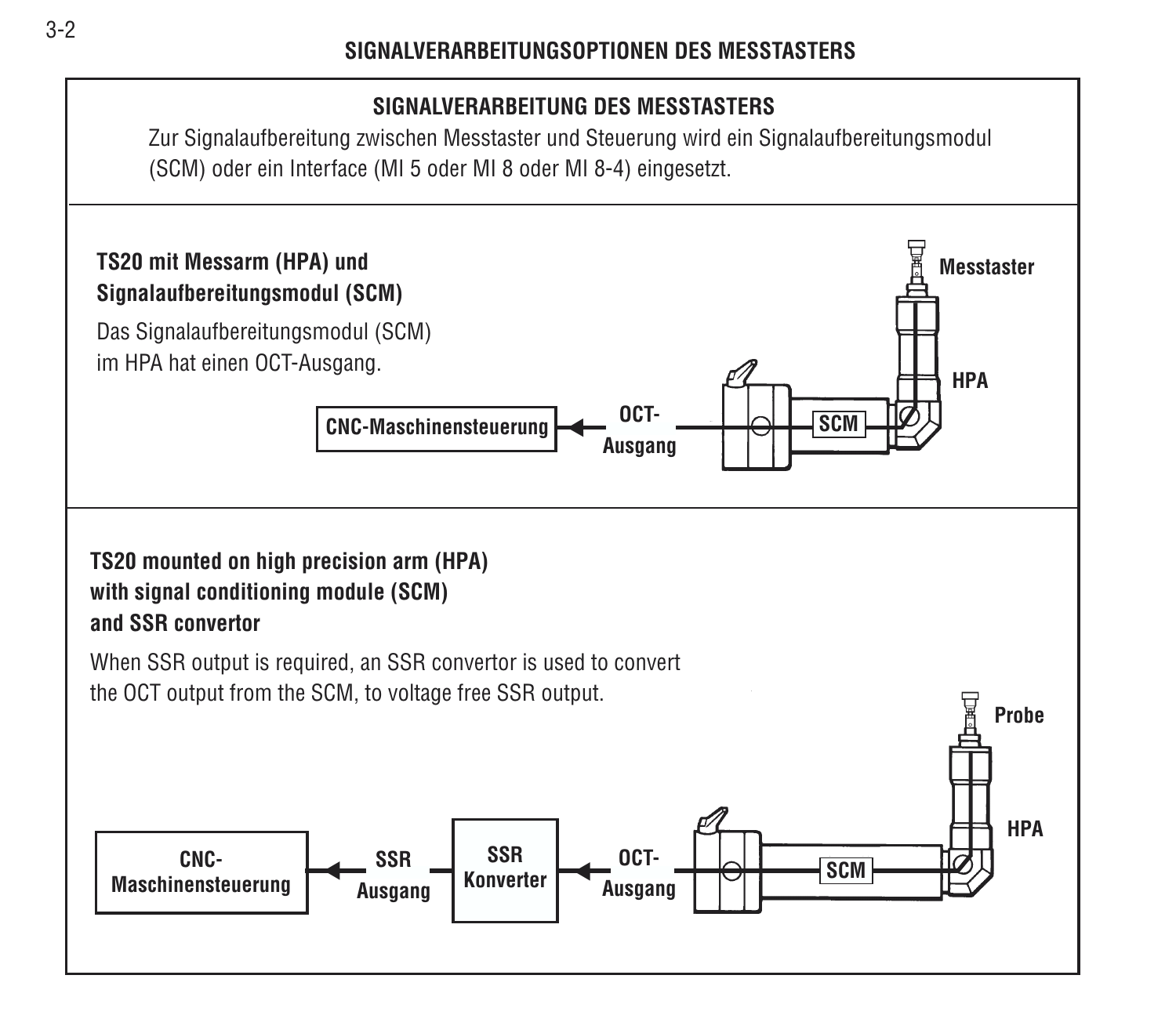#### **TS20 mit automatischem Arm undInterface MI 5 oder MI 8 oder MI 8-4**

#### **MI 8 Interface**

Das MI 8 hat einen potentialfreien Solid State Relay (SSR) Ausgang, der als im Ruhestand geöffnet (N/O) oder im Ruhestand geschlossen (N/C) konfiguriert werden kann.

Ein Sperreingang ermöglicht es, dass ein Messtaster zur Werkstückmessung mit optischer Signalübertragung und ein Interface, Maschineneingang wie der TS20 eingesetzt werden können.

# **MI 8-4 Interface**

Falls ein Messtaster mit optischer Datenübertragung und ein MI 12 Interface auf der gleichen Maschine eingesetzt wird empfehlen wir das Interface MI 8-4.

Das MI 8-4 Interface akzeptiert Messtaster-Ausgangssignale vom MI 12 Interface. Der Benutzer kann durch einen "M"-Befehlzwischen Werkzeugeinstellung und Messen wählen.

# **MI 5 Interface**

Wenn ein Messtaster zur Werkstückmessung mit induktiver Übertragung an der gleichen Maschine wie der TS20 eingesetzt wird, wird ein MI 5 Interface empfohlen, da es die Eingänge des Messtasters zur Werkstückmessung (induktiv) und des Messtasters zur Werkzeugmessung TS20 (Kabel) annehmen kann.

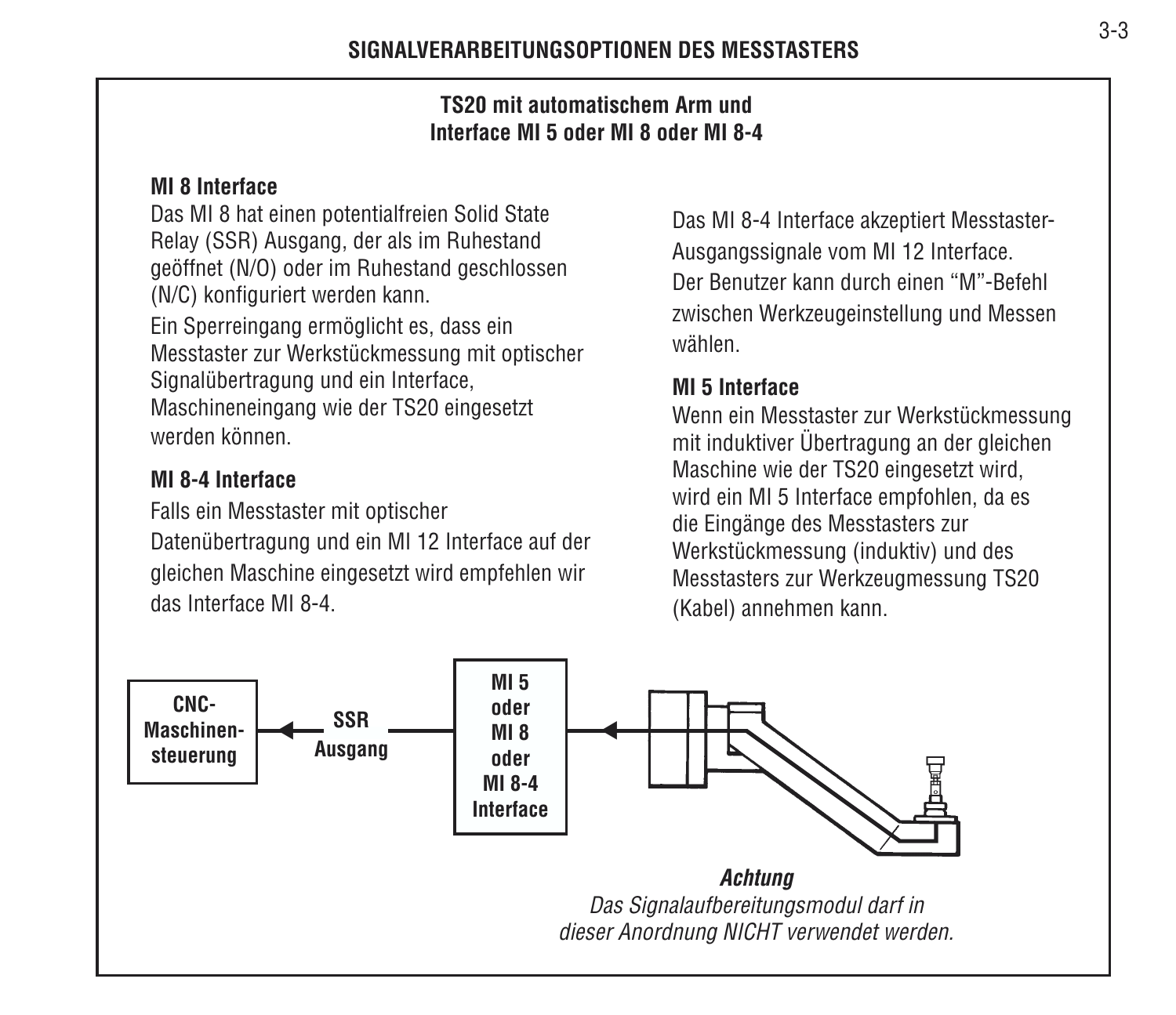- ❑ Vieradriges 7/0,2 abgeschirmtes Kabel mit Polyurethan-Isolierung. Kabeldurchmesser 4,4 mm. Messtastersignal - rote und blaue Adern (gelb und grün nicht verwendet).
- ❑ Es ist sicherzustellen, dass das Messtasterkabel abseits von anderen Kabeln, die Hochspannungen übertragen, geführt wird.

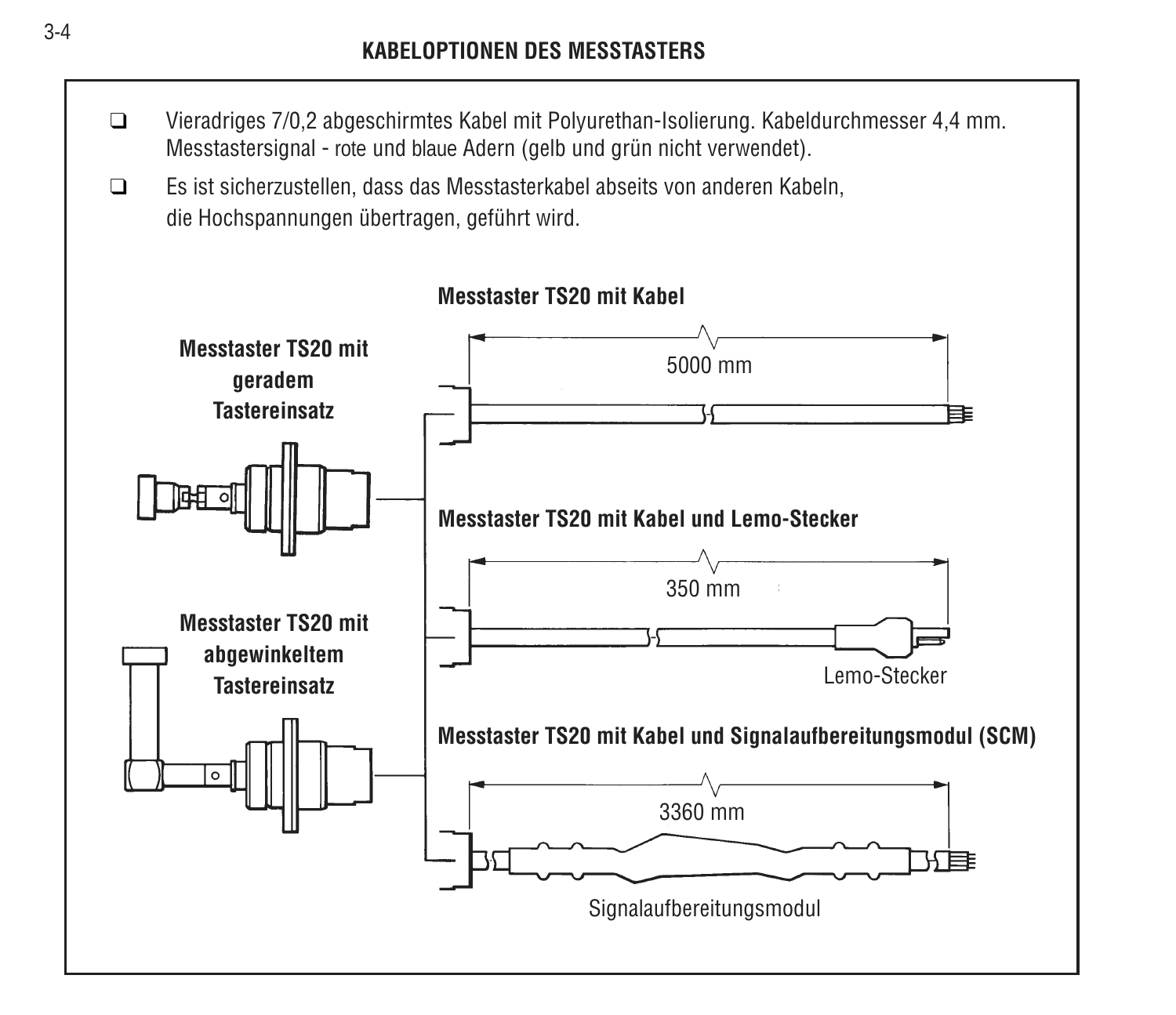### **INSTALLATION**

# **SICHERHEIT**

**Das TS20-System muss von Fachleuten unter Beachtung der entsprechenden Sicherheitsmaßnahmen installiert werden.**

**Vor der Aufnahme der Arbeit ist sicherzustellen, dass sich die Werkzeugmaschine im sicheren Zustand befindet und die Spannungsversorgung AUSgeschaltet ist.**

> **Die Spannungsversorgung zum TS20-Messtastersystem ist auszuschalten.**

# **KABEL VOM MESSTASTER**

Es ist sicherzustellen, dass das Messtasterkabel abseits von anderen Kabeln, die Hochspannungen übertragen, geführt wird.

# **UNGEWOLLTE SCHALTSIGNALE DES MESSTASTERS**

Das TS20-SCM sollte an Maschinen mit einerstabilen (d.h. störsignalfreien)

Spannungsversorgung installiert werden. Wenn ungewollte Schaltsignale auftreten. ist die Spannungsversorgung auf Störsignale zu untersuchen.

# **ELEKTRISCHE STÖRSIGNALE**

Es wird empfohlen, den SSR Konverter oder das Interface im Schaltschrank der Maschinezu installieren.

Es gelten die üblichen Installationsregeln für elektronische Geräte.

z.B. Geräte sollten abseits von möglichen Störquellen wie Drehstromtransformatoren und Motorreglern montiert werden.

# **TASTEREINSATZ**

Die Tastereinsätze des TS20 haben einM3-Anschußgewinde und eine quadratische Tastplatte von 10 x 10 mm. Gerade Tastereinsätze haben einenSchaft mit Sollbruchstelle, der den Messtaster bei einer Kollision schützt. Ein beschädigter Tastereinsatz kann ersetzt werden - siehe Seite 3-12.

#### **Messtaster TS20 mit geradem Tastereinsatz**

Wenn ein Tastereinsatz ersetzt wird, kann nicht garantiert werden, dass die Maße der Tastplatte mit denen der ursprünglichen Tastplatte identisch sind.

#### **Messtaster TS20 mit abgewinkeltem Tastereinsatz**

Wenn ein Tastereinsatz ersetzt wird, kann nicht garantiert werden, dass Maße und Parallelität des Tastereinsatzes mit denen des ursprünglichen Tasteinsatzes identisch sind.

# **SOFTWAREPROGRAMME**

Softwareprogramme zur Werkzeugmessung für verschiedene Maschinensteuerungen sind von Renishaw erhältlich (die aktuelle Liste ist auf Anfrage erhältlich).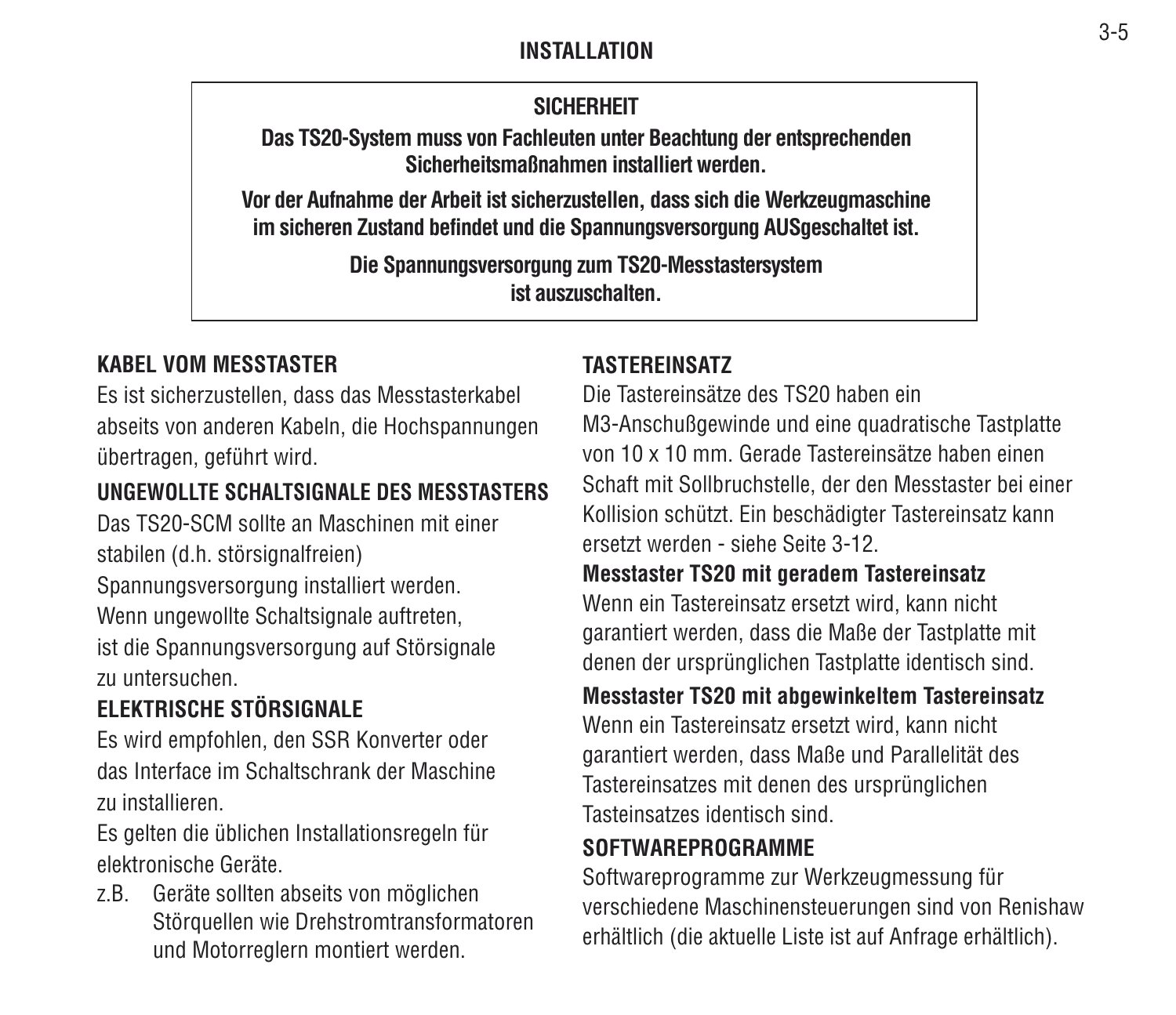### **TECHNISCHE DATEN TS20**

## **TS20 MESSTASTER mitGERADEM TASTEREINSATZ**

Messtaster X- und Y-Überlauf bei geradem Tastereinsatz

| Messrichtungen                                                              | Normalerweise +/-X-und +/-Z-<br>Achsen einer Drehmaschine                           |
|-----------------------------------------------------------------------------|-------------------------------------------------------------------------------------|
| Wiederholgenauigkeit<br>in einer Richtung<br>Maximaler 2 Sigma<br>(2σ) Wert | 2 µm<br>Gilt bei einer<br>Antastgeschwindigkeit von<br>480 mm/min an der Tastplatte |
| <b>Temperaturbereiche</b><br><b>Betrieb</b><br>Lagerung                     | $5^\circ$ bis $60^\circ$ C<br>$-13^\circ$ bis 60 $^\circ$ C                         |



| Werkzeug-<br>aröße | Abmessung A<br><b>Ebenfalls auf</b><br>Seite 3-9<br>gezeigt | <b>Abmessung B</b><br><b>Ebenfalls auf</b><br>Seite 3-9<br>gezeigt | Tastereinsatz-<br>überlauf mit<br>qeradem<br><b>Tastereinsatz</b> | Wiederholgenauigkeit<br>in einer Richtung $2\sigma$<br>Bei Antastgeschwindigkeit<br>von 480 mm/min | Antastkraft<br>Abhängig von<br>Messrichtung |
|--------------------|-------------------------------------------------------------|--------------------------------------------------------------------|-------------------------------------------------------------------|----------------------------------------------------------------------------------------------------|---------------------------------------------|
| $25 \text{ mm}$    | 41 mm                                                       | 28,25 mm                                                           | $±6$ mm                                                           | $2.0 \mu m$                                                                                        | $0.60 - 1.6 N$<br>$60 - 160$ gf             |
| $32 \text{ mm}$    | $50 \text{ mm}$                                             | 37.25 mm                                                           | $±7,5$ mm                                                         | $2.5 \mu m$                                                                                        | $0.47 - 1.26$ N<br>47 - 126 af              |
| 40 mm              | 58 mm                                                       | 45.25 mm                                                           | $±9$ mm                                                           | $3.0 \mu m$                                                                                        | $0.39 - 1.6 N$<br>39 - 106 gf               |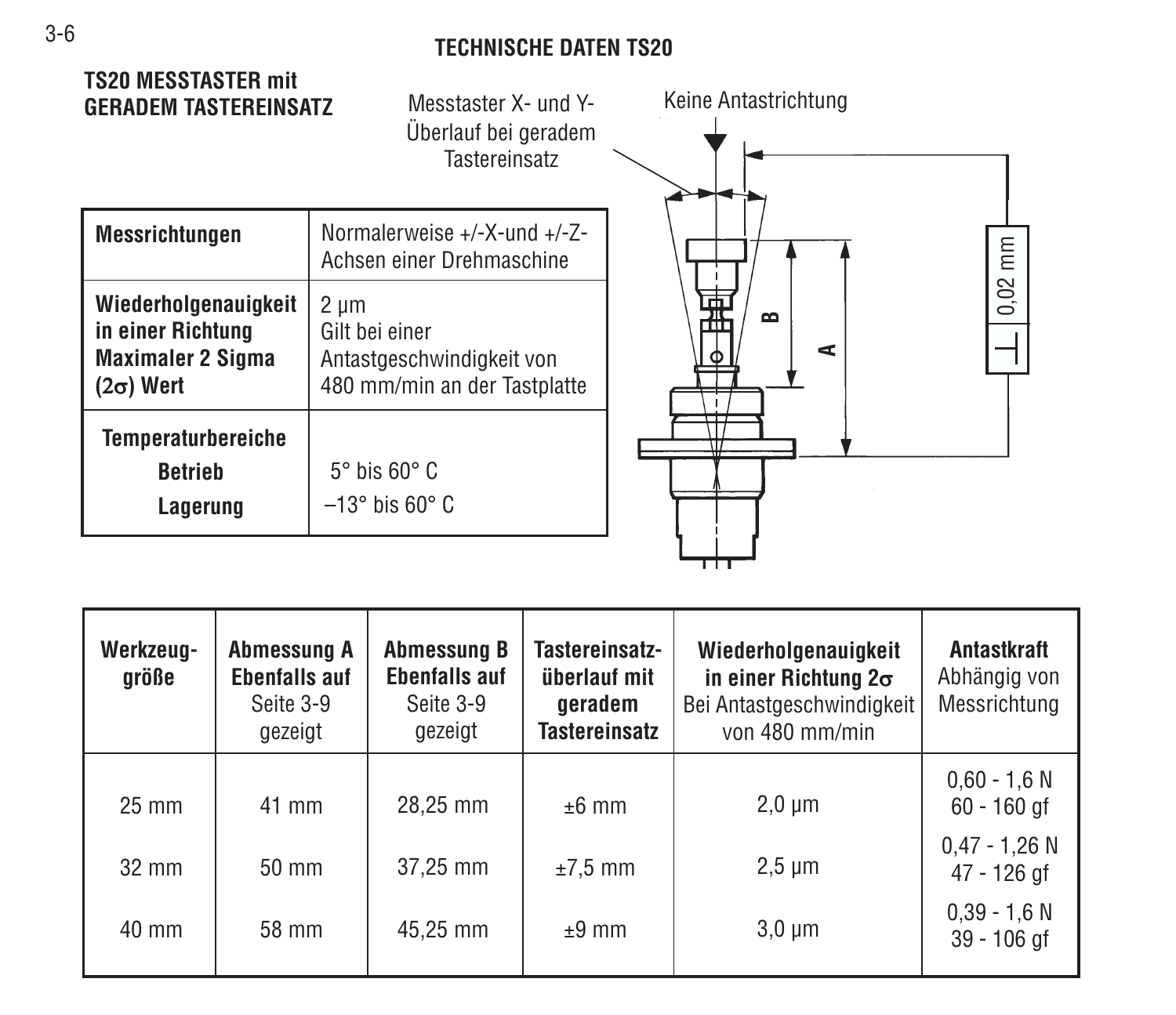# **TECHNISCHE DATEN TS20MESSTASTER TS20 mit ABGEWINKELTEM TASTEREINSATZfür Anwendungen, bei denen ein gerader Tastereinsatz ungeeignet ist**



 $2 \mu m$ 

60 - 160 gf

**D**

2,3 mm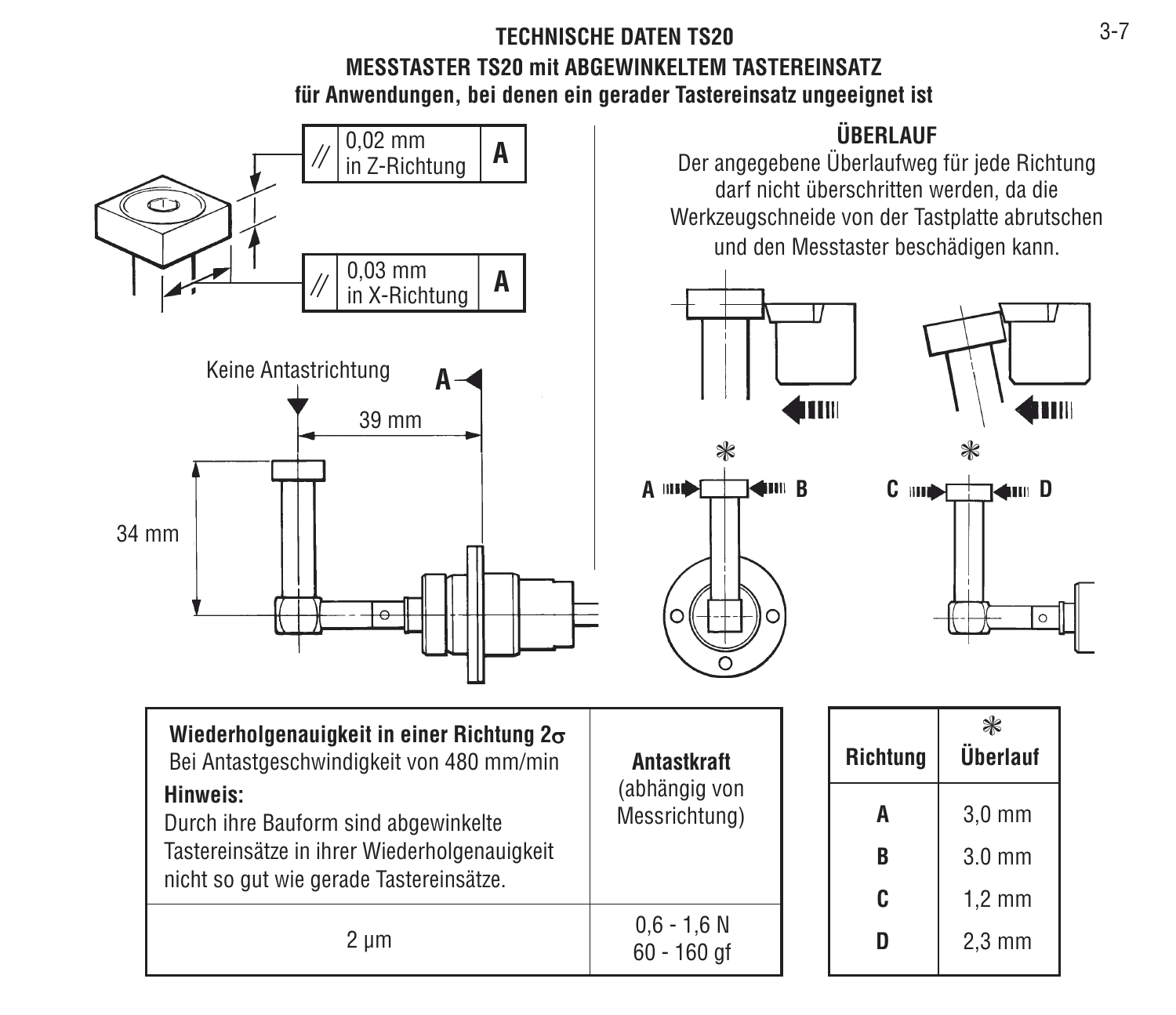# **MESSTASTER TS20 mit SIGNALAUFBEREITUNGSMODUL**



#### **Tastereinsatzausrichtung in Achse X und Z**

Die Ausrichtung der Tastplatte zur X- und Z-Achse der Maschineerfolgt durch Lösen der vier M3 x 8 mm Klemmschraubenund Drehen des Messtasters.Wenn der Taster ausgerichtet ist werden die Klemmschraubenwieder angezogen.



# **Signalaufbereitungsmodul**

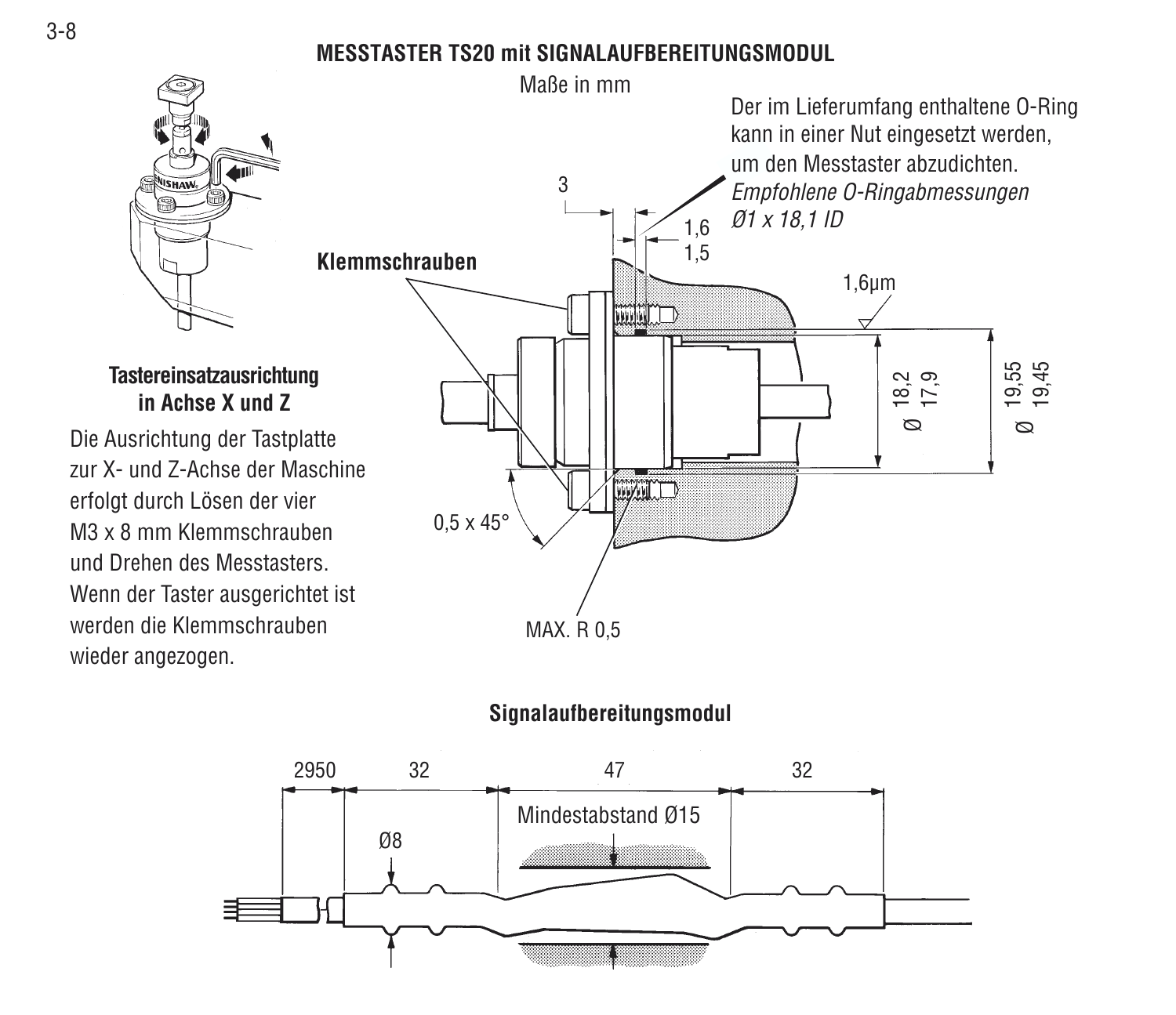#### **MESSTASTER TS20 mit SIGNALAUFBEREITUNGSMODUL**

Maße in mm

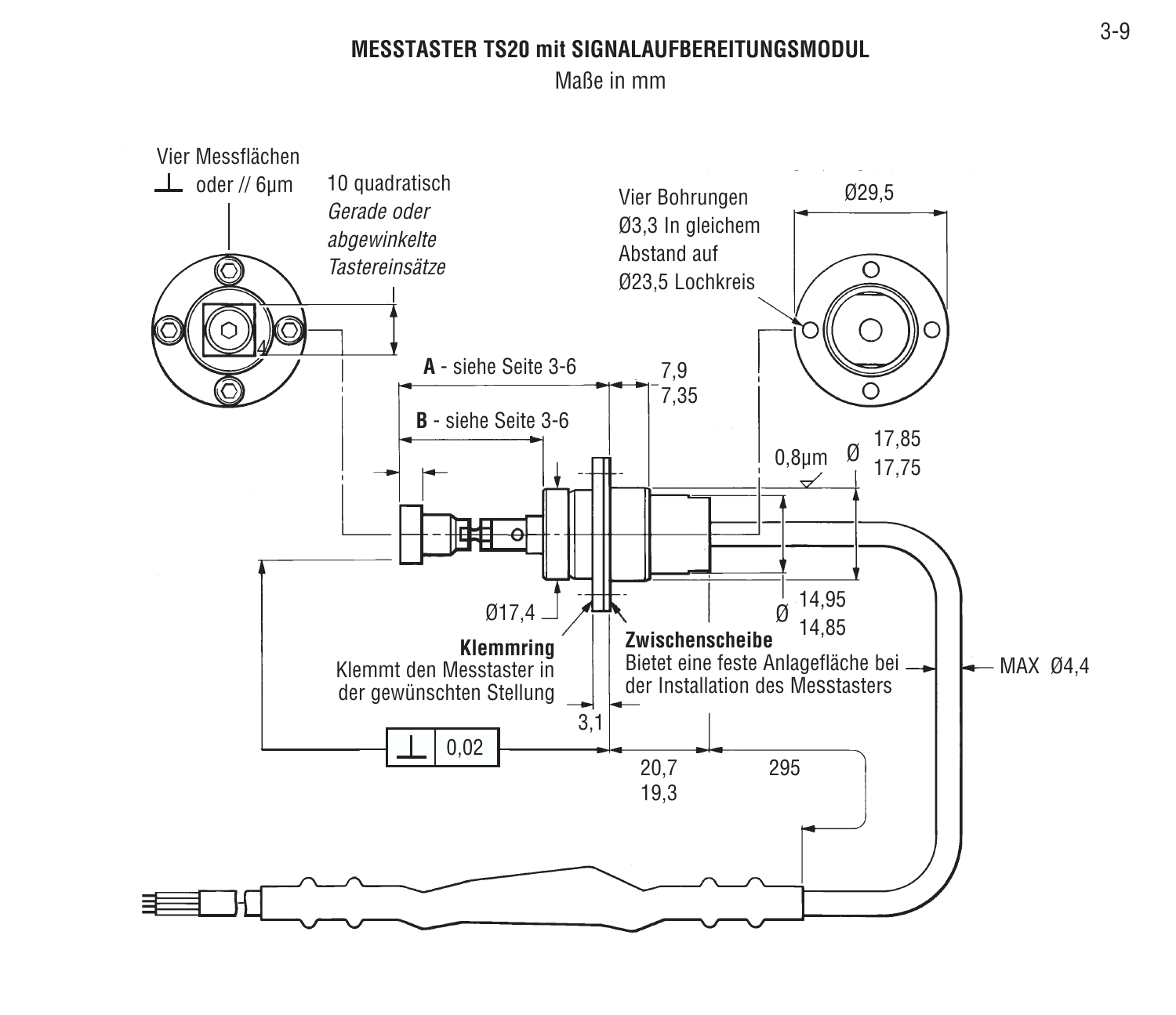#### **ELEKTRISCHE DATENTS20 mit Signalaufbereitungsmodul (SCM)**

#### **Der Messtaster TS20 muß mit einem Vorwiderstand betrieben werden.**

| Mindestvorwiderstand bei 30 V     | $1K2$ Ohm                                       |
|-----------------------------------|-------------------------------------------------|
| Maximale Versorgungsspannung 30 V | Maximaler Strom 25 mA - Messtaster im Ruhestand |
| Mindestversorgungsspannung 9 V    | Mindeststrom 2 mA - Messtaster im Ruhestand     |

#### **Kabel**

Vieradriges 7/0,2 abgeschirmtes Kabel mit Polyurethan-Isolierung.

Messtastersignal - **rote** und **blaue** Adern, (gelb und grün nicht verwendet).

Der Vorwiderstand ist an die positive oder negative Leitung angeschlossen (siehe vorherige Seite). Er kann jeden Wert annehmen, durch den die Schaltung den max./min. Nennstrom nicht überschreitet.Der Messtaster ist in den angegebenen Nennbereichen vor Verpolung geschützt.

#### **Elektrische Kennwerte bei 20° C**

|                                                                                                                           | <b>Minimum</b>   | <b>Typisch</b>        | <b>Maximum</b>       |
|---------------------------------------------------------------------------------------------------------------------------|------------------|-----------------------|----------------------|
| Ruhestrom<br>(Messtaster ausgelenkt)                                                                                      |                  | 320 µA                | 500 µA               |
| Spannungsabfall am Signalausgang<br>(Messtaster in Ruhestellung)<br>Laststrom 25 mA<br>$5 \text{ mA}$<br>2 <sub>m</sub> A |                  | 4,5 V<br>3.5V<br>2.8V | 5.2V<br>3.9V<br>3.1V |
| Ausgangsimpulslänge, wenn Messtaster<br>ausgelenkt wird (Schaltsignal)                                                    | $20.0 \text{ m}$ |                       |                      |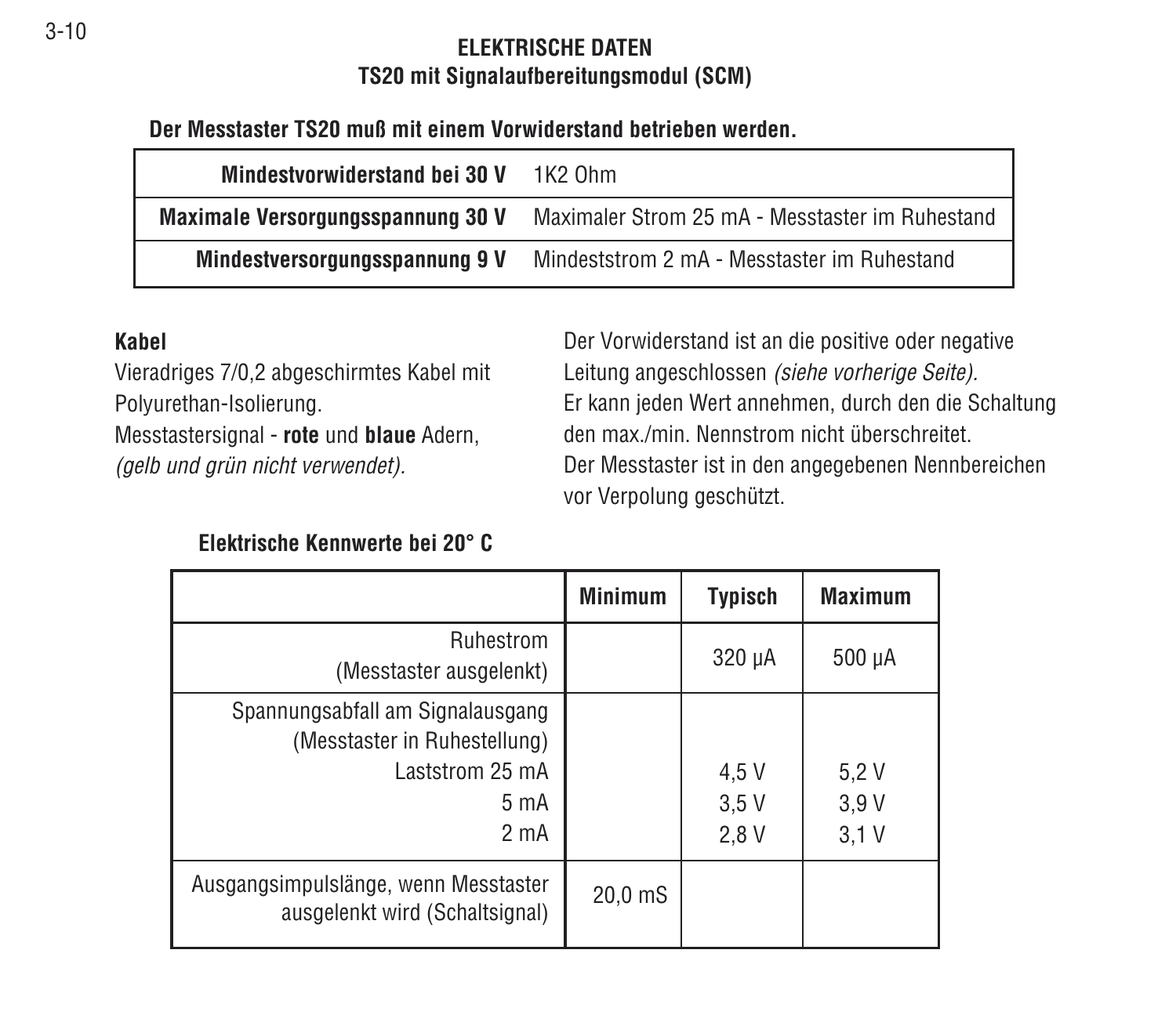#### **ELEKTRISCHE DATENTS20 mit Signalaufbereitungsmodul (SCM)**

# **Typische Leistung mit 4K7 Vorwiderstand und 24 V-Versorgung**



|                                                       | A - Widerstand in positiver Leitung |         |                | <b>B</b> - Widerstand in negativer Leitung |         |                |
|-------------------------------------------------------|-------------------------------------|---------|----------------|--------------------------------------------|---------|----------------|
| <b>MESSTASTER</b>                                     | <b>Minimum</b>                      | Typisch | <b>Maximum</b> | <b>Minimum</b>                             | Typisch | <b>Maximum</b> |
| Ausgangsspannung (Vo)<br>(Messtaster in Ruhestellung) |                                     |         | 3.9V           | 20.1 V                                     | 20.5V   |                |
| Ausgangsspannung (Vo)<br>(Messtaster ausgelenkt)      | 21.7 V                              | 22.5V   |                |                                            | 1.5 V   | 2.3V           |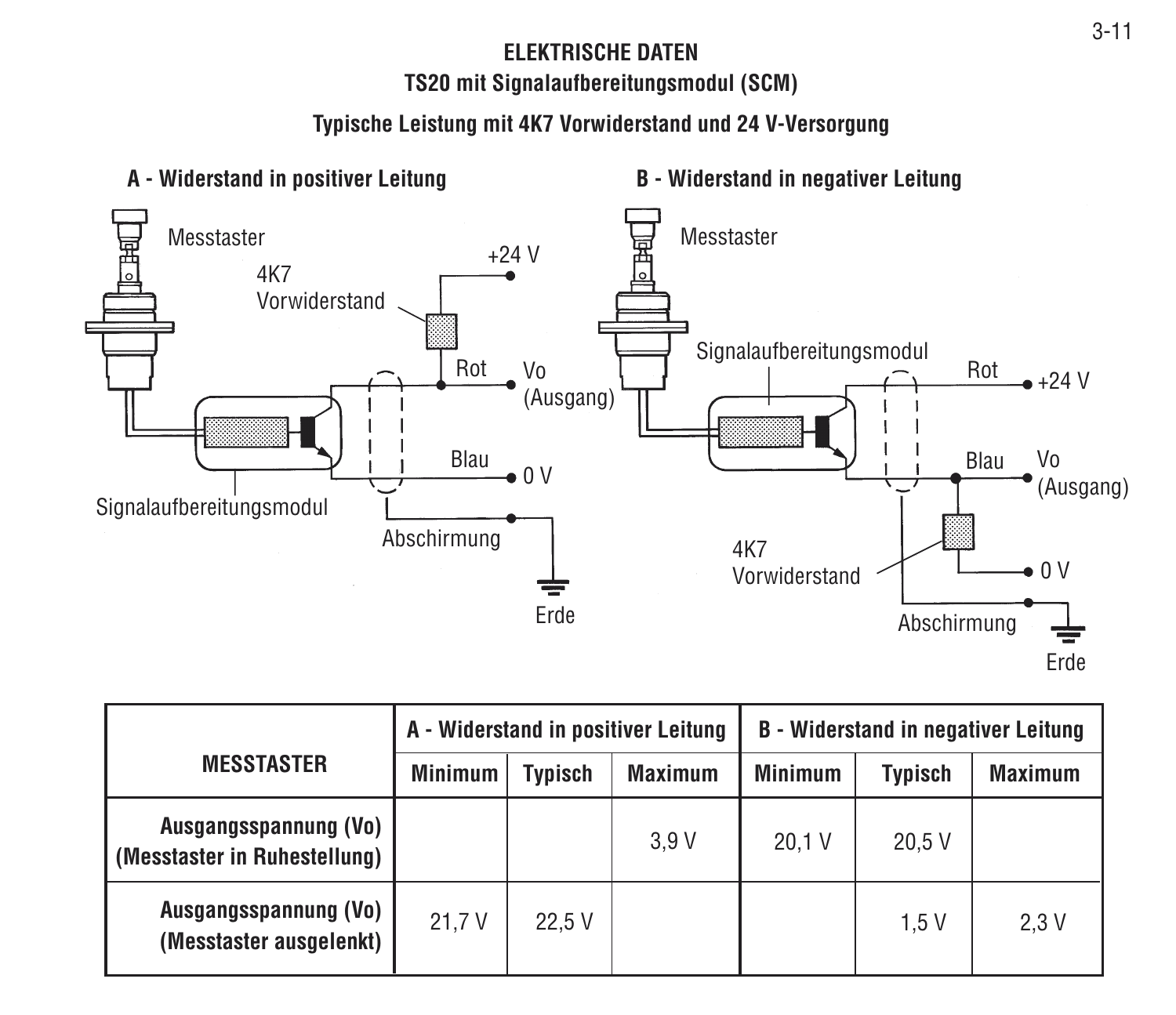#### **MONTAGE DES TASTEREINSATZES**

#### **Die Sollbruchstelle des Tastereinsatzes schützt den Messtaster bei Kollision**



**Anbau der Tastplatte an neuem Schaft mit Sollbruchstelle** InnensechskantschlüsselDrehmoment 2,5 Nm

SollbruchstelleVor dem Einbau der Tastplatte am neuen Schaft Loctite 242 auf dasGewinde der Senkschraube auftragen. Gabelschlüssel an der oberen Flächedes Schaftes ansetzen.ansetzen

GabelschlüsselAn oberer Fläche



Bei der Montage des Tastereinsatzes sollte mit einemStiftschlüssel gegengehalten und mit dem Gabelschlüssel ander unteren Fläche des Schaftsangesetzt werden.

#### **Schaft mit Sollbruchstelle - Bei Bestellung eines Ersatzschaftes bitte Artikel-Nr. angeben**

| Einsatz                       | <b>Schaft mit</b><br>Sollbruchstelle I<br>Artikel-Nr. | Einsatz                       | <b>Schaft mit</b><br>Sollbruchstelle I<br>Artikel-Nr. | Einsatz           | <b>Schaft mit</b><br>Sollbruchstelle<br>Artikel-Nr. |
|-------------------------------|-------------------------------------------------------|-------------------------------|-------------------------------------------------------|-------------------|-----------------------------------------------------|
| 25 mm Werkzeuge   M-2008-0333 |                                                       | 32 mm Werkzeuge   M-2008-0604 |                                                       | 40 mm Werkzeuge I | M-2008-0605                                         |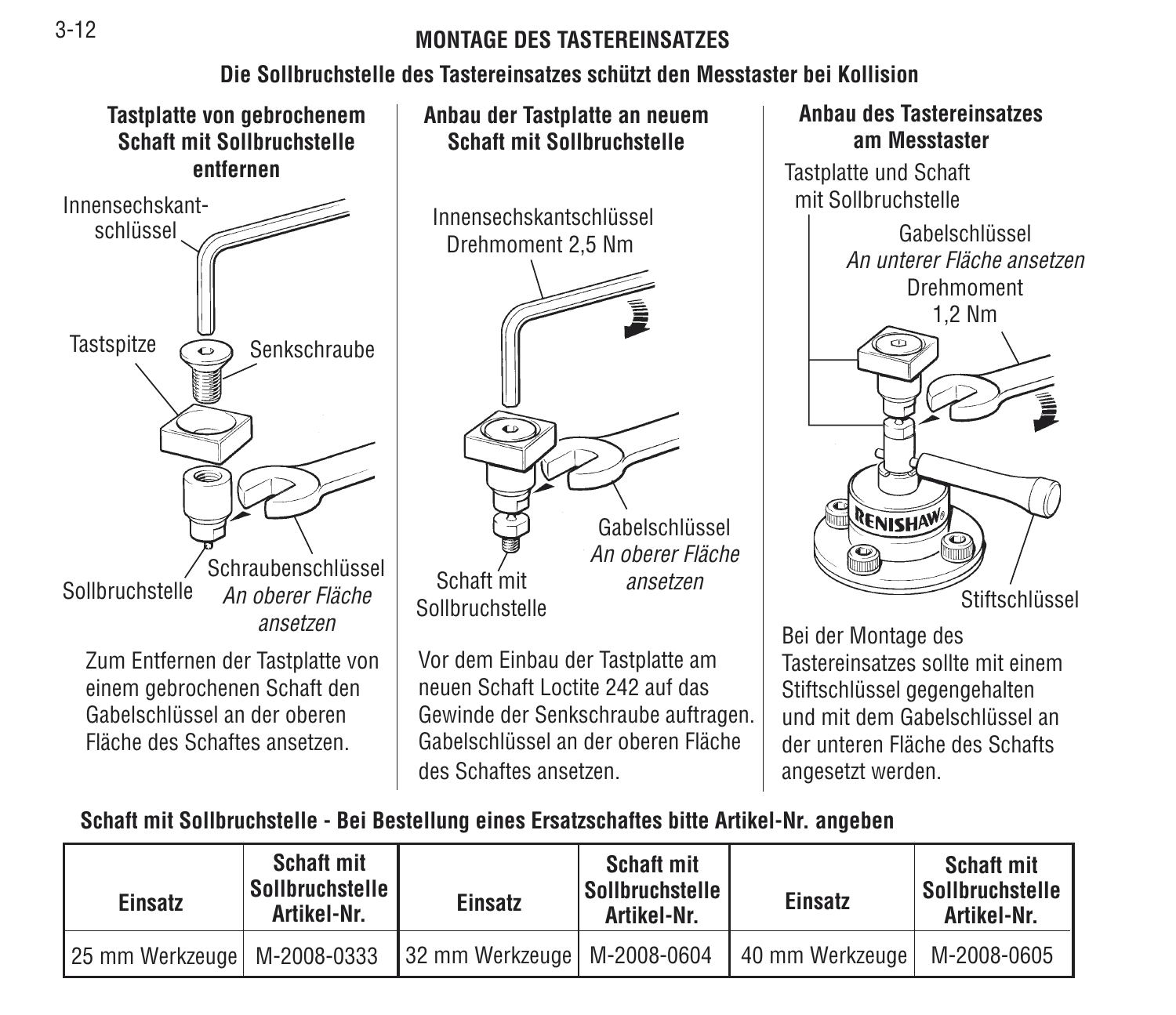|                    |                                               | Artikel-Nr. und Bezeichnung                                         |                                             |                                                               |  |
|--------------------|-----------------------------------------------|---------------------------------------------------------------------|---------------------------------------------|---------------------------------------------------------------|--|
| Werkzeug-<br>größe | <b>Messtaster</b><br><b>TS20</b><br>mit Kahel | <b>Messtaster</b><br><b>TS20</b><br>mit Kabel und<br>Interface MI 8 | <b>Messtaster</b><br><b>TS20</b><br>mit SCM | <b>Messtaster TS20</b><br>mit SCM und<br><b>SSR Konverter</b> |  |
| $25 \text{ mm}$    | A-2008-0151                                   | A-2008-0270                                                         | A-2008-0002                                 | A-2008-0269                                                   |  |
| $32 \text{ mm}$    | A-2008-0123                                   | A-2008-0274                                                         | A-2008-0183                                 | A-2008-0273                                                   |  |
| 40 mm              | A-2008-0277                                   | A-2008-0278                                                         | A-2008-0285                                 | A-2008-0276                                                   |  |

|                    | Artikel-Nr. und Bezeichnung                             |                                                                                      |  |  |
|--------------------|---------------------------------------------------------|--------------------------------------------------------------------------------------|--|--|
| Werkzeug-<br>größe | <b>Messtaster</b><br><b>TS20</b><br>mit<br>Lemo-Stecker | <b>Messtaster</b><br><b>TS20</b><br>mit Lemo-Stecker<br>und<br><b>Interface MI 8</b> |  |  |
| $25 \text{ mm}$    | A-2048-0500                                             | A-2008-0272                                                                          |  |  |
| $32 \text{ mm}$    | A-2008-0110                                             | A-2008-0275                                                                          |  |  |
| $40 \text{ mm}$    | A-2008-0121                                             | A-2008-0279                                                                          |  |  |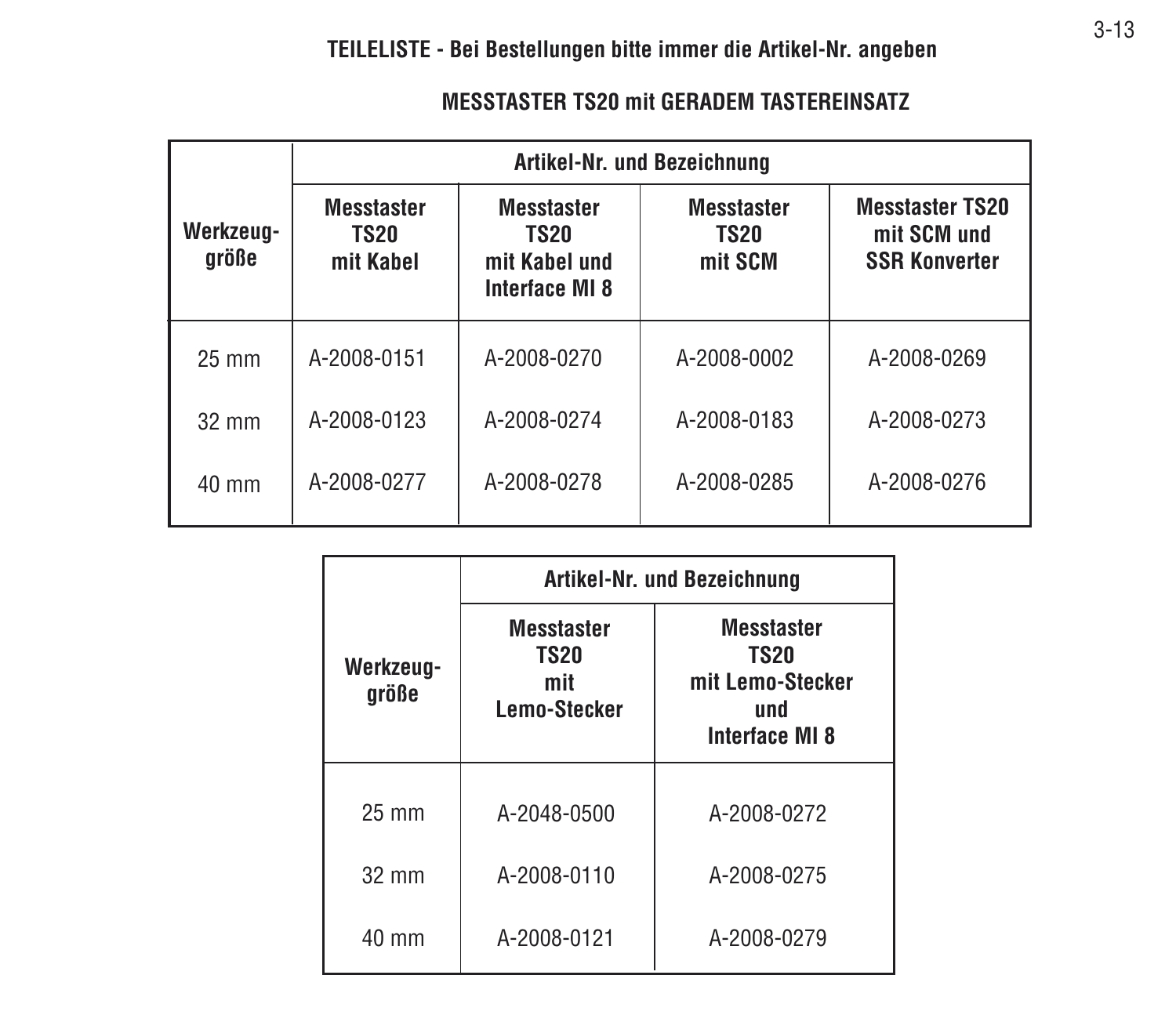#### **MESSTASTER TS20 mit ABGEWINKELTEM TASTEREINSATZ**

| Artikel-Nr. und Bezeichnung                   |                                                                     |                                      |                                                                         |                                                      |                                                                               |
|-----------------------------------------------|---------------------------------------------------------------------|--------------------------------------|-------------------------------------------------------------------------|------------------------------------------------------|-------------------------------------------------------------------------------|
| <b>Messtaster</b><br><b>TS20</b><br>mit Kabel | <b>Messtaster</b><br><b>TS20</b><br>mit Kabel und<br>Interface MI 8 | <b>Messtaster</b><br>TS20<br>mit SCM | <b>Messtaster TS20</b><br>mit<br><b>SCM und</b><br><b>SSR Konverter</b> | <b>Messtaster TS20</b><br>mit<br><b>Lemo-Stecker</b> | <b>Messtaster TS20</b><br>mit<br><b>Lemo-Stecker</b><br>und<br>Interface MI 8 |
| A-2008-0281                                   | A-2008-0282                                                         | A-2008-0284                          | A-2008-0280                                                             | A-2048-0262                                          | A-2008-0283                                                                   |

# **ZUBEHÖR**

| Typ                  | Artikel-Nr. | <b>Bezeichnung</b>                                |
|----------------------|-------------|---------------------------------------------------|
| <b>SSR Konverter</b> | A-2023-0010 | SSR Konverter mit Montagezubehör und Klebefüßen.  |
| $MI_8$               | A-2073-0010 | MI 8 Interface mit Montagezubehör und Klebefüßen. |
| MI 8 / DIN           | A-2073-0020 | MI 8 Interface mit DIN-Schienenhalterung.         |
| $MI 8-4$             | A-2157-0001 | MI 8-4 Interface mit DIN-Schienenhalterung und    |
|                      |             | selbstklebendem Klettband.                        |
| MI <sub>5</sub>      | A-2019-0006 | MI 5 Interface.                                   |
| MI 12                | A-2075-0142 | MI 12 Interface.                                  |
|                      |             |                                                   |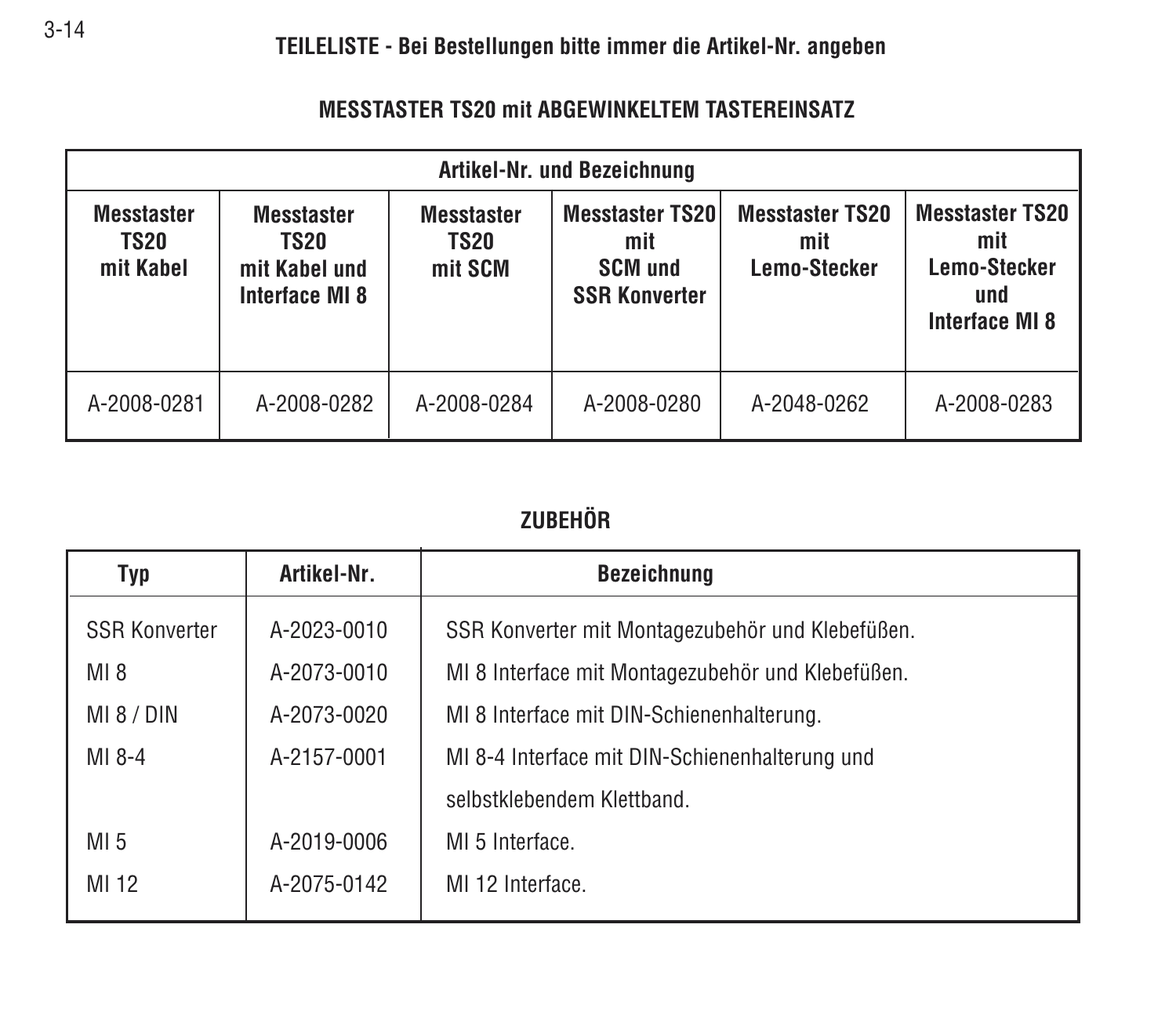# **TASTEREINSÄTZE für TS20**

Siehe Anleitungen auf Seite 3-12

| Typ               | Artikel-Nr. | <b>Bezeichnung</b>                                                  |
|-------------------|-------------|---------------------------------------------------------------------|
| 25 mm (Werkzeuge) | A-2008-0601 | Gerader Tastereinsatz mit quadratischer Tastplatte 10 x 10 mm.      |
| 32 mm (Werkzeuge) | A-2008-0602 | Gerader Tastereinsatz mit quadratischer Tastplatte 10 x 10 mm.      |
| 40 mm (Werkzeuge) | A-2008-0603 | Gerader Tastereinsatz mit quadratischer Tastplatte 10 x 10 mm.      |
| Abgewinkelt       | A-2008-0249 | Abgewinkelter Tastereinsatz mit quadratischer Tastplatte10 x 10 mm. |

# **ZUBEHÖR HANDBÜCHER**

| Artikel-Nr. | <b>Bezeichnung</b>       |
|-------------|--------------------------|
| H-2000-5011 | <b>SSR Konvertersatz</b> |
| H-2000-5015 | MI 8 interface           |
| H-2000-5008 | MI 8-4 interface         |
| H-2000-5014 | MI 5 interface           |
| H-2000-5073 | MI 12 interface          |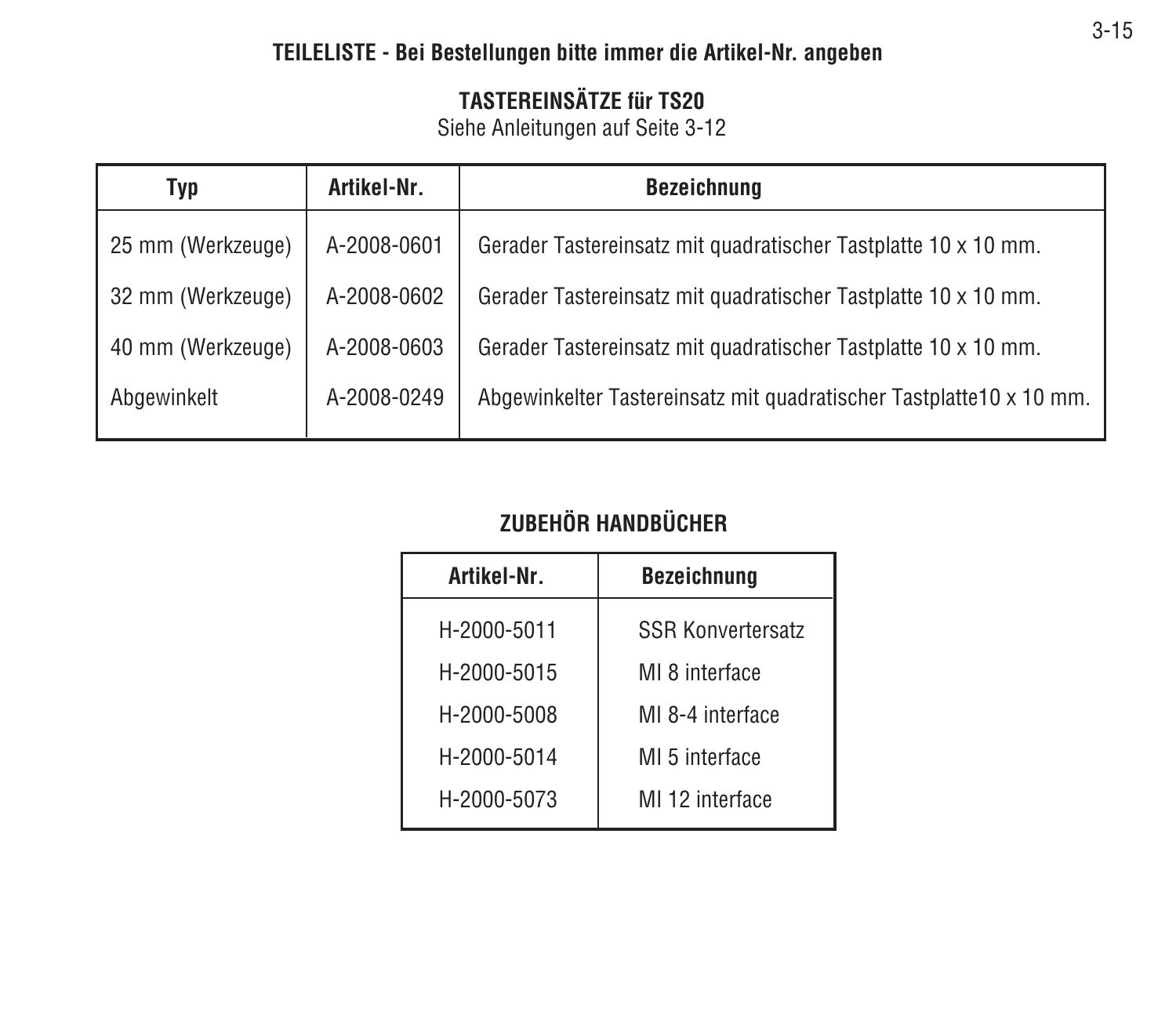# **Guida per l'installazione e per l'utente - Italiano**

# **Indice**

| Applicazioni sonda                      | 4-1      |           |  |          |
|-----------------------------------------|----------|-----------|--|----------|
| Opzioni di elaborazione segnali         | $4-2$    |           |  |          |
| Elaborazione segnali della sonda        | $4-2$    |           |  |          |
| Opzione cavi                            |          |           |  | 4-4      |
| Installazione                           |          | $\ddotsc$ |  | $4 - 5$  |
| Caratteristiche tecniche                |          |           |  | 4-6      |
| Modulo di condizionamento segnali       | 4-8      |           |  |          |
| Specifiche elettriche                   |          |           |  | $4 - 10$ |
| Istruzioni di installazione dello stilo | $4 - 12$ |           |  |          |
| Elenco parti                            | $\cdots$ | .         |  | $4 - 18$ |

#### **GARANZIA**

L'attrezzatura che richiede attenzione secondo lagaranzia, deve essere restituita al vostro fornitore. Non si prenderanno in considerazione reclami nei casi in cui l'attrezzatura della Renishaw sia statautilizzata in modo improprio o in cui siano state tentate riparazioni o regolazioni da personale non autorizzato.

# **MODIFICHE ALL'ATTREZZATURA**

La Renishaw si riserva il diritto di modificare lecaratteristiche tecniche senza preavviso.

# **MACCHINA CNC**

Gli utensili della macchina CNC devono esseresempre utilizzati da personale competente in conformità con le istruzioni dei costruttori.

# **CURA DEL SISTEMA A SONDA**

Mantenere i componenti ragionevolmente puliti.

# **AVVISO DI BREVETTO**

Le caratteristiche del prodotto descritto in questo manuale e dei prodotti ad esso associati, sono soggette ai seguenti brevetti e domande di brevetto:

| DE 4413968 | GB 2277593      | US 5.446,970 |
|------------|-----------------|--------------|
| EP 0293036 | IT 1273643      | US 5.647.137 |
| FP 0695926 | JP 1.445/1997   | US 5.669.151 |
| EP 0748669 | JP 2.098.080    | WO 00/33149  |
| EP 1051668 | JP 320.394/1994 |              |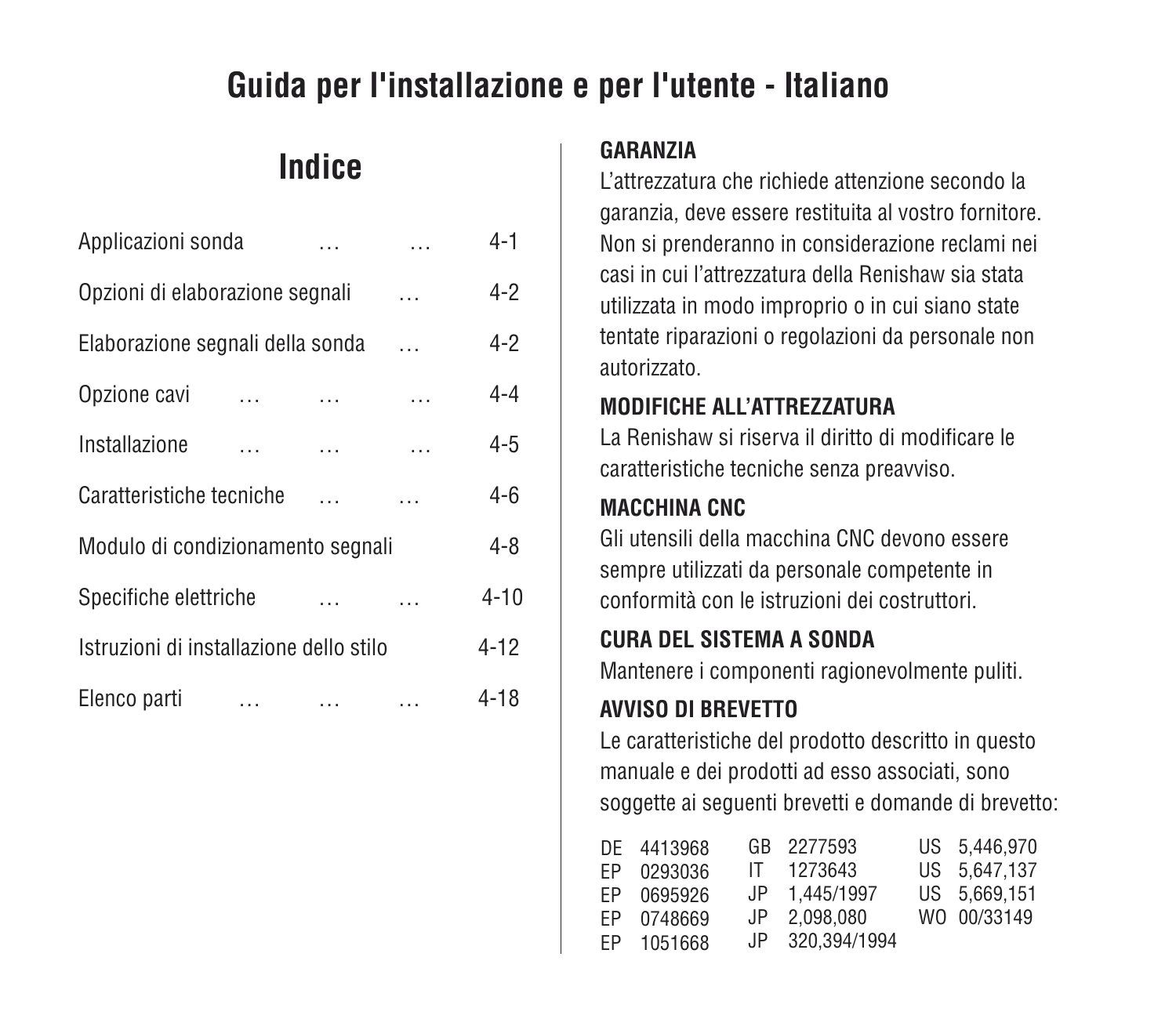



#### **TS20 con braccio automatico**

La TS20 è una sonda di predisposizione utensili a due assi, utilizzata per la predisposizione degli utensili sui torni dotati di CNC.

Durante la routine di predisposizione degli utensili, ogni utensile montato a torretta viene mosso verso lo stilo a punta quadrata.

Quando avviene il contatto, si genera un segnale di avvio e gli spostamenti dell'utensile vengono registrati automaticamente nei registri di controllo della macchina.

Vi sono tre versioni della sonda TS20, per attrezzatura rispettivamente da 25 mm, 32 mm e 40 mm.

#### **TS20 con braccio ad alta precisione (HPA)**

La sonda può essere installata su un braccio automatico che viene estratto dall'ambito dilavoro della macchina quando la sonda non è in funzione.

Alternativamente, è possibile montare la sonda su un braccio manuale di precisione della Renishaw (HPA). Un attacco a rilascio rapido consente di rimuovere facilmente l'HPA dallamacchina quando la sonda non è necessaria. Durante l'installazione, è possibile predisporre la punta dello stilo in modo che sia allineata all'asse X o Z della macchina.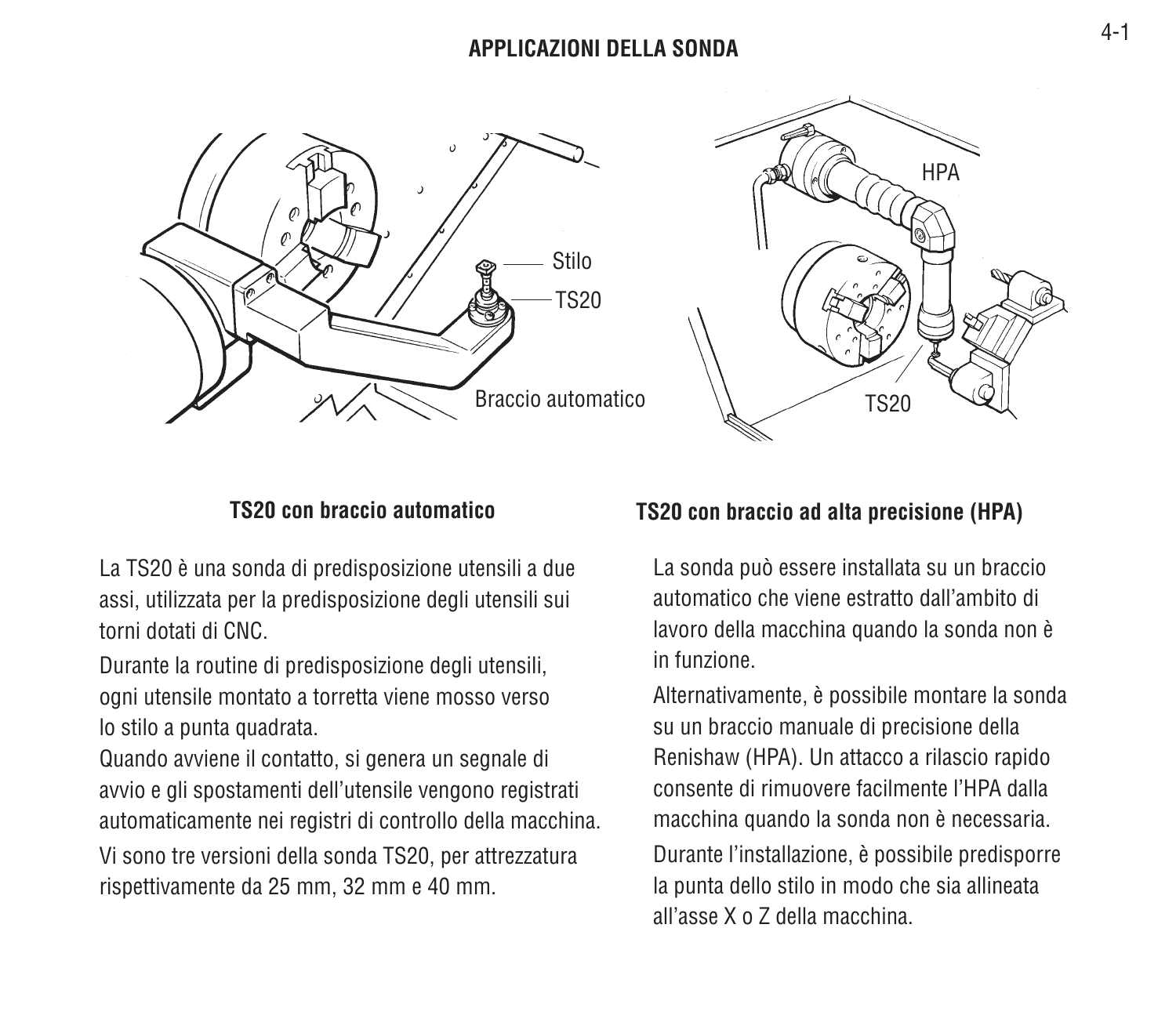# **ELABORAZIONE DEI SEGNALI DELLA SONDA**

Si utilizza un modulo di condizionamento dei segnali (SCM) o un'unità di interfaccia (MI 5 o MI 8 o MI 8-4) per elaborare i segnali tra la sonda e il comando della macchina dotata di CNC.

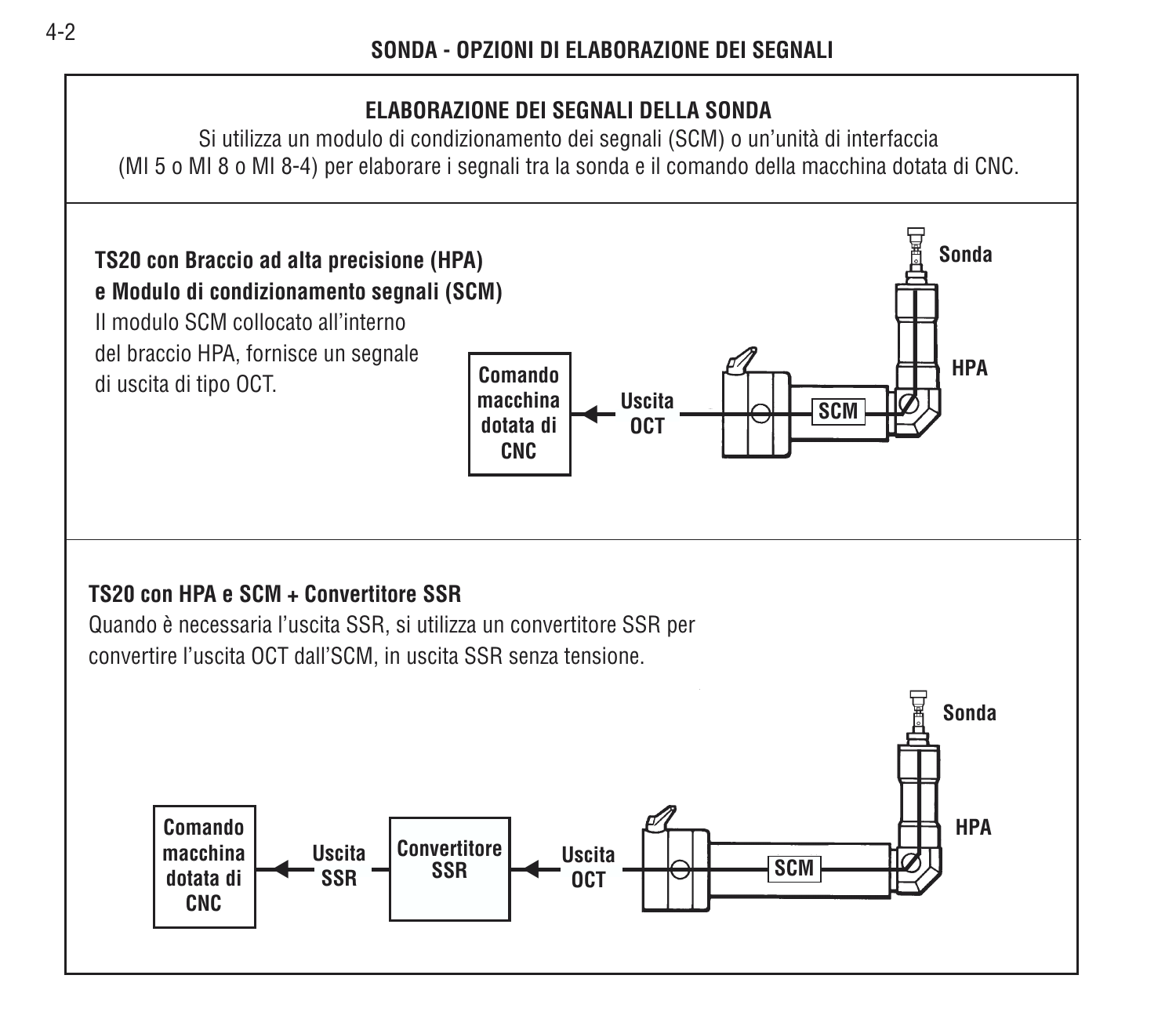## **TS20 con Braccio automatico edinterfaccia MI 5 o MI 8 o MI 8-4**

#### **Interfaccia MI 8**

La MI 8 fornisce uscita del Relè di Stato Solido(SSR) privo di tensione, configurabile per Normalmente Aperto (NA) o per Normalmente Chiuso (NC).

Un ingresso di inibizione consente di utilizzare una sonda di ispezione di tipo a trasmissione ottica e un'interfaccia, sullo stesso ingresso della macchina come la TS20.

#### **Interfaccia MI8-4**

Per quelle applicazioni in cui sulla stessa macchina oltre alla sonda TS20 è presente anche una sonda di ispezione pezzo a trasmissione ottica, che utilizza l'interfaccia MI 12, si consiglia di utilizzare l'interfaccia MI8-4.

L'interfaccia MI8-4 è in grado di ricevere il segnale di uscita dell'interfaccia MI12.

L'utilizzatore può selezionare il segnale di uscita del sistema di misura desiderato(ispezione pezzo o settaggio utensile) tramite una funzione M del controllo numerico.

## **Interfaccia MI 5**

Dove si utilizza una sonda di ispezione con trasmissione induttiva sulla stessa macchinadella TS20, si raccomanda una sola interfaccia MI 5, poiché può accettare sia gli ingressi della sonda di ispezione (induttiva) che della sonda di predisposizione utensili TS20 (cablata).

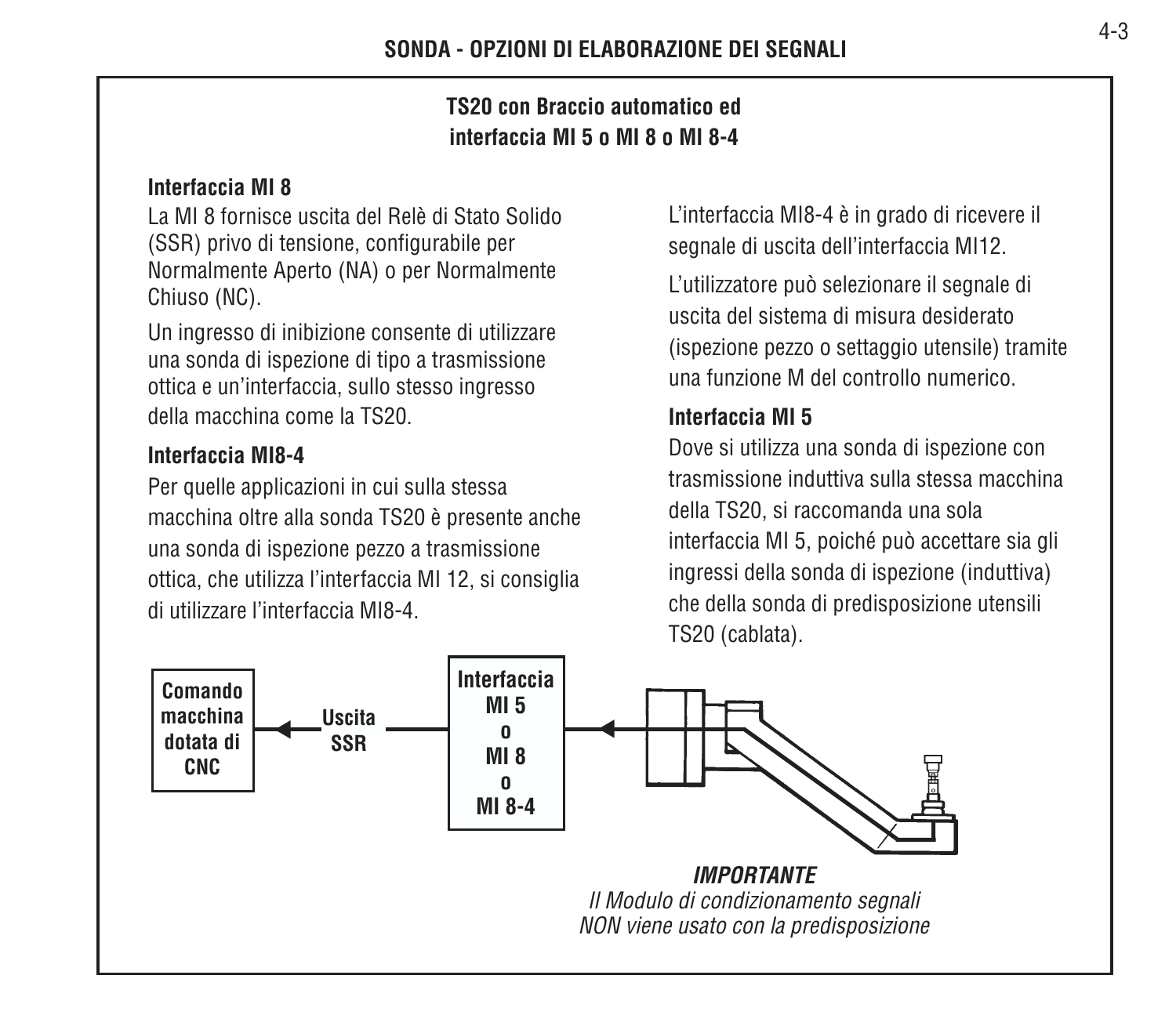- ❑ Il cavo è a quattro nuclei, in poliuretano 7/0,2 isolato e schermato. Diametro del cavo: 4,4 mm. Circuito della sonda - nuclei **rosso** e **blu** (giallo e verde non sono utilizzati).
- ❑Accertarsi che il cavo della sonda sia instradato lontano da altri cavi contenenti correnti elevate.

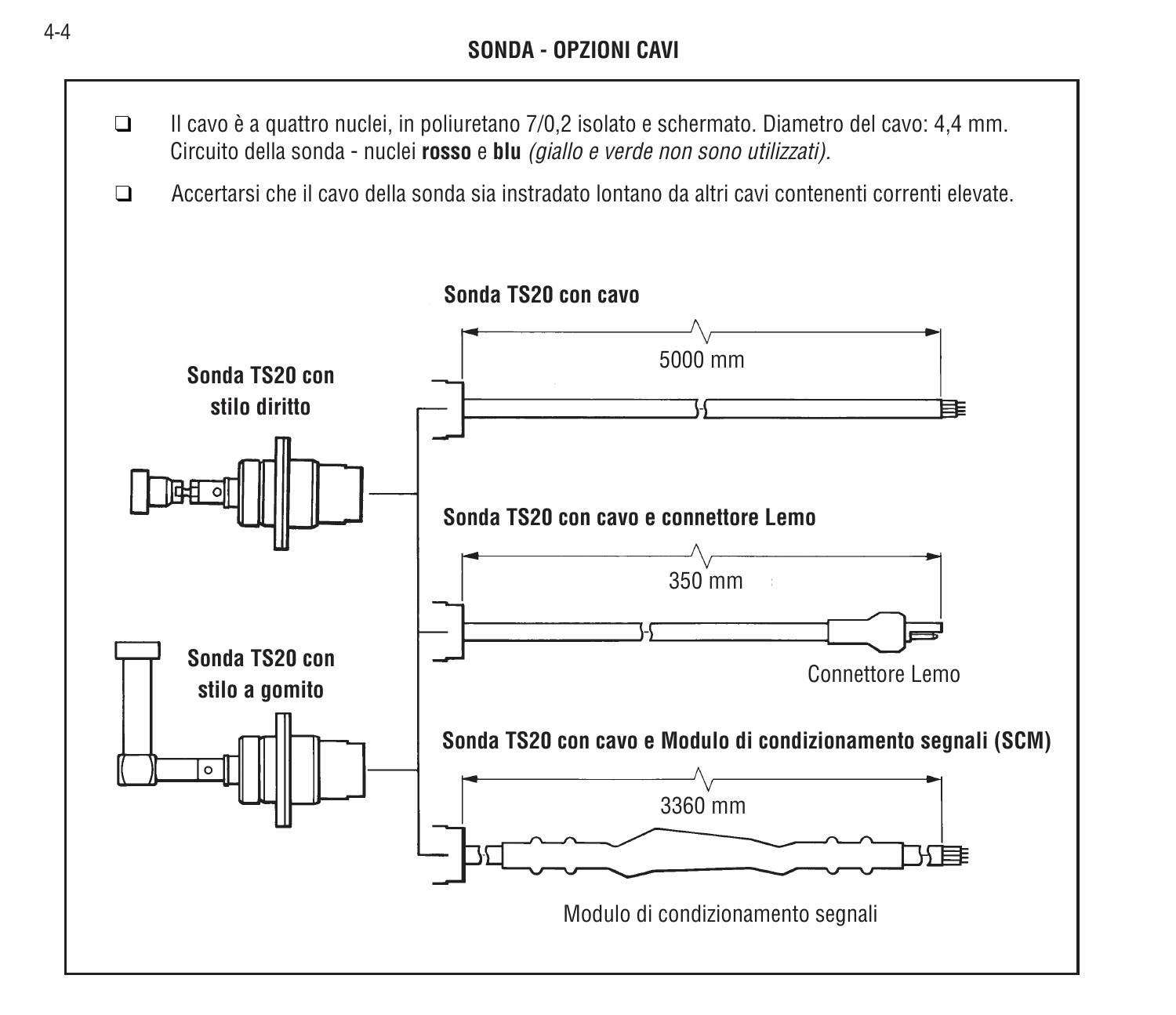#### **INSTALLAZIONE**

## **SICUREZZA**

**Il sistema TS20 deve essere installato da una persona competente che osservi le precauzioni di sicurezza pertinenti.**

**Prima di cominciare il lavoro, accertarsi che la macchina utensile sia in condizioni sicure e non collegata all'alimentazione elettrica.**

**Disinserire l'alimentazione elettrica dei componenti del sistema della sonda TS20.**

## **CAVO DALLA SONDA**

Accertarsi che il cavo della sonda sia instradatolontano da altri cavi che contengono correnti elevate.

#### **SCATTO FALSO DELLA SONDA**

La TS20-SCM dovrebbe essere installata sumacchine con un'alimentazione elettrica stabile, cioè priva di interferenze. Se si verificano scatti falsi, si dovrà controllare che non vi siano interferenze nell'alimentazione.

# **INTERFERENZA ELETTRICA**

Si raccomanda che il convertitore SSR o l'unità diinterfaccia siano installati all'interno dell'armadiettodei comandi elettronici della macchina.

A tal scopo valgono le regole di installazioni normali per l'attrezzatura elettrica.

Cioè: si devono montare i gruppi lontano da qualsiasi potenziale fonte di interferenza, come trasformatori trifase e controllori di motori.

#### **STILO DELLA SONDA**

Gli stili della TS20 hanno un filetto M3 e una punta da 10 x 10 mm. Gli stili diritti comprendono uno stelo di rottura atto a proteggere la sonda nel caso di collisioni. E' possibile sostituire uno stilo danneggiato - si veda a pagina 4-12.

#### **Sonda TS20 con stilo diritto**

Quando si installa uno stilo di sostituzione, non è possibile garantire la caratteristica di ortogonalità dello stilo stesso, dopo che è stato rimosso lo stilo originale.

#### **Sonda TS20 con stilo a gomito**

Quando si installa uno stilo di sostituzione, non è possibile garantire la caratteristica di ortogonalità e di parallelismo dello stilo stesso, dopo che è stato rimosso lo stilo originale.

# **PROCEDURE SU SOFTWARE**

Presso la Renishaw sono disponibili pacchetti di procedure su software per la predisposizione degli utensili idonei a diversi controllori macchine(l'elenco attuale è disponibile su richiesta).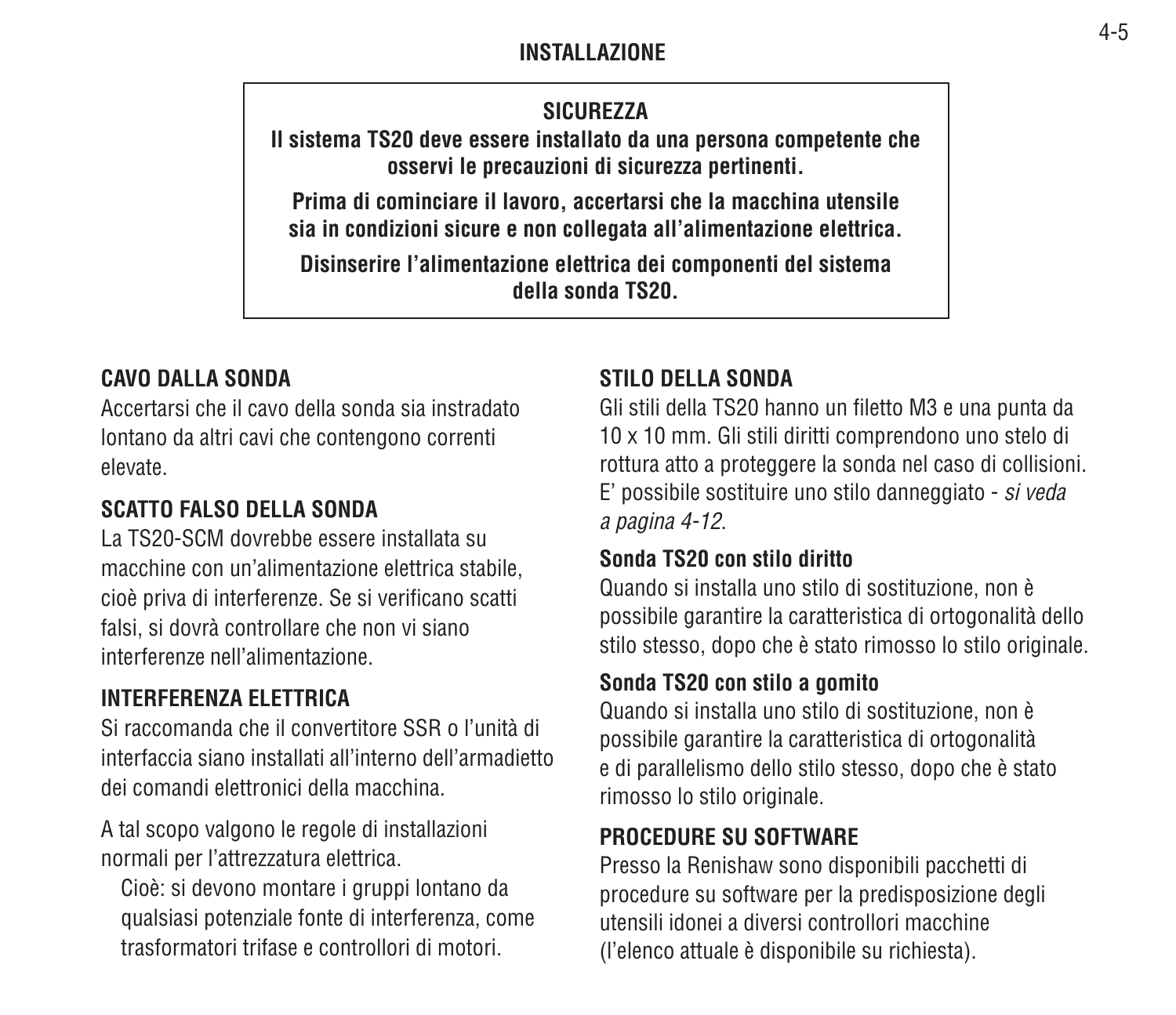#### **CARATTERISTICHE TECNICHE DELLA TS20**



| <b>Dimensioni</b><br>utensile | <b>Dimensione A</b><br>Anche indicata<br>a pagina 4-9 | <b>Dimensione B</b><br>Anche indicata<br>a pagina 4-9 | Corsa<br>eccessiva<br>con stilo<br>diritto | Ripetitività<br>unidirezionale da $2\sigma$<br>Alla velocità di sondaggio<br>di 480 mm/min. | Forza di scatto<br>Dipendente dal<br>senso di<br>direzione |
|-------------------------------|-------------------------------------------------------|-------------------------------------------------------|--------------------------------------------|---------------------------------------------------------------------------------------------|------------------------------------------------------------|
| $25 \text{ mm}$               | 41 mm                                                 | 28.25 mm                                              | $±6$ mm                                    | $2,0 \mu m$                                                                                 | $0.60 - 1.6 N$<br>$60 - 160$ gf                            |
| $32 \text{ mm}$               | $50 \text{ mm}$                                       | 37,2 5mm                                              | $±7.5$ mm                                  | $2,5 \mu m$                                                                                 | $0.47 - 1.26$ N<br>47 - 126 gf                             |
| 40 mm                         | 58 mm                                                 | 45,25 mm                                              | $±9$ mm                                    | $3,0 \mu m$                                                                                 | $0.47 - 1.26$ N<br>$39 - 106$ gf                           |

4-6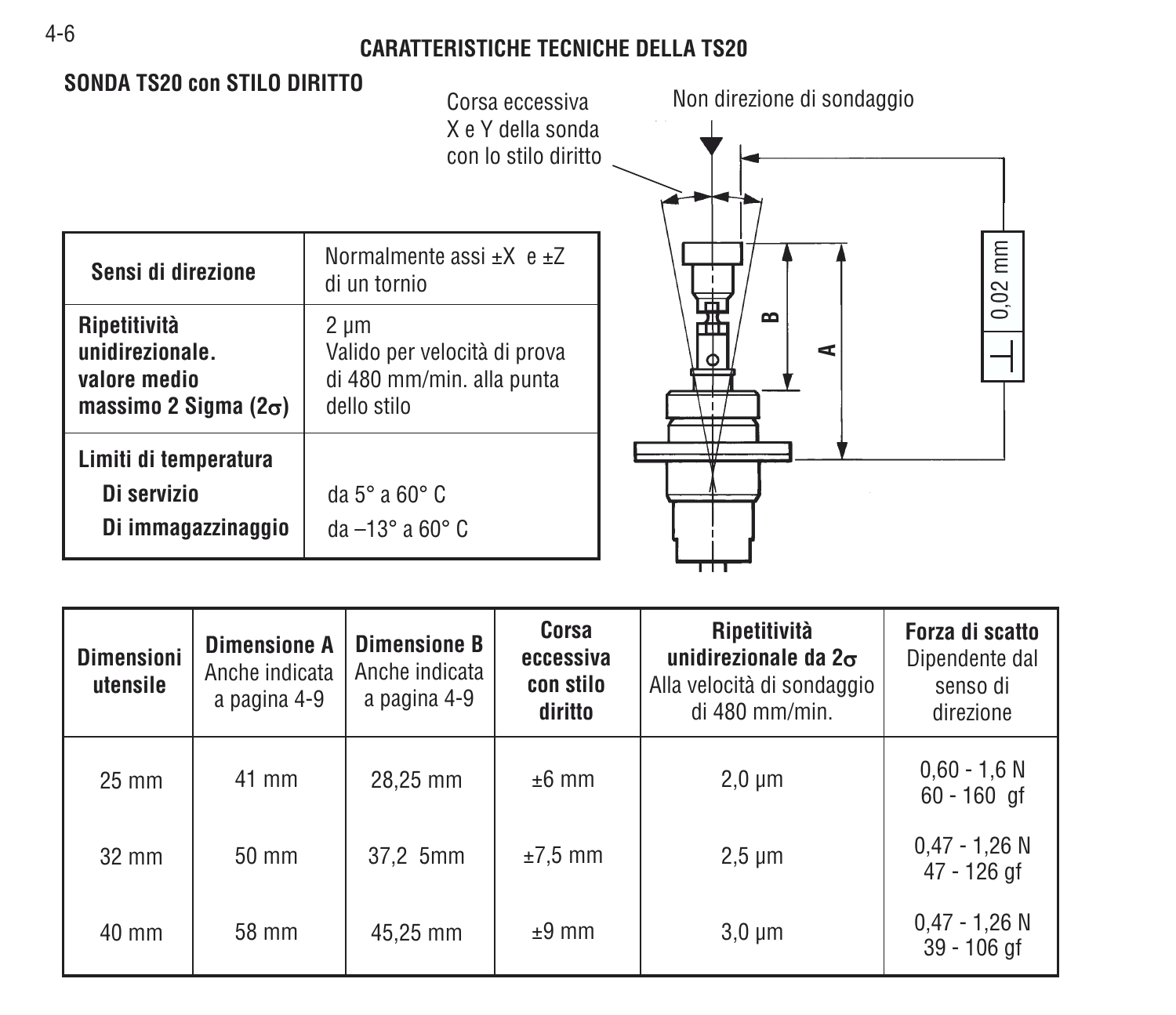# **CARATTERISTICHE TECNICHE DELLA TS20SONDA TS20 con STILO A GOMITO per applicazioni in cui non è idoneo lo stilo diritto**

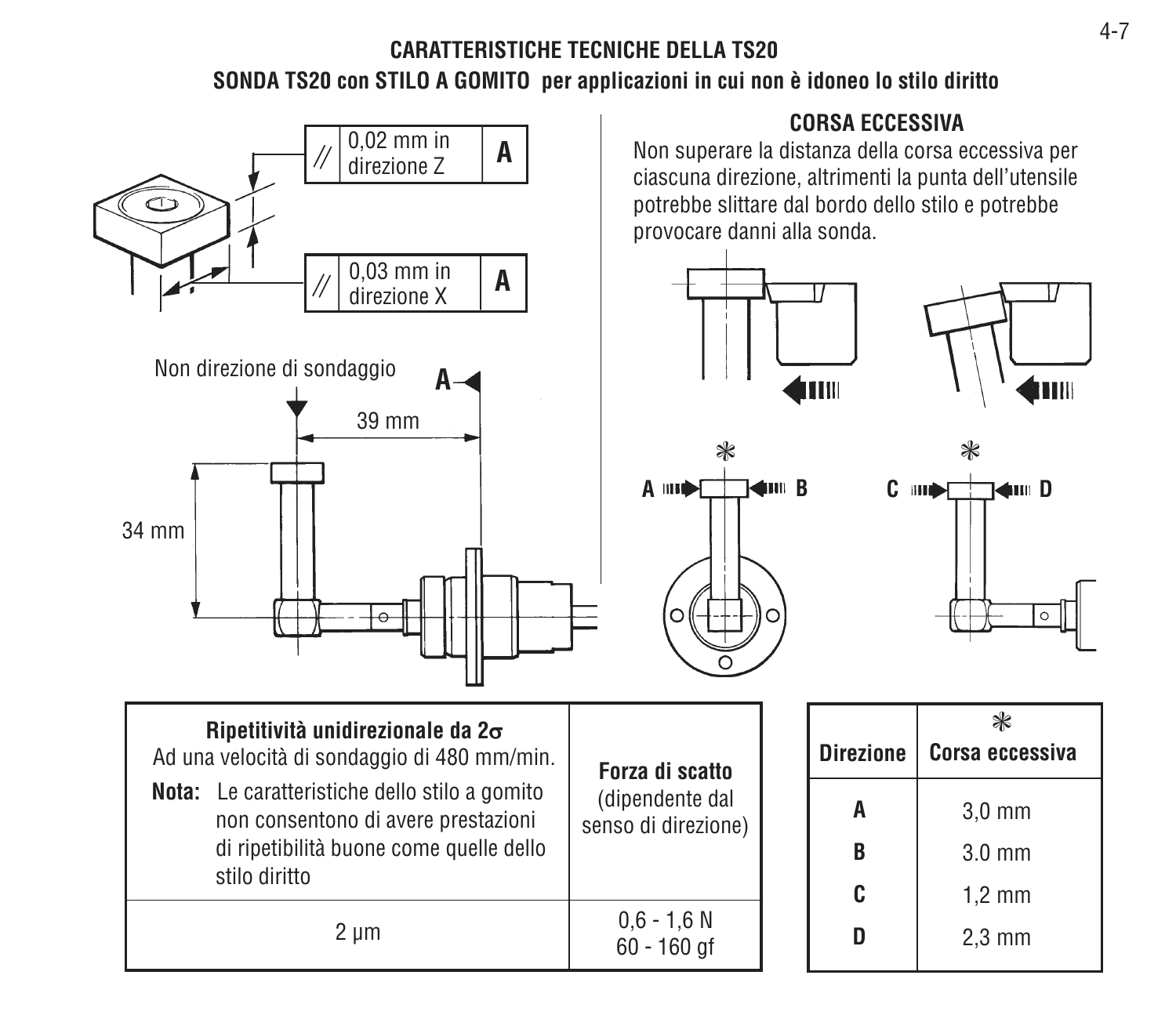#### **SONDA TS20 con MODULO DI CONDIZIONAMENTO SEGNALI**



# **Allineamento stiloagli assi X e Z**

L'allineamento dello stilo congli assi della macchina X e Z si ottiene allentando le quattro viti di fissaggio M3 x 8 e ruotando il corpo della sonda.

Quando si è raggiunto l'allineamento, serrare le viti di fissaggio.





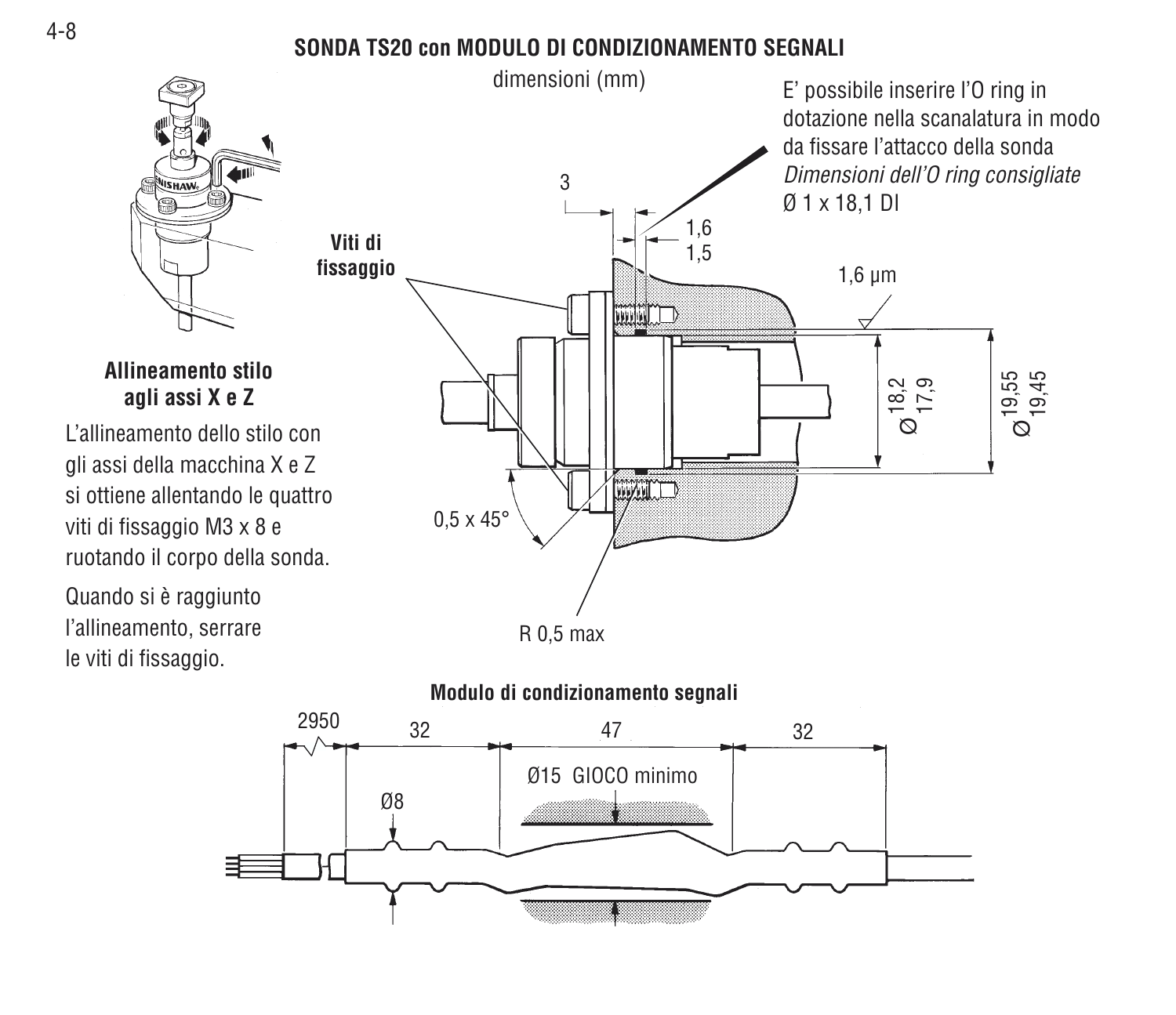#### **SONDA TS20 con MODULO DI CONDIZIONAMENTO SEGNALI**

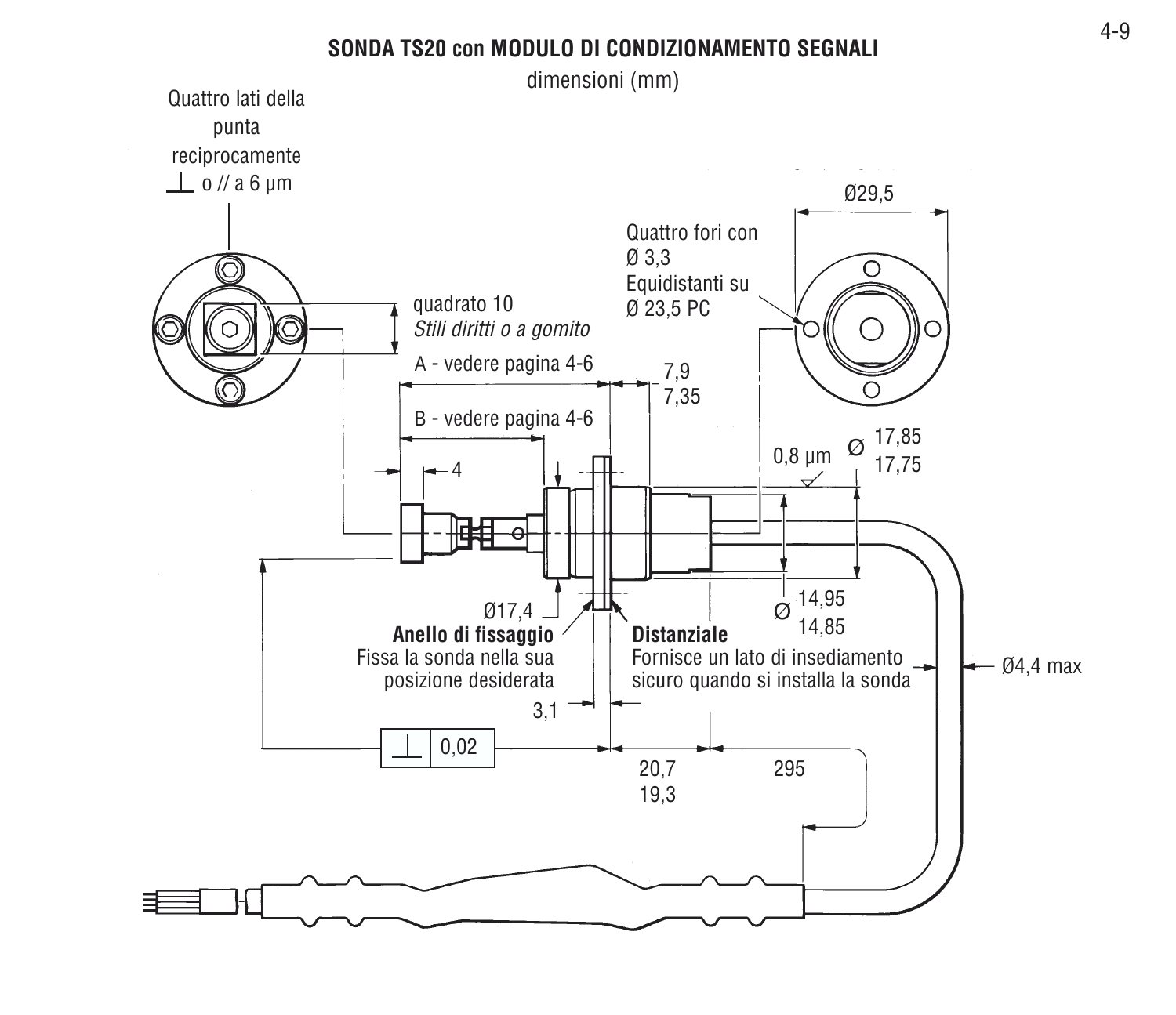#### **SPECIFICHE ELETTRICHETS20 con Modulo di condizionamento segnali (SCM)**

**La sonda TS20 è progettata per l'uso con un resistore di carico.**

| Resistore di carico minimo a 30V      | 1K <sub>2</sub> Ohm                      |
|---------------------------------------|------------------------------------------|
| Tensione di alimentazione massima 30V | Corrente massima 25 mA - sonda insediata |
| Tensione di alimentazione minima 9V   | Corrente minima 2 mA - sonda insediata   |

#### **Cavo**

Cavo isolato e schermato in poliuretano 7/0,2 a quattro nuclei.

Circuito sonda - nuclei **rosso** e **blu**, (giallo e verde non sono utilizzati)

Il resistore di carico è collegato con conduttore positivo o negativo (vedere a lato). Potrebbe avere qualsiasi valore che non causi il superamento da parte del circuito dei valori nominali di corrente max/min.La sonda è protetta da corrente inversa entro i valori specificati.

#### **Caratteristiche elettriche a 20° C**

|                                                                                                                           | <b>Minima</b>      | <b>Normale</b>        | <b>Massima</b>       |
|---------------------------------------------------------------------------------------------------------------------------|--------------------|-----------------------|----------------------|
| Corrente di riserva<br>(sonda piegata)                                                                                    |                    | $320 \mu A$           | 500 µA               |
| Caduta di tensione nei conduttori di uscita<br>(Sonda insediata)<br>Corrente di carico 25 mA<br>5 m A<br>2 <sub>m</sub> A |                    | 4,5 V<br>3.5V<br>2.8V | 5.2V<br>3.9V<br>3.1V |
| Lunghezza impulso di uscita<br>quando la sonda si piega (Scatto)                                                          | 20.0 <sub>ms</sub> |                       |                      |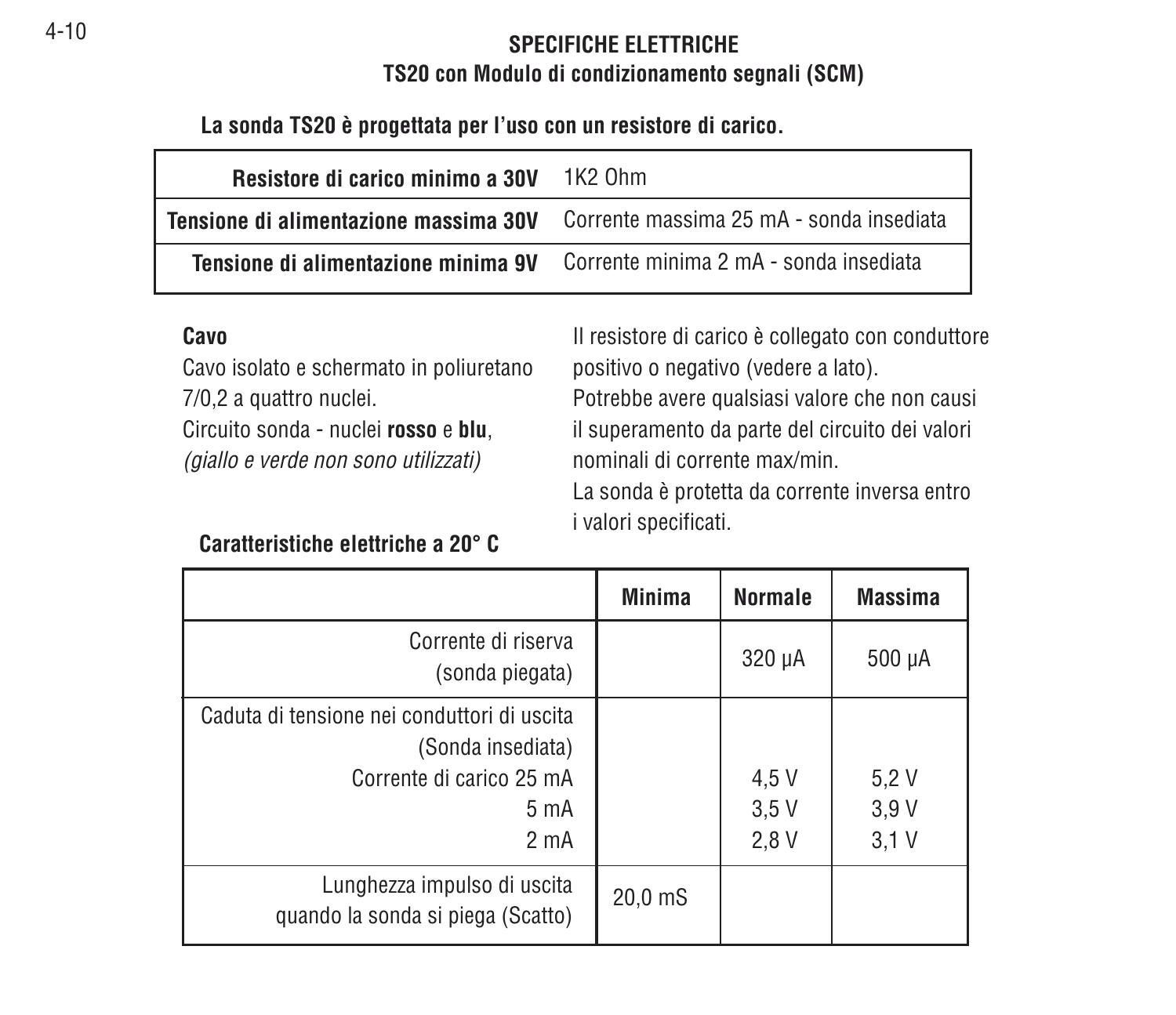# **SPECIFICHE ELETTRICHE**

**TS20 con Modulo di condizionamento segnali (SCM)**

**Rendimento tipico con resistore di carico 4K7 ed alimentazione da 24 V**



20.1 V 20.5 V 21,7 V | 22,5 V | | | | | | | 1,5 V | 2,3 V **SONDA**Minima | Normale | Massima | Minima | Normale | Massima Tensione di uscita (Vo) | anno 1992 | anno 1993 | anno 1993 | anno 1993 | anno 1994 | anno 1994 | anno 1994 | anno 1994 | anno 1994 | anno 1994 | anno 1994 | anno 1994 | anno 1994 | anno 1994 | anno 1994 | anno 1994 | anno (Sonda insediata) Tensione di uscita (Vo) (Sonda piegata) **B - Resistenza in conduttore negativo Normale A - Resistenza in conduttore positivo**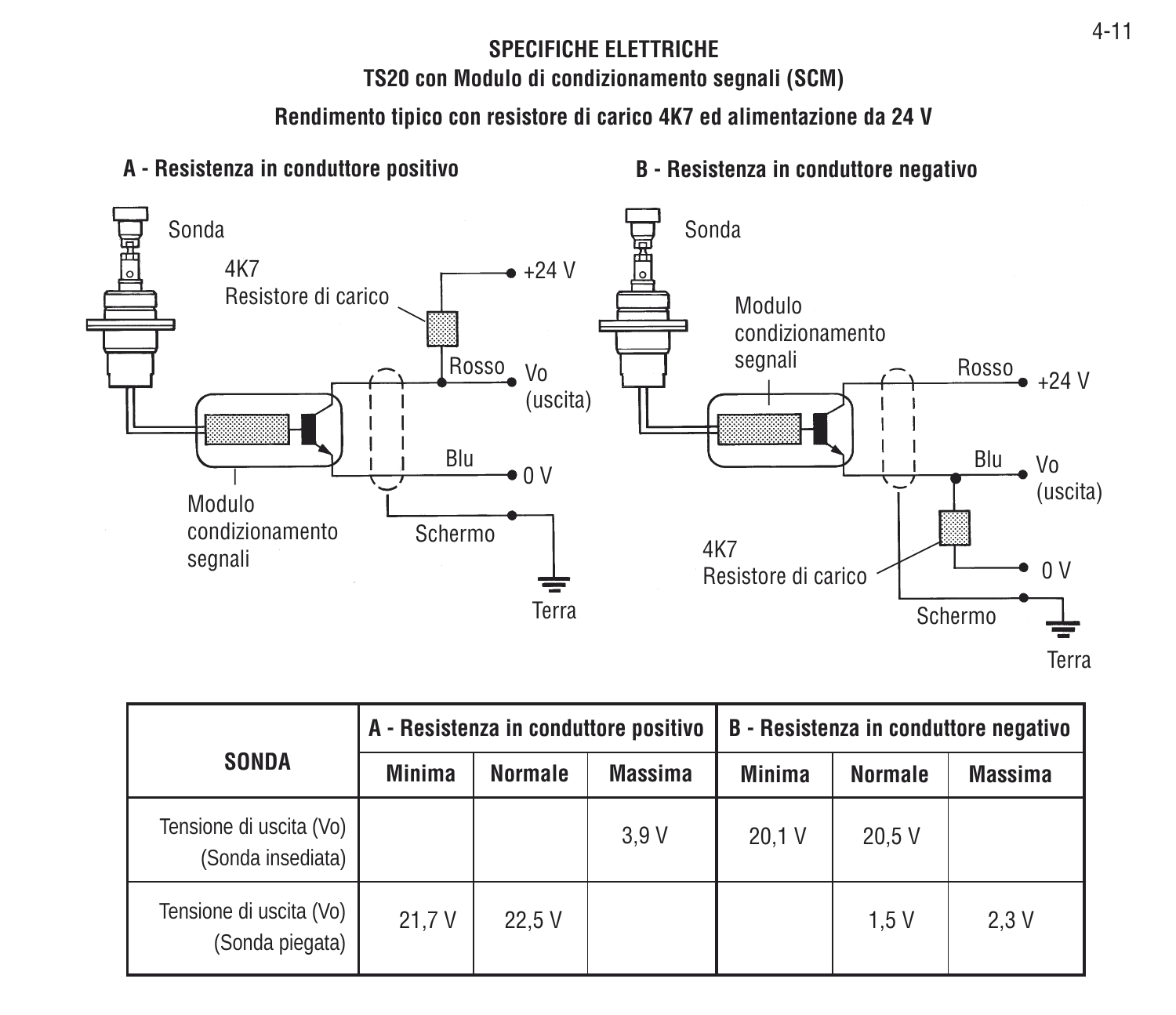#### **ISTRUZIONI PER L'INSTALLAZIONE DELLO STILO**

# **Lo stelo di rottura dello stilo protegge la sonda nel caso di una collisione**



# **STELO DI ROTTURA - Si prega di indicare il N. della parte quando si ordina uno stelo di sostituzione.**

| Applicazione     | N. parte stelo<br>di rottura | Applicazione                   | N. parte stelo<br>di rottura | Applicazione                                 | N. parte stelo<br>di rottura |
|------------------|------------------------------|--------------------------------|------------------------------|----------------------------------------------|------------------------------|
| 25 mm (attrezzo) |                              | M-2008-0333   32 mm (attrezzo) |                              | M-2008-0604   40 mm (attrezzo)   M-2008-0605 |                              |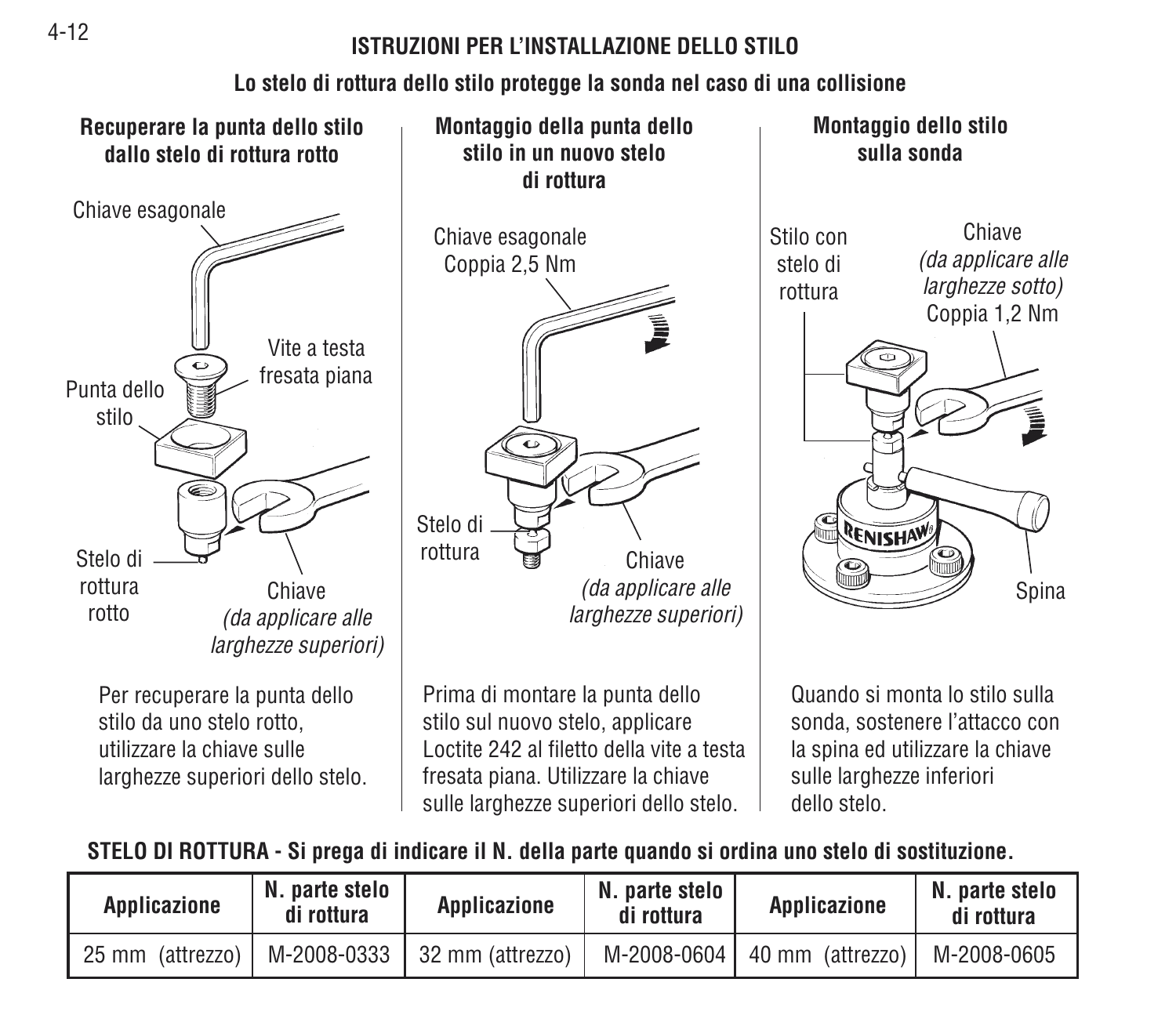|                               | N. parte e descrizione |                                               |                       |                                                  |  |  |  |
|-------------------------------|------------------------|-----------------------------------------------|-----------------------|--------------------------------------------------|--|--|--|
| <b>Dimensioni</b><br>attrezzo | Sonda TS20<br>con cavo | Sonda TS20<br>con cavo ed<br>interfaccia MI 8 | Sonda TS20<br>con SCM | Sonda TS20 con<br><b>SCM</b><br>convertitore SSR |  |  |  |
| $25 \text{ mm}$               | A-2008-0151            | A-2008-0270                                   | A-2008-0002           | A-2008-0269                                      |  |  |  |
| $32 \text{ mm}$               | A-2008-0123            | A-2008-0274                                   | A-2008-0183           | A-2008-0273                                      |  |  |  |
| 40 mm                         | A-2008-0277            | A-2008-0278                                   | A-2008-0285           | A-2008-0276                                      |  |  |  |

#### **SONDA TS20 con STILO DIRITTO**

|                               | N. parte e descrizione                  |                                                               |  |  |
|-------------------------------|-----------------------------------------|---------------------------------------------------------------|--|--|
| <b>Dimensioni</b><br>attrezzo | Sonda TS20<br>con<br>connettore<br>Lemo | Sonda TS20<br>con<br>connettore<br>Lemo e<br>interfaccia MI 8 |  |  |
| 25 mm                         | A-2048-0500                             | A-2008-0272                                                   |  |  |
| 32 mm                         | A-2008-0110                             | A-2008-0275                                                   |  |  |
| 40 mm                         | A-2008-0121                             | A-2008-0279                                                   |  |  |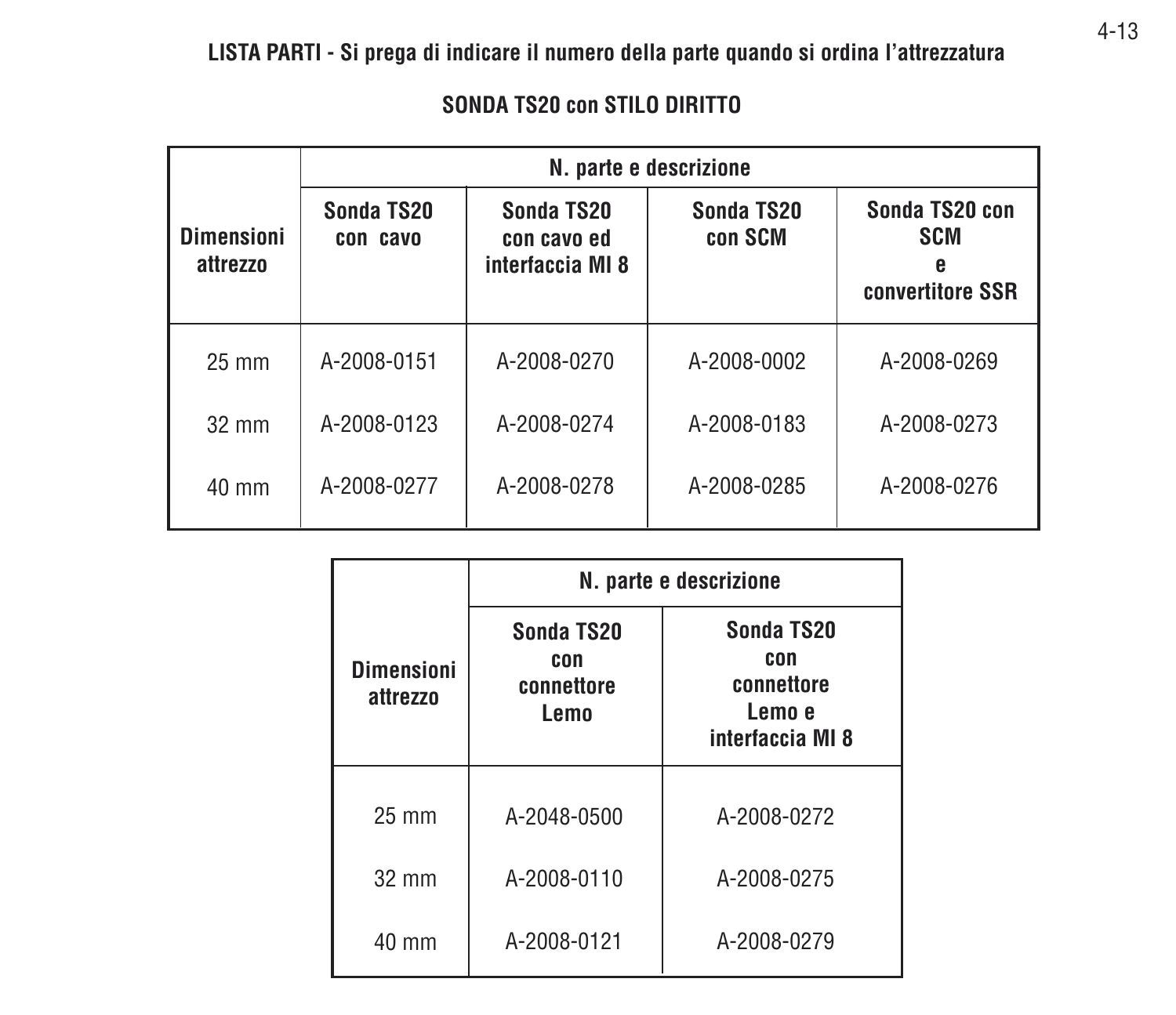|                        | N. parte e descrizione                          |                                 |                                                       |                                         |                                                               |  |
|------------------------|-------------------------------------------------|---------------------------------|-------------------------------------------------------|-----------------------------------------|---------------------------------------------------------------|--|
| Sonda TS20<br>con cavo | Sonda TS20<br>con cavo e<br>interfaccia<br>MI 8 | Sonda TS20<br>con<br><b>SCM</b> | Sonda TS20<br>con SCM e<br>convertitore<br><b>SSR</b> | Sonda TS20<br>con<br>connettore<br>Lemo | Sonda TS20<br>con<br>connettore<br>Lemo e<br>interfaccia MI 8 |  |
| A-2008-0281            | A-2008-0282                                     | A-2008-0284                     | A-2008-0280                                           | A-2048-0262                             | A-2008-0283                                                   |  |

#### **SONDA TS20 con STILO A GOMITO**

#### **ARTICOLI ASSOCIATI**

| Tipo                    | N. parte    | <b>Descrizione</b>                                               |
|-------------------------|-------------|------------------------------------------------------------------|
| <b>Convertitore SSR</b> | A-2023-0010 | Convertitore SSR completo di supporto di montaggio e piedini.    |
| $MI_8$                  | A-2073-0010 | Interfaccia MI8 completa di supporto di montaggio e piedini.     |
| M18/DIN                 | A-2073-0020 | Interfaccia MI8 completa di supporto per montaggio su quida DIN. |
| MI 8-4                  | A-2157-0001 | Interfaccia MI8 completa di supporto per montaggio su guida DIN  |
|                         |             | e supporti adesivi per montaggio a parete.                       |
| MI <sub>5</sub>         | A-2019-0006 | Interfaccia MI 5.                                                |
| MI 12                   | A-2075-0142 | Interfaccia MI 12.                                               |
|                         |             |                                                                  |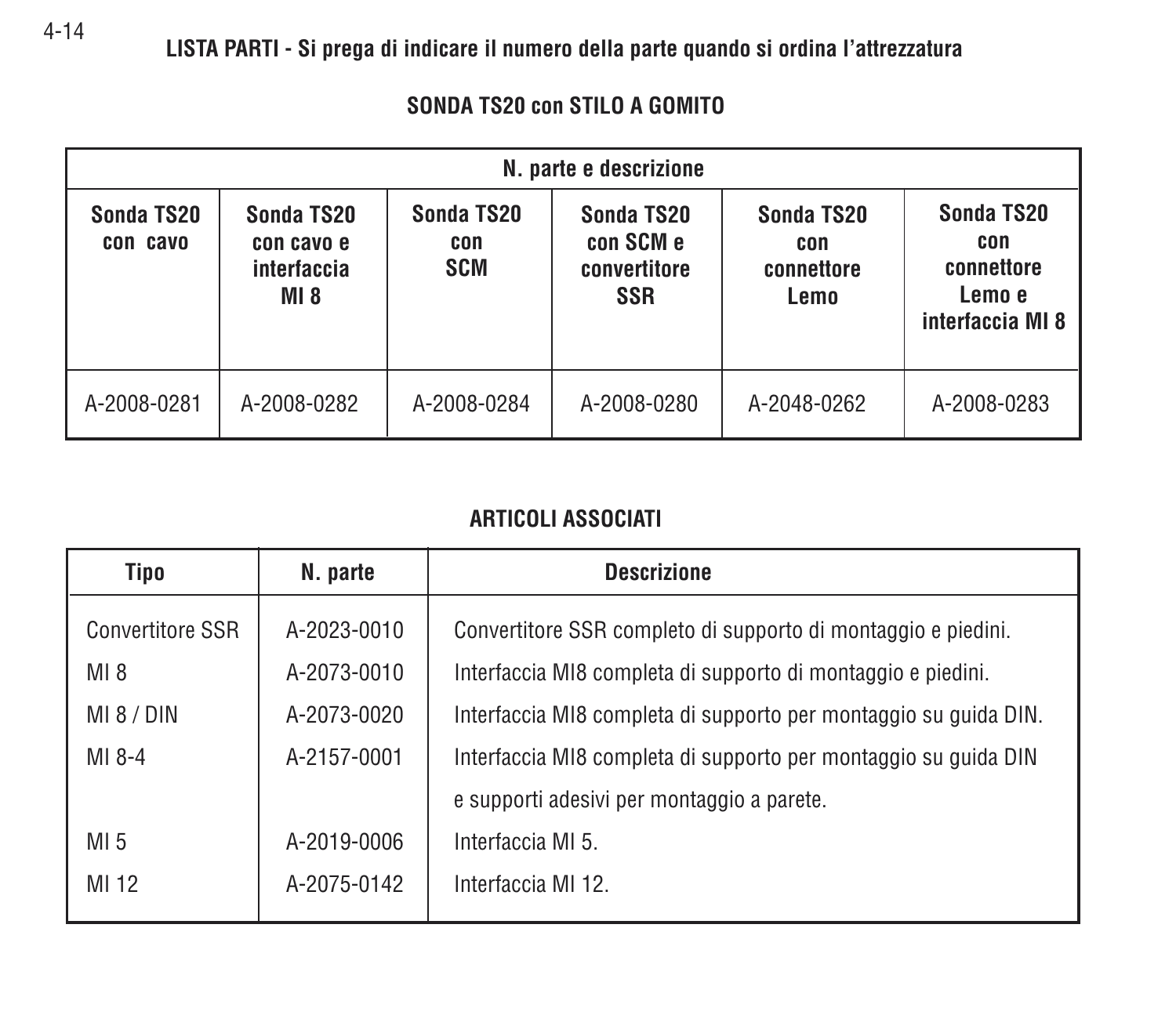# **LISTA PARTI - Si prega di indicare il numero della parte quando si ordina l'attrezzatura**

**STILI per TS20**

Si prega di fare riferimento alle istruzioni a pag. 4-12

| Tipo            | N. parte    | <b>Descrizione</b>                            |
|-----------------|-------------|-----------------------------------------------|
| 25mm (Attrezzo) | A-2008-0601 | Stilo diritto con punta quadrata 10 x 10 mm.  |
| 32mm (Attrezzo) | A-2008-0602 | Stilo diritto con punta quadrata 10 x 10 mm.  |
| 40mm (Attrezzo) | A-2008-0603 | Stilo diritto con punta quadrata 10 x 10 mm.  |
| A gomito        | A-2008-0249 | Stilo a gomito con punta guadrata 10 x 10 mm. |

# **GUIDE D'USO DI SISTEMI ASSOCIATI**

| Part no.    | <b>Description</b>      |
|-------------|-------------------------|
| H-2000-5011 | <b>Convertitore SSR</b> |
| H-2000-5015 | Interfaccia MI 8        |
| H-2000-5008 | Interfaccia MI 8-4      |
| H-2000-5014 | Interfaccia MI 5        |
| H-2000-5073 | Interfaccia MI 12       |